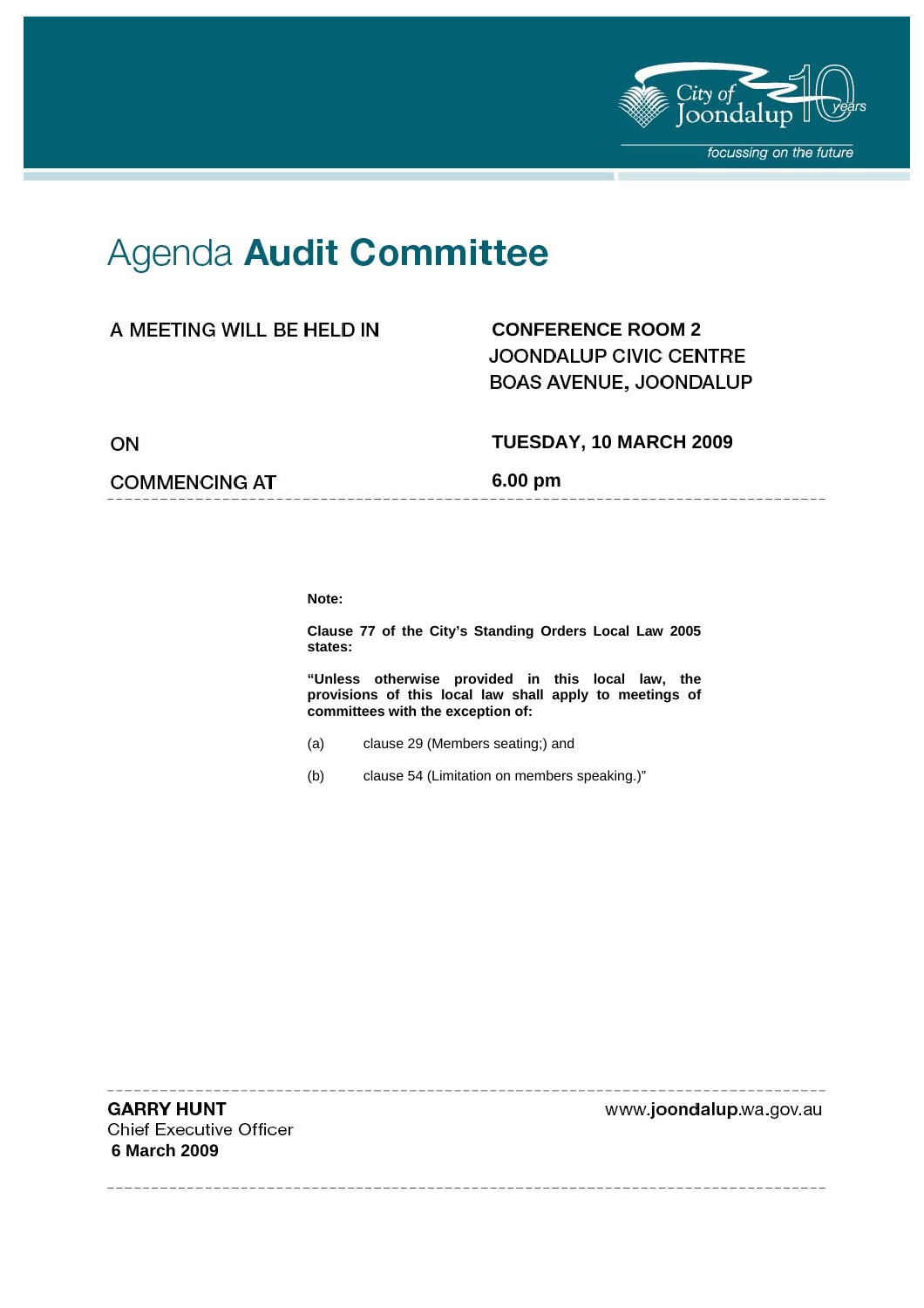## **CITY OF JOONDALUP**

Notice is hereby given that a meeting of the **AUDIT COMMITTEE** will be held in Conference Room 2, Joondalup Civic Centre, Boas Avenue, Joondalup on **TUESDAY, 10 MARCH 2009** commencing at **6.00 pm** 

GARRY HUNT Chief Executive Officer **Joondalup** 6 March2009 Western Australia

## **AGENDA**

### *Committee Members (8)*

*Cr Tom McLean Presiding Person Cr Marie Macdonald Deputy Presiding Person Mayor Troy Pickard Cr Albert Jacob, JP Cr Michele Rosano Cr Fiona Diaz Mr Robert (Andy) Cowin External Member Vacancy – South-East Ward* 

## *Quorum for meetings (4):*

*The quorum for a meeting is to be at least 50% of the number of offices (whether vacant or not) of member of the committee.* 

### *Simple Majority:*

*A simple majority vote is to be more than 50% of those members present at the meeting.* 

## *Absolute majority (5):*

*An absolute majority vote is to be more than 50% of the number of offices (whether vacant or not) of the committee.* 

### *Casting vote:*

In the event that the vote on a motion is tied, the presiding person must cast a second vote.

### *Terms of Reference*

*To oversee the internal and external Audit and Risk Management and Compliance functions of the City.*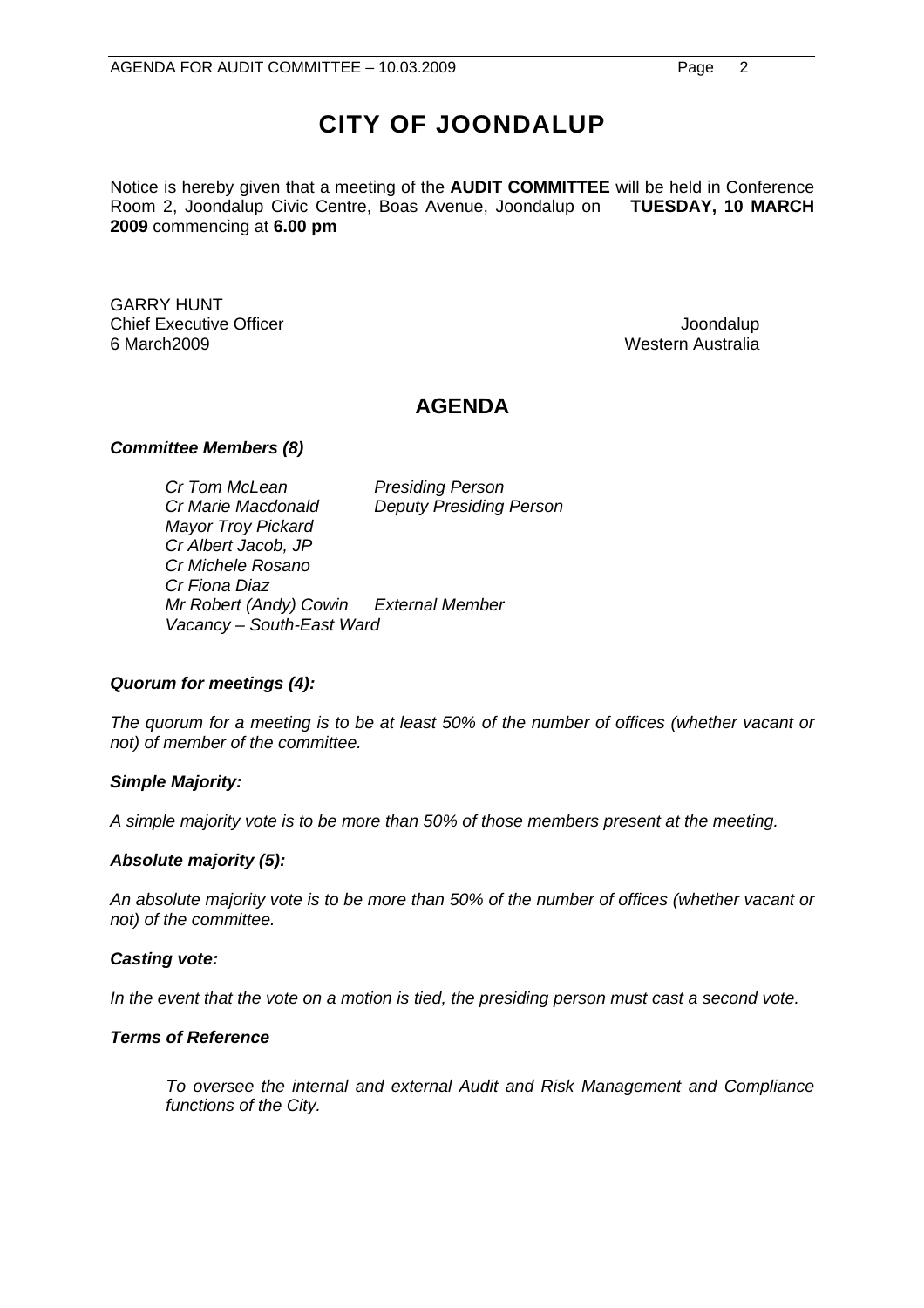## **DECLARATION OF OPENING**

## **APOLOGIES/LEAVE OF ABSENCE**

### **Leave of Absence previously approved**

Cr Michele Rosano 02 – 20 March 2009 inclusive

### **CONFIRMATION OF MINUTES**

### MINUTES OF THE AUDIT COMMITTEE MEETING HELD ON 3 FEBRUARY 2009

### **RECOMMENDATION**

**That the minutes of the meeting of the Audit Committee held on 3 February 2009 be confirmed as a true and correct record.** 

## **ANNOUNCEMENTS BY THE PRESIDING PERSON WITHOUT DISCUSSION**

## **DECLARATIONS OF INTEREST**

### **Disclosure of Financial Interests**

A declaration under this section requires that the nature of the interest must be disclosed. Consequently a member who has made a declaration must not preside, participate in, or be present during any discussion or decision-making procedure relating to the matter the subject of the declaration. An employee is required to disclose their financial interest and if required to do so by the Council must disclose the extent of the interest. Employees are required to disclose their financial interests where they are required to present verbal or written reports to the Council. Employees are able to continue to provide advice to the Council in the decision making process if they have disclosed their interest.

### **Disclosure of interest affecting impartiality**

Elected members and staff are required under the Code of Conduct, in addition to declaring any financial interest, to declare any interest that may affect their impartiality in considering a matter. This declaration does not restrict any right to participate in or be present during the decision-making process. The Elected member/employee is also encouraged to disclose the nature of the interest.

## **IDENTIFICATION OF MATTERS FOR WHICH THE MEETING MAY SIT BEHIND CLOSED DOORS**

## **PETITIONS AND DEPUTATIONS**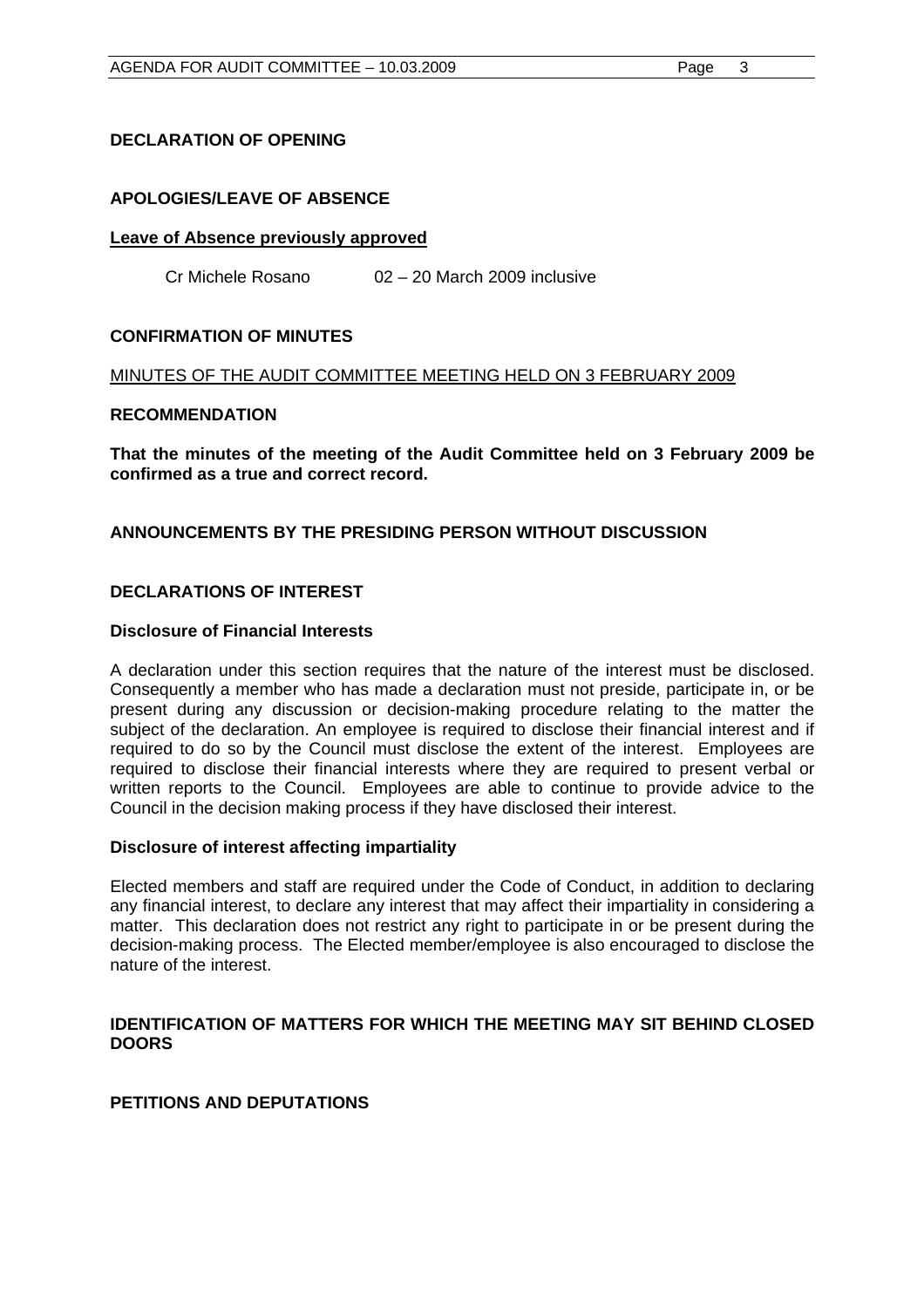|                | AGENDA FOR AUDIT COMMITTEE - 10.03.2009 | Page<br>4 |
|----------------|-----------------------------------------|-----------|
|                |                                         |           |
| <b>REPORTS</b> |                                         |           |
|                |                                         | Page      |
|                |                                         |           |
| Item 1         | 2008 Compliance Audit Return            | 5         |
|                |                                         |           |
|                |                                         |           |

**MOTIONS OF WHICH PREVIOUS NOTICE HAS BEEN GIVEN** 

**REQUESTS FOR REPORTS FOR FUTURE CONSIDERATION** 

## **CLOSURE**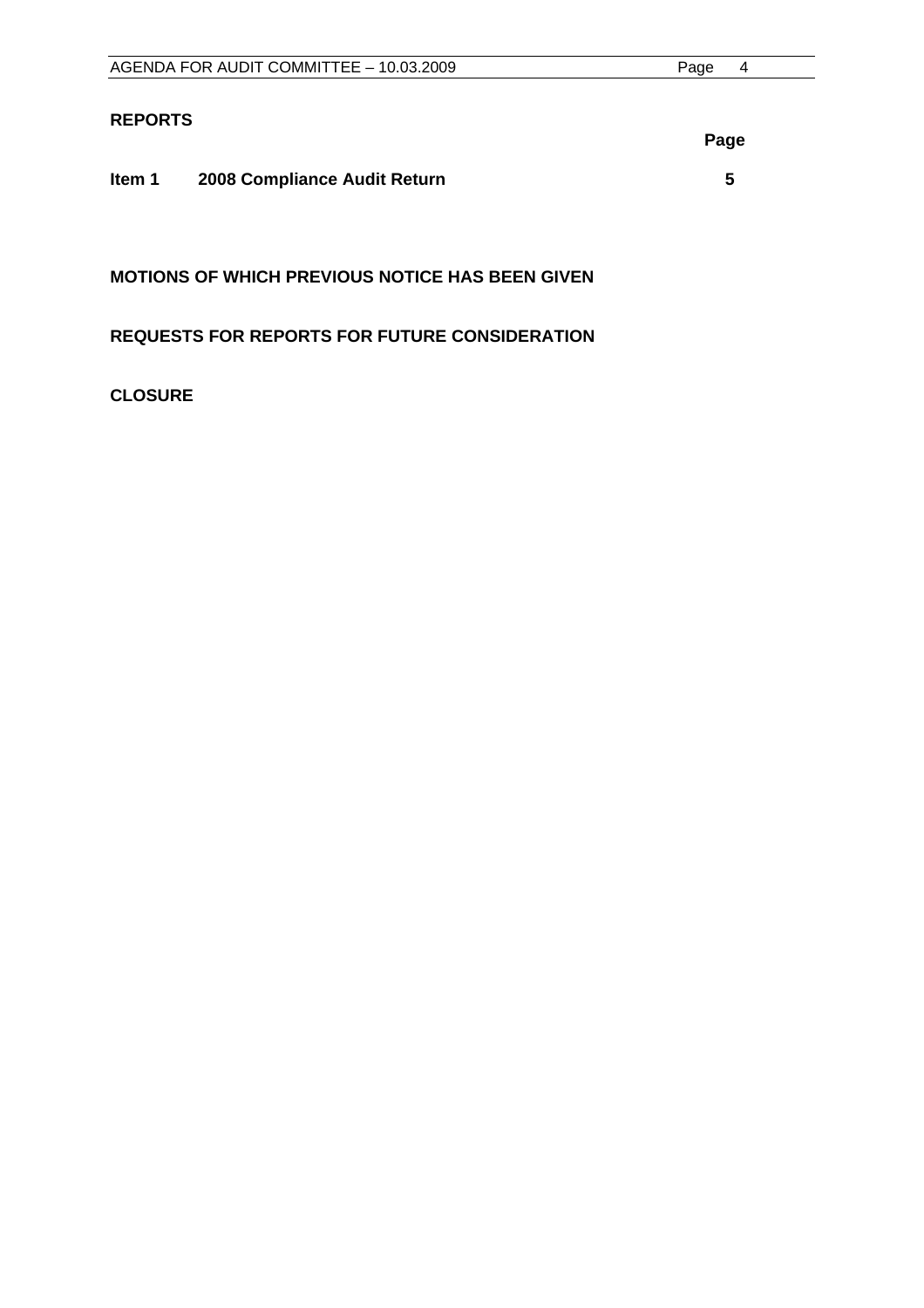## **ITEM 1 2008 COMPLIANCE AUDIT RETURN - [09492] [50068]**

**WARD:** All

| <b>RESPONSIBLE</b> | Mr Garry Hunt |
|--------------------|---------------|
| <b>DIRECTOR:</b>   | Office of CEO |

### **PURPOSE**

To present the completed 2008 Compliance Audit Return to the Audit Committee prior to its submission to the Council for final adoption.

### **EXECUTIVE SUMMARY**

The Department of Local Government and Regional Development ("the Department") Compliance Audit Return ("Return") for the period 1 January 2008 to 31 December 2008 has been completed by the City and is required to be submitted to the Department by 31 March 2009.

### **BACKGROUND**

The Department placed the 2008 Return for local governments on its website for completion online.

The structure of the Return is similar to previous years however changes have been made to the structure of some questions to provide more clarity. The Return includes the majority of the statutory requirements to be the subject of a compliance audit as listed in Local Government (Audit) Regulation 13. The Return includes the compliance categories of:

- Caravan Parks and Camping Grounds
- Cemeteries
- Commercial Enterprises
- Delegations of Power/Duty
- Disclosure of Interest
- Disposal of Property
- Executive Functions
- Finance
- Local Government Employees
- Local Laws
- Meeting Process
- Miscellaneous Provisions
- **Official Conduct**
- Swimming Pools
- Tenders for Goods and Services

The 2008 Return incorporates all the statutory requirements listed in Regulation 13 of the Local Government (Audit) Regulations 1996, except those provisions which have been omitted and are listed under Details in this report.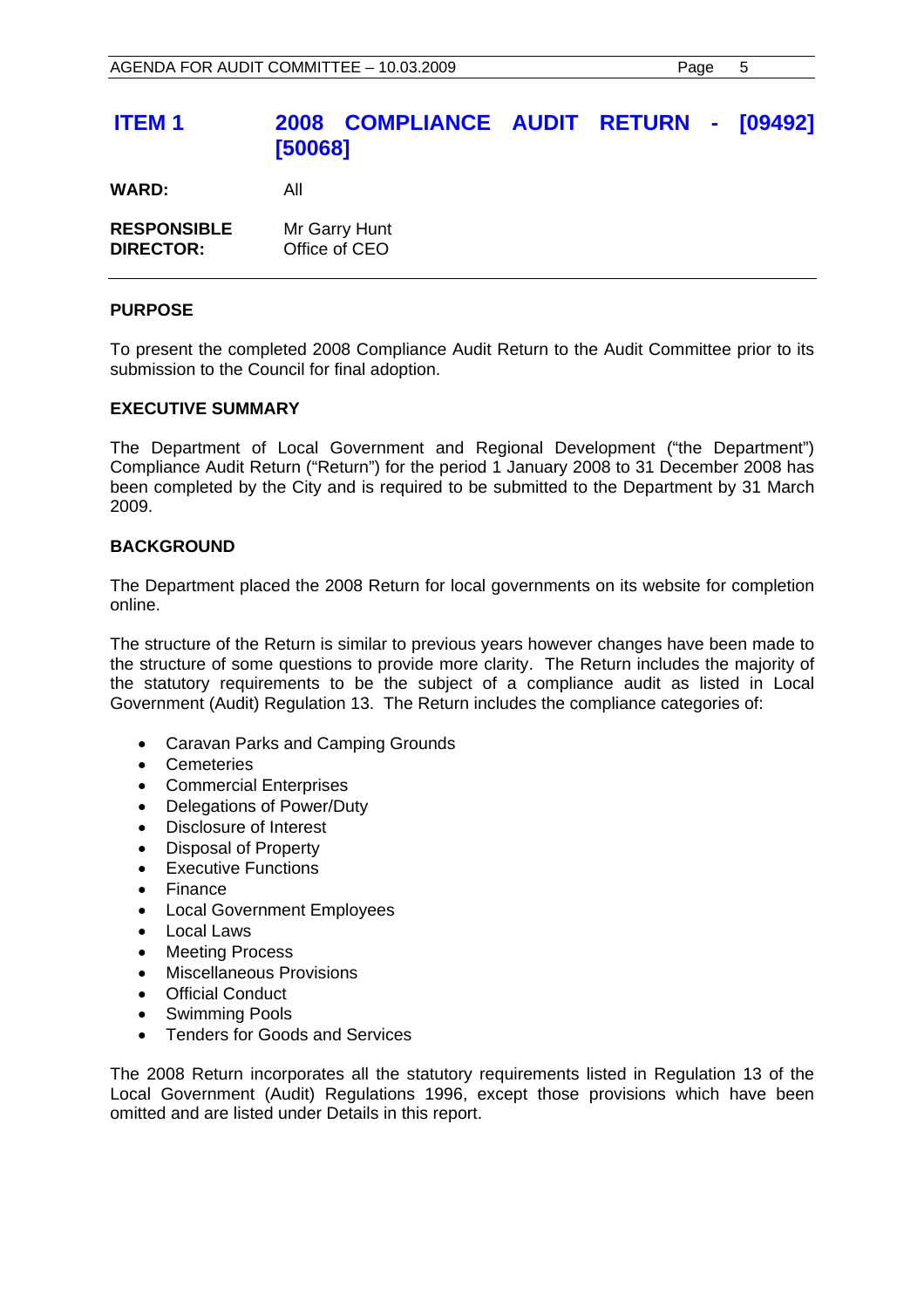## **DETAILS**

Certain statutory requirements to be the subject of the compliance audit have been omitted from the 2008 Return by the Department. These requirements have been listed with their responses and included as Attachment 2.

## **Link to Strategic Plan:**

1.1 To ensure that the processes of local governance are carried out in a manner that is ethical, transparent and accountable.

## **Legislation – Statutory Provisions:**

Regulations 14 and 15 of the Local Government (Audit) Regulations 1996 state as follows:

### **14 Compliance audit return to be prepared**

- (1) A local government is to carry out a compliance audit for the period 1 January to 31 December in each year.
- (2) After carrying out a compliance audit the local government is to prepare a compliance audit return in a form approved by the Minister.
- (3) A compliance audit return is to be:
	- (a) presented to the council at a meeting of the council;
	- (b) adopted by the council; and
	- (c) recorded in the minutes of the meeting at which it is adopted.

### **15 Completion of compliance audit**

- (1) After the compliance audit return has been presented to the council in accordance with regulation 14(3) a certified copy of the return together with:
	- (a) a copy of the relevant section of the minutes referred to in regulation 14(3)(c); and
	- (b) any additional information explaining or qualifying the compliance audit;

 is to be submitted to the Director General, Department of Local Government and Regional Development, by 31 March 2008.

(2) In this regulation:

"certified" in relation to a compliance audit return means signed by:

- (a) the mayor or president; and
- (b) the CEO.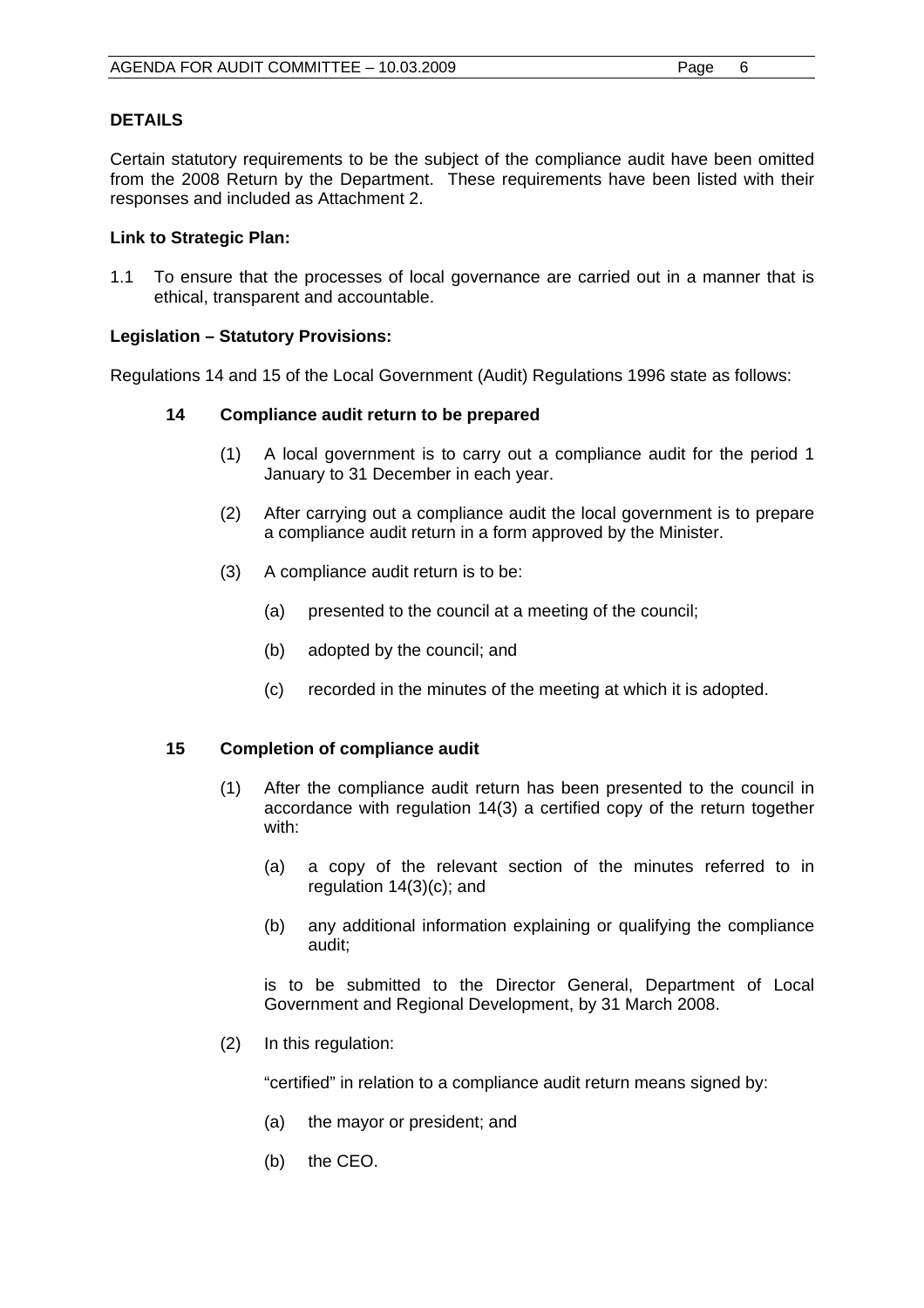## **Risk Management considerations:**

The risk associated with the Council failing to adopt the Return would result in noncompliance with the legislative requirements of the Local Government Act 1995.

### **Policy Implications:**

Not Applicable.

### **Regional Significance:**

Not Applicable.

### **Sustainability Implications:**

Not Applicable.

### **Consultation:**

Not Applicable.

### **COMMENT**

The responses to the questions were collected from the appropriate employees of the City and entered on the Return on the Department's website. The 2008 Audit Return reveals an extremely high level of compliance against legislation for the City of Joondalup. There were a few areas of non-compliance and relevant comments have been made within the Audit Return document.

## **ATTACHMENTS**

Attachment 1 2008 Compliance Audit Return

Attachment 2Statutory requirements omitted from the 2008 Return

## **VOTING REQUIREMENTS**

Simple Majority

Note: It is a requirement of the Return that details of voting at the Council meeting be recorded in the Minutes.

### **RECOMMENDATION:**

### **That the Audit Committee RECOMMENDS that Council:**

- **1 ADOPTS the completed Local Government Compliance Audit Return for the period 1 January 2008 to 31 December 2008 forming Attachment 1 to this Report;**
- **2 in accordance with Regulation 15 of the Local Government (Audit) Regulations 1996, SUBMITS the completed Compliance Audit Return to the Department of Local Government and Regional Development.**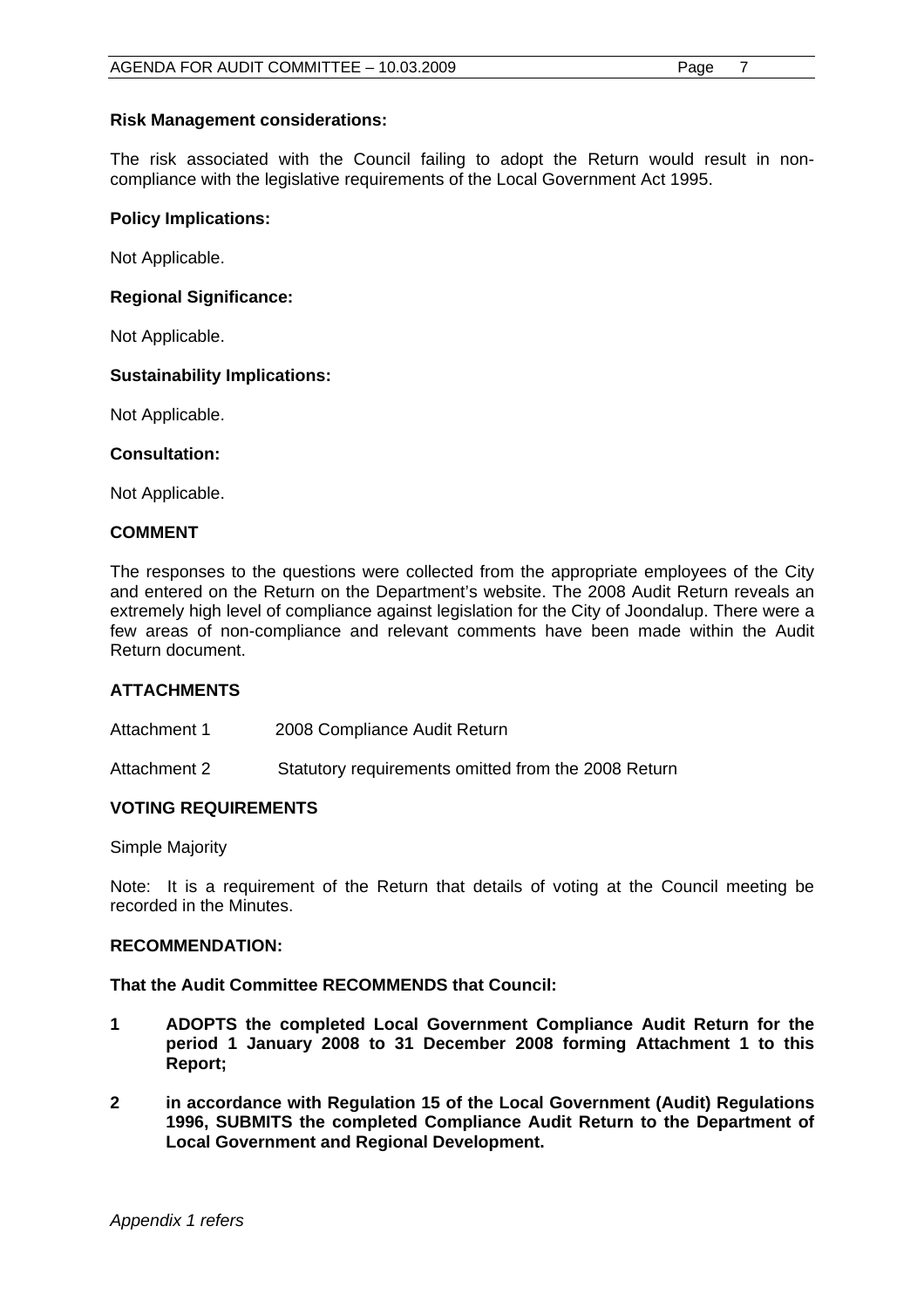

## **APPENDICES**

| <b>ITEM</b> |                              | TITLE                                                  | <b>APPENDIX</b> | <b>PAGE</b> |
|-------------|------------------------------|--------------------------------------------------------|-----------------|-------------|
| Item 1      | 2008 Compliance Audit Return | 1                                                      |                 |             |
|             | Attachment 1                 | 2008 Compliance Audit Return                           |                 |             |
|             | Attachment 2                 | Statutory requirements omitted<br>from the 2008 Return |                 |             |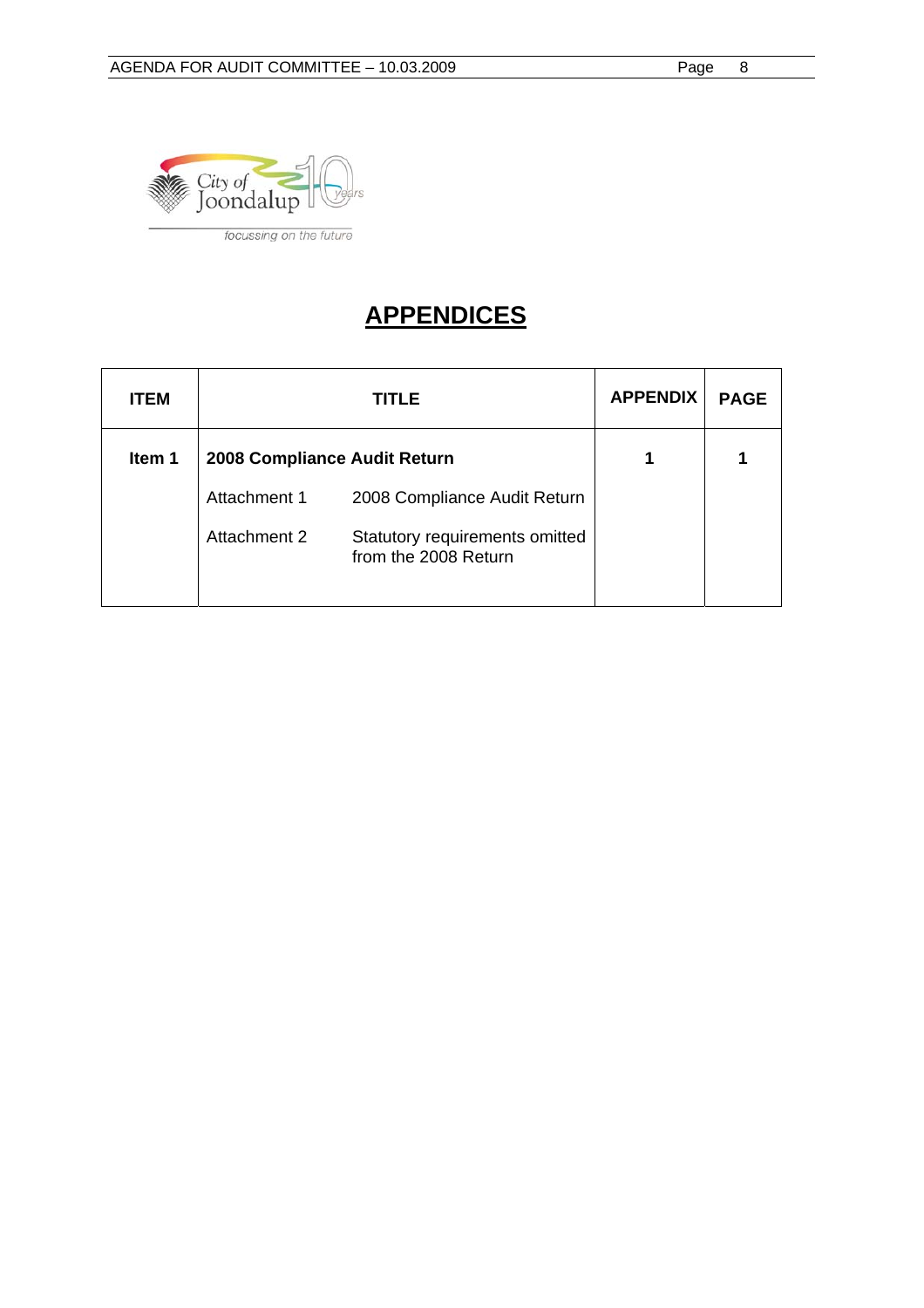

 $\lceil$ 

## **Joondalup - Compliance Audit Return 2008**

| No. | Reference                          | Ouestion                                                                                                                                                       | Response | Comments | Respondent     |
|-----|------------------------------------|----------------------------------------------------------------------------------------------------------------------------------------------------------------|----------|----------|----------------|
|     | s21(1) Caravan<br>Grounds Act 1995 | Did the local government inspect each<br>Parks and Camping caravan park or camping ground in its<br>district within the period 1 July 2007 to<br>30 June 2008. | Yes      |          | Peter McGuckin |

| No. | Reference                                   | Question                                                                                                                                                                                                                         | Response | Comments | Respondent     |
|-----|---------------------------------------------|----------------------------------------------------------------------------------------------------------------------------------------------------------------------------------------------------------------------------------|----------|----------|----------------|
|     | $s40(1)(a)$ , (b)<br>Cemeteries Act<br>1986 | Has a register been maintained which<br>contains details of all burials in the<br>cemetery, including details of the<br>names and descriptions of the<br>deceased persons and location of the<br>burial. (For the return period) | N/A      |          | Peter McGuckin |
| 2   | $s40(1)(a)$ , (b)<br>Cemeteries Act<br>1986 | Has a register been maintained which<br>contains details of all grants of right of<br>burial in the cemetery, including<br>details of assignments or bequests of<br>grants. (For the return period)                              | N/A      |          | Peter McGuckin |
| 3   | s40(2) Cemeteries<br>Act 1986               | Have plans been kept and maintained<br>showing the location of all burials<br>registered in as above.                                                                                                                            | N/A      |          | Peter McGuckin |

|           |                                   | <b>Commercial Enterprises by Local Governments</b>                                                                                                                            |          |          |                |
|-----------|-----------------------------------|-------------------------------------------------------------------------------------------------------------------------------------------------------------------------------|----------|----------|----------------|
| <b>No</b> | Reference                         | Question                                                                                                                                                                      | Response | Comments | Respondent     |
| 1         | s3.59(2)(a)(b)(c)<br>F&G Reg 7,9  | Has the local government prepared a<br>business plan for each major trading<br>undertaking in 2008.                                                                           | N/A      |          | Peter McGuckin |
| 2         | s3.59(2)(a)(b)(c)<br>F&G Reg 7,10 | Has the local government prepared a<br>business plan for each major land<br>transaction that was not exempt in<br>2008.                                                       | N/A      |          | Peter McGuckin |
| 3         | s3.59(2)(a)(b)(c)<br>F&G Reg 7,11 | Has the local government prepared a<br>business plan before entering into each<br>land transaction that was preparatory<br>to entry into a major land transaction<br>in 2008. | N/A      |          | Peter McGuckin |
| 4         | s3.59(4)                          | Has the local government given<br>Statewide public notice of each<br>proposal to commence a major trading<br>undertaking or enter into a major land<br>transaction for 2008.  | N/A      |          | Peter McGuckin |
| 5         | s3.59(5)                          | Did the Council, during 2008, resolve<br>to proceed with each major land<br>transaction or trading undertaking by<br>absolute majority.                                       | N/A      |          | Peter McGuckin |

٦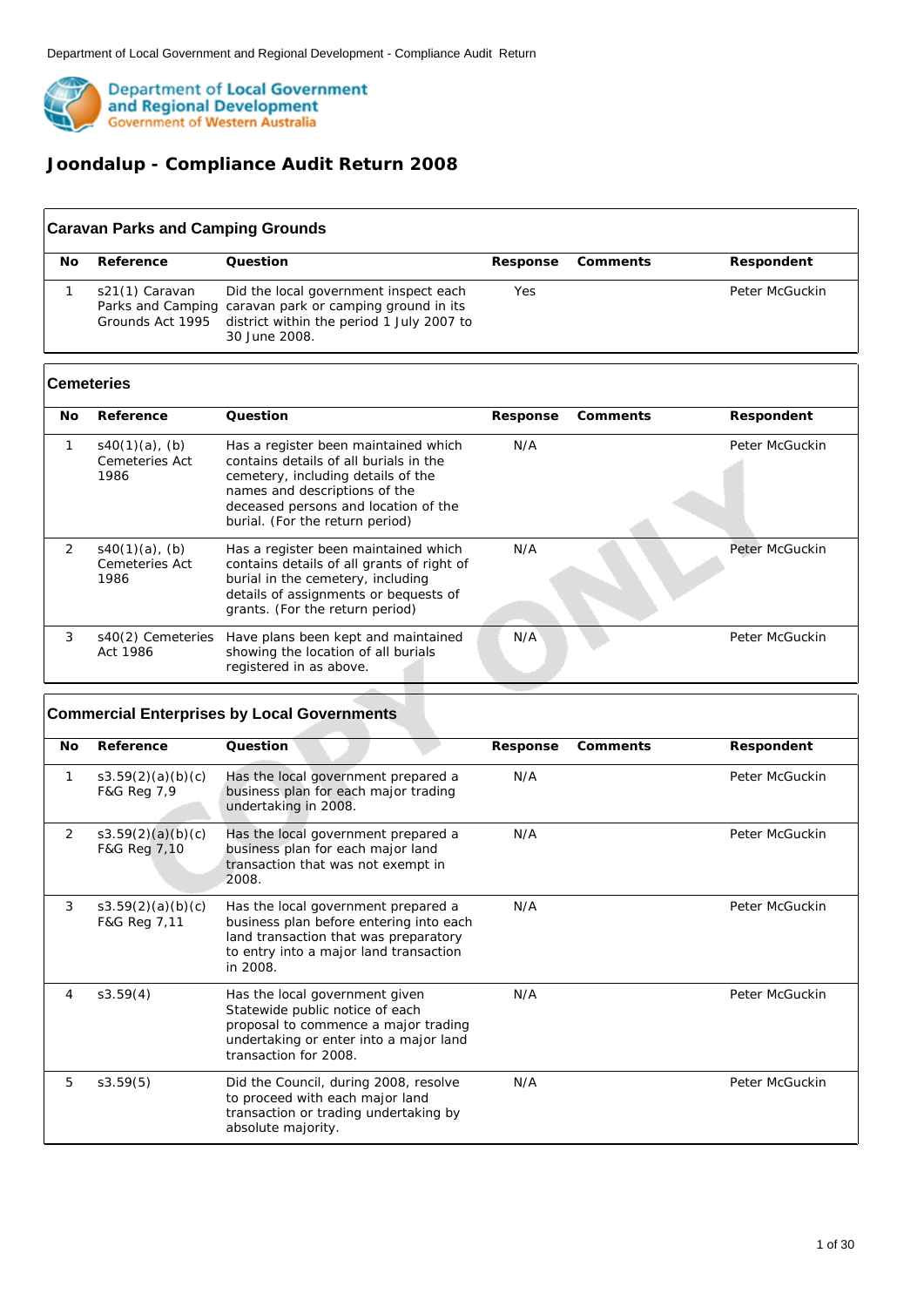

 $\int$ 

**Department of Local Government<br>and Regional Development<br>Government of Western Australia** 

| No             | Reference                       | Question                                                                                                                                              | Response | Comments | Respondent     |
|----------------|---------------------------------|-------------------------------------------------------------------------------------------------------------------------------------------------------|----------|----------|----------------|
| $\mathbf{1}$   | s5.16, 5.17, 5.18               | Were all delegations to committees<br>resolved by absolute majority.                                                                                  | Yes      |          | Peter McGuckin |
| 2              | s5.16, 5.17, 5.18               | Were all delegations to committees in<br>writing.                                                                                                     | Yes      |          | Peter McGuckin |
| 3              | s5.16, 5.17, 5.18               | Were all delegations to committees<br>within the limits specified in section<br>5.17.                                                                 | Yes      |          | Peter McGuckin |
| 4              | s5.16, 5.17, 5.18               | Were all delegations to committees<br>recorded in a register of delegations.                                                                          | Yes      |          | Peter McGuckin |
| 5              | s5.18                           | Has Council reviewed delegations to its<br>committees in the 2007/2008 financial<br>year.                                                             | N/A      |          | Peter McGuckin |
| 6              | s5.42(1), 5.43<br>Admin Reg 18G | Did the powers and duties of the<br>Council delegated to the CEO exclude<br>those as listed in section 5.43 of the<br>Act.                            | Yes      |          | Peter McGuckin |
| $\overline{7}$ | Reg 18                          | s5.42(1)(2) Admin Were all delegations to the CEO<br>resolved by an absolute majority.                                                                | Yes      |          | Peter McGuckin |
| 8              | Reg 18                          | s5.42(1)(2) Admin Were all delegations to the CEO in<br>writing.                                                                                      | Yes      |          | Peter McGuckin |
| 9              | s5.44(2)                        | Were all delegations by the CEO to any<br>employee in writing.                                                                                        | Yes      |          | Peter McGuckin |
| 10             | s5.45(1)(b)                     | Were all decisions by the Council to<br>amend or revoke a delegation made by<br>absolute majority.                                                    | N/A      |          | Peter McGuckin |
| 11             | s5.46(1)                        | Has the CEO kept a register of all<br>delegations made under the Act to him<br>and to other employees.                                                | Yes      |          | Peter McGuckin |
| 12             | s5.46(2)                        | Were all delegations made under<br>Division 4 of Part 5 of the Act reviewed<br>by the delegator at least once during<br>the 2007/2008 financial year. | Yes      |          | Peter McGuckin |
| 13             | s5.46(3) Admin<br>Reg 19        | Did all persons exercising a delegated<br>power or duty under the Act keep, on<br>all occasions, a written record as<br>required.                     | Yes      |          | Peter McGuckin |

| No. | Reference | Ouestion                                                                                                                                                                                                                                                                                      | Response | Comments | Respondent     |
|-----|-----------|-----------------------------------------------------------------------------------------------------------------------------------------------------------------------------------------------------------------------------------------------------------------------------------------------|----------|----------|----------------|
|     | s5.67     | If a member disclosed an interest, did<br>he/she ensure that they did not remain<br>present to participate in any discussion<br>or decision-making procedure relating<br>to the matter in which the interest was<br>disclosed (not including participation<br>approvals granted under s5.68). | Yes      |          | Peter McGuckin |
|     | s5.68(2)  | Were all decisions made under section<br>5.68(1), and the extent of participation<br>allowed, recorded in the minutes of<br>Council and Committee meetings.                                                                                                                                   | N/A      |          | Peter McGuckin |

٦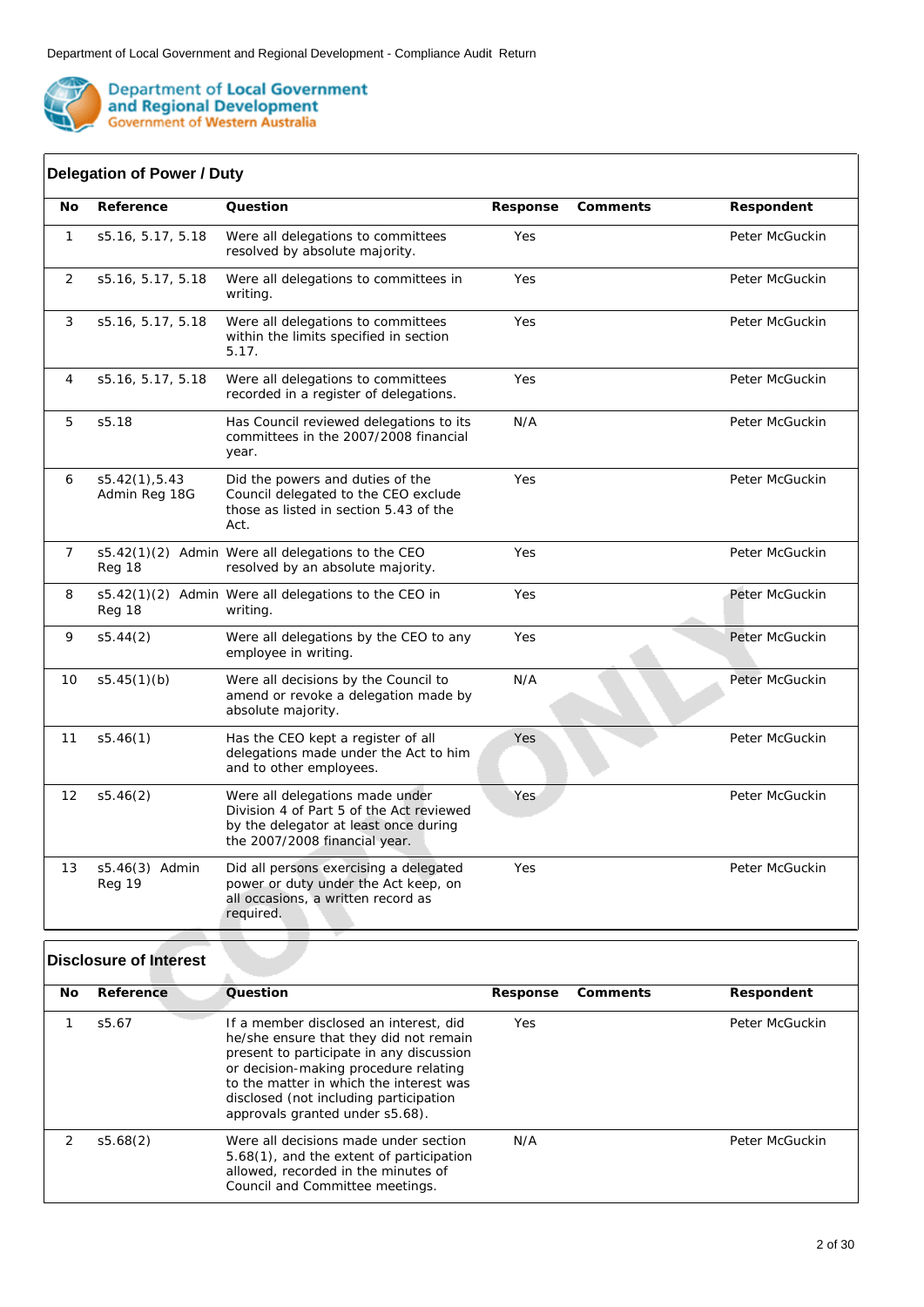

| No             | Reference                       | Question                                                                                                                                                                                                                                                                                           | Response | Comments                                                             | Respondent     |
|----------------|---------------------------------|----------------------------------------------------------------------------------------------------------------------------------------------------------------------------------------------------------------------------------------------------------------------------------------------------|----------|----------------------------------------------------------------------|----------------|
| 3              | s5.73                           | Were disclosures under section 5.65 or<br>5.70 recorded in the minutes of the<br>meeting at which the disclosure was<br>made.                                                                                                                                                                      | Yes      |                                                                      | Peter McGuckin |
| 4              | s5.75(1) Admin<br>Reg 22 Form 2 | Was a primary return lodged by all<br>newly elected members within three<br>months of their start day.                                                                                                                                                                                             | N/A      |                                                                      | Peter McGuckin |
| 5              | s5.75(1) Admin<br>Reg 22 Form 2 | Was a primary return lodged by all<br>newly designated employees within<br>three months of their start day.                                                                                                                                                                                        | No       | 2 were overlooked and Peter McGuckin<br>received late.               |                |
| 6              | s5.76(1) Admin<br>Reg 23 Form 3 | Was an annual return lodged by all<br>continuing elected members by 31<br>August 2008.                                                                                                                                                                                                             | Yes      |                                                                      | Peter McGuckin |
| $\overline{7}$ | s5.76(1) Admin<br>Reg 23 Form 3 | Was an annual return lodged by all<br>designated employees by 31 August<br>2008.                                                                                                                                                                                                                   | No       | 3 were received late<br>due to sick leave and<br>long service leave. | Peter McGuckin |
| 8              | s5.77                           | On receipt of a primary or annual<br>return, did the CEO, (or the Mayor/<br>President in the case of the CEO's<br>return) on all occasions, give written<br>acknowledgment of having received<br>the return.                                                                                       | Yes      |                                                                      | Peter McGuckin |
| 9              | Reg 28                          | s5.88(1)(2) Admin Did the CEO keep a register of financial<br>interests which contained the returns<br>lodged under section 5.75 and 5.76                                                                                                                                                          | Yes      |                                                                      | Peter McGuckin |
| 10             | Reg 2                           | s5.88(1)(2) Admin Did the CEO keep a register of financial<br>interests which contained a record of<br>disclosures made under sections 5.65,<br>5.70 and 5.71, in the form prescribed<br>in Administration Regulation 28.                                                                          | Yes      |                                                                      | Peter McGuckin |
| 11             | s5.88(3)                        | Has the CEO removed all returns from<br>the register when a person ceased to<br>be a person required to lodge a return<br>under section 5.75 or 5.76.                                                                                                                                              | Yes      |                                                                      | Peter McGuckin |
| 12             | s5.88(4)                        | Have all returns lodged under section<br>5.75 or 5.76 and removed from the<br>register, been kept for a period of at<br>least five years, after the person who<br>lodged the return ceased to be a<br>council member or designated<br>employee.                                                    | Yes      |                                                                      | Peter McGuckin |
| 13             | s5.103 Admin Reg<br>34C         | Where an elected member or an<br>employee disclosed an interest in a<br>matter discussed at a Council or<br>committee meeting where there was a<br>reasonable belief that the impartiality<br>of the person having the interest would<br>be adversely affected, was it recorded<br>in the minutes. | Yes      |                                                                      | Peter McGuckin |
| 14             | s5.66(b)                        | Did the person presiding at a meeting,<br>on all occasions, when given a<br>member's written financial interest<br>disclosure by the CEO, bring its<br>contents to the attention of persons<br>present immediately before any<br>matters to which the disclosure relates<br>were discussed.        | Yes      |                                                                      | Peter McGuckin |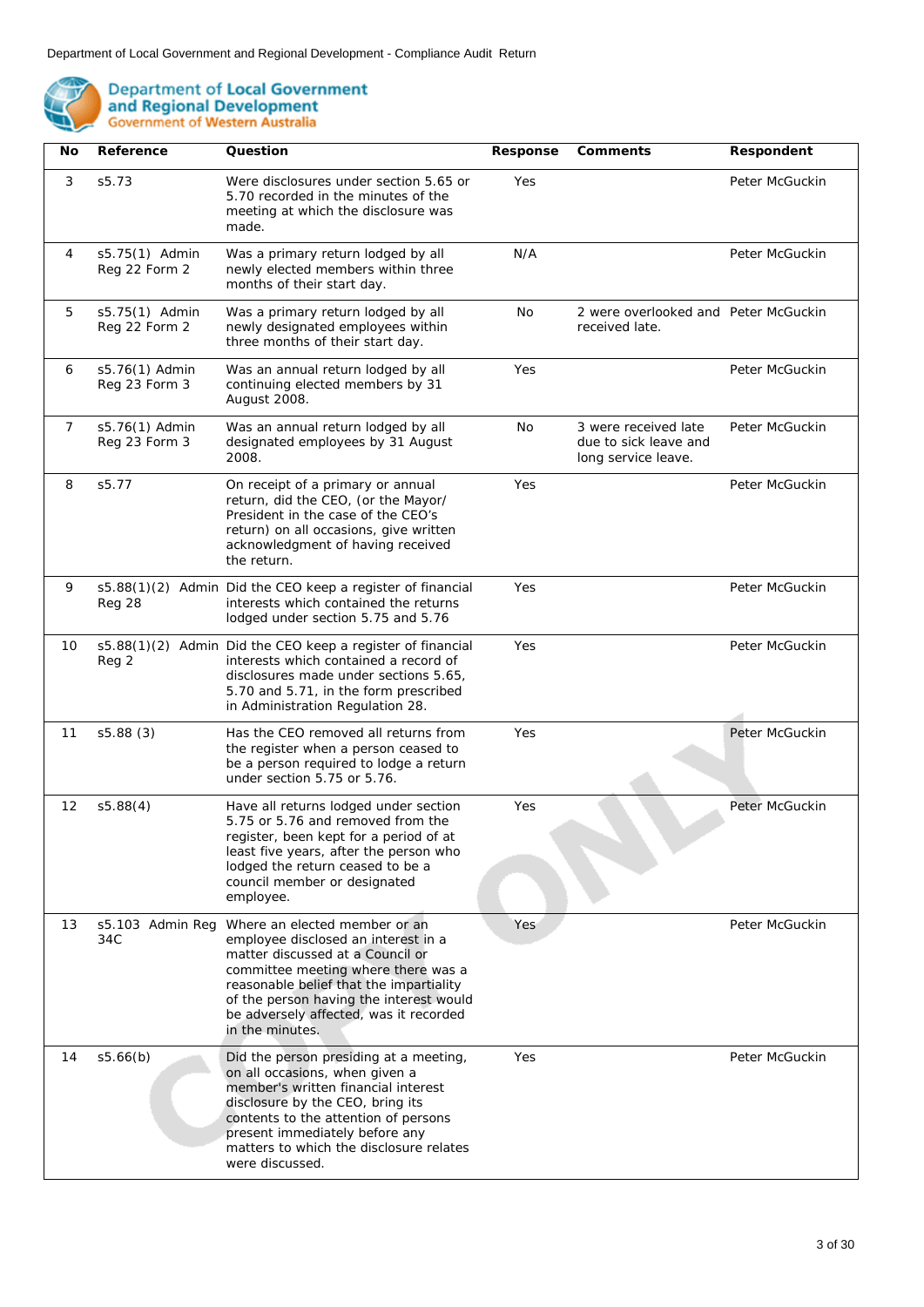

| No | Reference | Question                                                                                                                                                                                                                                                      | Response | Comments | Respondent     |
|----|-----------|---------------------------------------------------------------------------------------------------------------------------------------------------------------------------------------------------------------------------------------------------------------|----------|----------|----------------|
| 15 | s5.71(a)  | Did the CEO disclose to the mayor or<br>president the nature of the interest as<br>soon as practicable after becoming<br>aware that he or she had an interest in<br>the matter to which the delegated<br>power or duty related.                               | Yes      |          | Peter McGuckin |
| 16 | 5.71(b)   | Did an employee disclose to the CEO<br>the nature of the interest as soon as<br>practicable after becoming aware that<br>he or she had an interest in the matter<br>to which the delegated power or duty<br>related.                                          | Yes      |          | Peter McGuckin |
| 17 | s5.70(2)  | Where an employee had an interest in<br>any matter in respect of which the<br>employee provided advice or a report<br>directly to the Council or a Committee,<br>did that person disclose the nature of<br>that interest when giving the advice or<br>report. | Yes      |          | Peter McGuckin |
| 18 | s5.70(3)  | Where an employee disclosed an<br>interest under s5.70(2), did that<br>person also disclose the extent of that<br>interest when required to do so by the<br>Council or a Committee.                                                                           | Yes      |          | Peter McGuckin |
| 19 | s5.66(a)  | Did the CEO, on all occasions, where a<br>council member gave written notice of<br>a disclosure of interest before a<br>meeting, cause that notice to be given<br>to the person who presided at the<br>meeting.                                               | Yes      |          | Peter McGuckin |
| 20 | s5.71     | On all occasions were delegated<br>powers and duties not exercised by<br>employees that had an interest in the<br>matter to which the delegated power<br>or duty related.                                                                                     | Yes      |          | Peter McGuckin |

O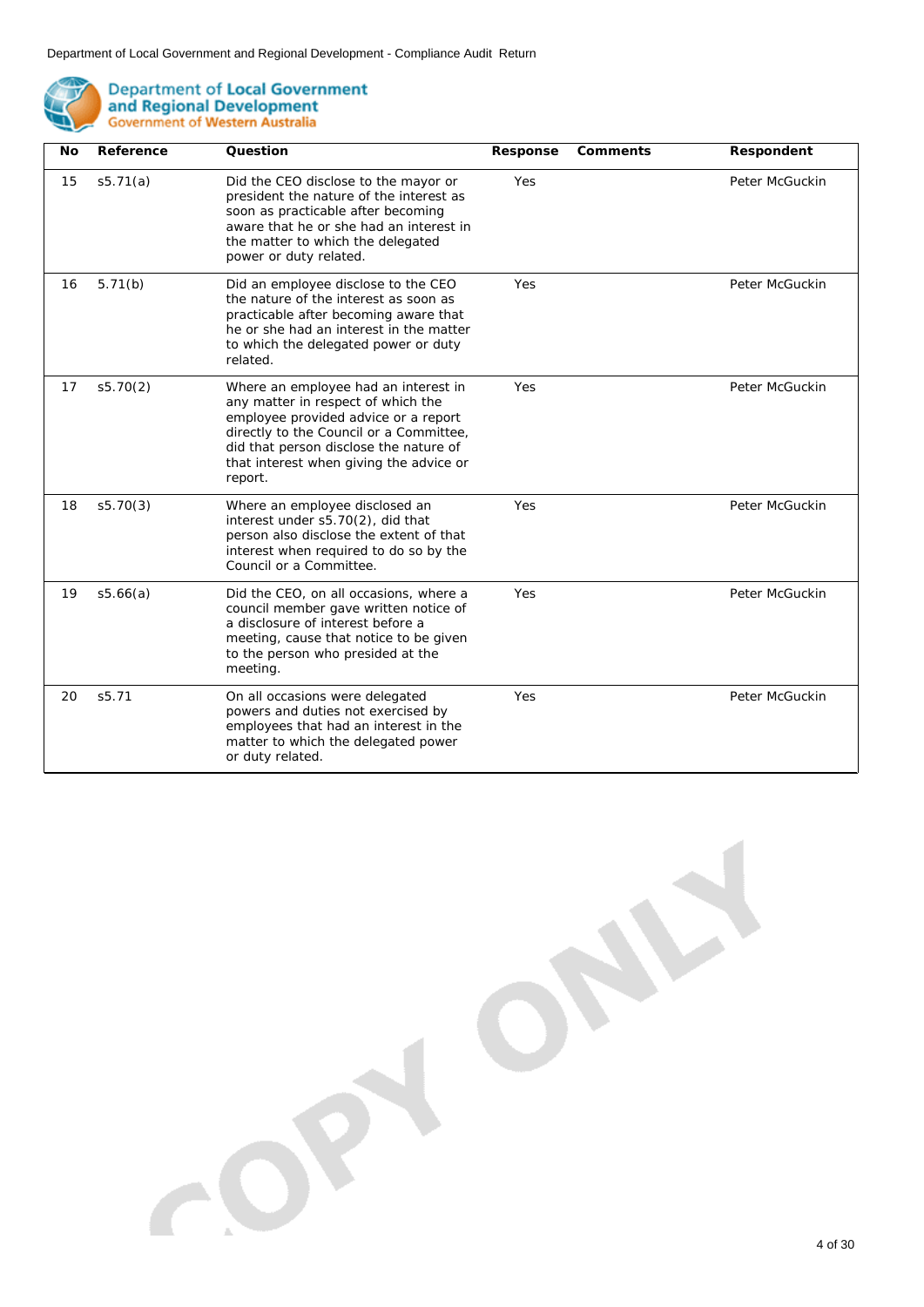

### **Disposal of Property**

| No | Reference | Question                                                                                                                                                                                                           | Response | Comments                                                                                                                                                                                                                                                                                                                                                                                                                                                                                                                                                             | Respondent     |
|----|-----------|--------------------------------------------------------------------------------------------------------------------------------------------------------------------------------------------------------------------|----------|----------------------------------------------------------------------------------------------------------------------------------------------------------------------------------------------------------------------------------------------------------------------------------------------------------------------------------------------------------------------------------------------------------------------------------------------------------------------------------------------------------------------------------------------------------------------|----------------|
| 1  | s3.58(3)  | Was local public notice given prior to<br>disposal for any property not disposed<br>of by public auction or tender (except<br>where excluded by Section 3.58(5)).                                                  | Yes      | Lot 1254 Edinburgh<br>Ave, Kinross - Excempt<br>disposition due to<br>charitable nature but<br>was advertised 2007 &<br>transfer took place 30<br>April 2008.<br>Lot 6 Lawley Court,<br>Joondalup - advertised<br>27/03/2008 to<br>24/04/2008, disposal<br>by lease, Council<br>resolution to dispose<br>16/12/2008 with<br>commencement date<br>of lease yet to<br>commence.<br>Lot 503, Moolanda<br>Boulevard, Kingsley -<br>Excempt disposition<br>due to charitable<br>nature, Council<br>resolution to dispose<br>20/11/2007, lease<br>commenced<br>01/01/2008. | Peter McGuckin |
| 2  | s3.58(4)  | Where the local government disposed<br>of property under section 3.58(3), did<br>it provide details, as prescribed by<br>section 3.58(4), in the required local<br>public notice for each disposal of<br>property. | Yes      | Requirement fully<br>complied with.                                                                                                                                                                                                                                                                                                                                                                                                                                                                                                                                  | Peter McGuckin |

### **Executive Functions**

| No | Reference   | Question                                                                                                                                                                                               | Response  | Comments                                                          | Respondent     |
|----|-------------|--------------------------------------------------------------------------------------------------------------------------------------------------------------------------------------------------------|-----------|-------------------------------------------------------------------|----------------|
| 1  | s3.18(3)(a) | Has the local government satisfied<br>itself that the services and facilities<br>that it provides ensure integration and<br>co-ordination of services and facilities<br>between governments.           | Yes       | Where anomalies are<br>identified, a resolution<br>is negotiated. | Peter McGuckin |
| 2  | s3.32(1)    | Was a notice of intended entry given<br>to the owner or occupier of the land,<br>premises or thing that had been<br>entered.                                                                           | N/A       |                                                                   | Peter McGuckin |
| 3  | s3.50       | Did the local government close a<br>thoroughfare wholly or partially for a<br>period not exceeding 4 weeks under<br>the guidelines of 3.50.                                                            | <b>No</b> |                                                                   | Peter McGuckin |
| 4  | s3.18(3)(b) | Has the local government satisfied<br>itself that the services and facilities<br>that it provides avoid unnecessary<br>duplication of services or competition<br>particularly with the private sector. | Yes       |                                                                   | Peter McGuckin |
| 5  | s3.18(3)(c) | Has the local government satisfied<br>itself that the services and facilities<br>that it provides ensure services and<br>facilities are properly managed.                                              | Yes       |                                                                   | Peter McGuckin |

**All De**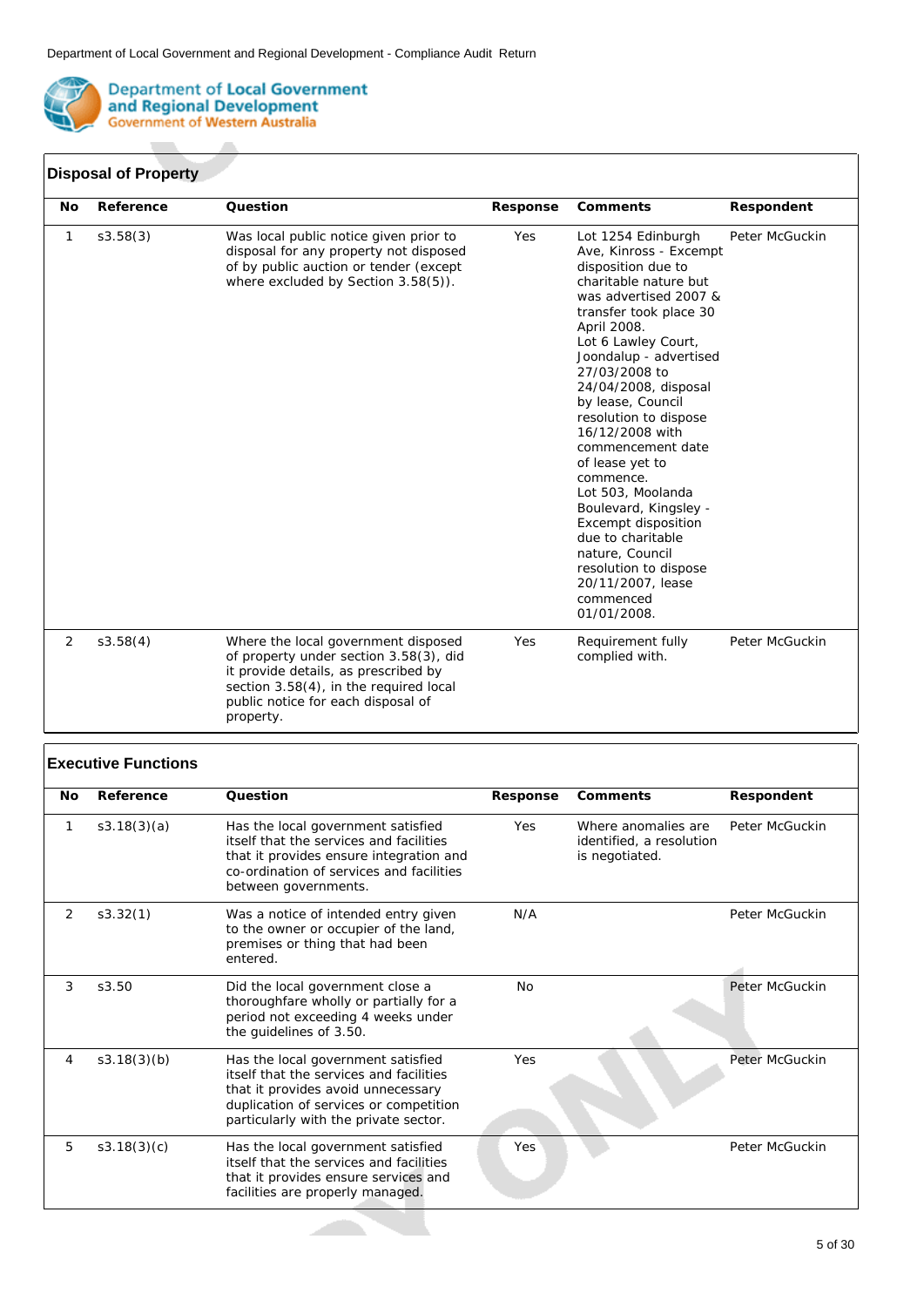

| No             | Reference | Question                                                                                                                                                                                                                                                                                    | Response | Comments | Respondent     |
|----------------|-----------|---------------------------------------------------------------------------------------------------------------------------------------------------------------------------------------------------------------------------------------------------------------------------------------------|----------|----------|----------------|
| 6              | s3.40A(1) | Where in the opinion of the local<br>government a vehicle was an<br>abandoned vehicle wreck, was it<br>removed and impounded by an<br>employee authorised (for that<br>purpose) by the local government.                                                                                    | Yes      |          | Peter McGuckin |
| $\overline{7}$ | s3.40A(2) | Where the owner of the vehicle was<br>identified within 7 days after its<br>removal under s3.40A(1), did the local<br>government give notice to that person<br>advising that the vehicle may be<br>collected from a place specified during<br>such hours as are specified in the<br>notice. | Yes      |          | Peter McGuckin |
| 8              | s3.40A(3) | Where notice was given under s3.40A<br>(2) did it include a short statement of<br>the effect of subsection $(4)(b)$ and the<br>effect of the relevant provisions of<br>sections 3.46 and 3.47.                                                                                              | Yes      |          | Peter McGuckin |
| 9              | s3.51(3)  | Did the local government give notice of<br>what is proposed to be done giving<br>details fo the proposal and inviting<br>submissions from any person who<br>wishes to make a submission and allow<br>a reasonable time for submissions to<br>be made and consider any submissions<br>made.  | Yes      |          | Peter McGuckin |
| 10             | s3.52(4)  | Has the local government kept plans<br>for the levels and alignments of public<br>thoroughfares that are under its<br>control or mangement, and made<br>those plans available for public<br>inspection.                                                                                     | Yes      |          | Peter McGuckin |
| 11             | s3.32(2)  | Did the notice of intended entry specify<br>the purpose for which the entry was<br>required.                                                                                                                                                                                                | N/A      |          | Peter McGuckin |
| 12             | s3.32(3)  | Was the notice of intended entry given<br>not less than 24 hours before the<br>power of entry was exercised.                                                                                                                                                                                | N/A      |          | Peter McGuckin |

## **Finance**

| No. | Reference               | Question                                                                                                                                                                               | Response | Comments | Respondent     |
|-----|-------------------------|----------------------------------------------------------------------------------------------------------------------------------------------------------------------------------------|----------|----------|----------------|
|     | s5.53, Admin Reg<br>19B | Has the local government prepared an<br>annual report for the financial year<br>ended 30 June 2008 that contained the<br>prescribed information under the Act<br>and Regulations.      | Yes      |          | Peter McGuckin |
| 2   | $s5.54(1)$ , (2)        | Was the annual report accepted by<br>absolute majority by the local<br>government by 31 December 2008.                                                                                 | Yes      |          | Peter McGuckin |
| 3   | $s5.54(1)$ , (2)        | Where the Auditor's report was not<br>available in time for acceptance by 31<br>December, was it accepted no more<br>than two months after the Auditor's<br>report was made available. | N/A      |          | Peter McGuckin |
| 4   | s5.55                   | Did the CEO give local public notice of<br>the availability of the annual report as<br>soon as practicable after the local<br>government accepted the report.                          | Yes      |          | Peter McGuckin |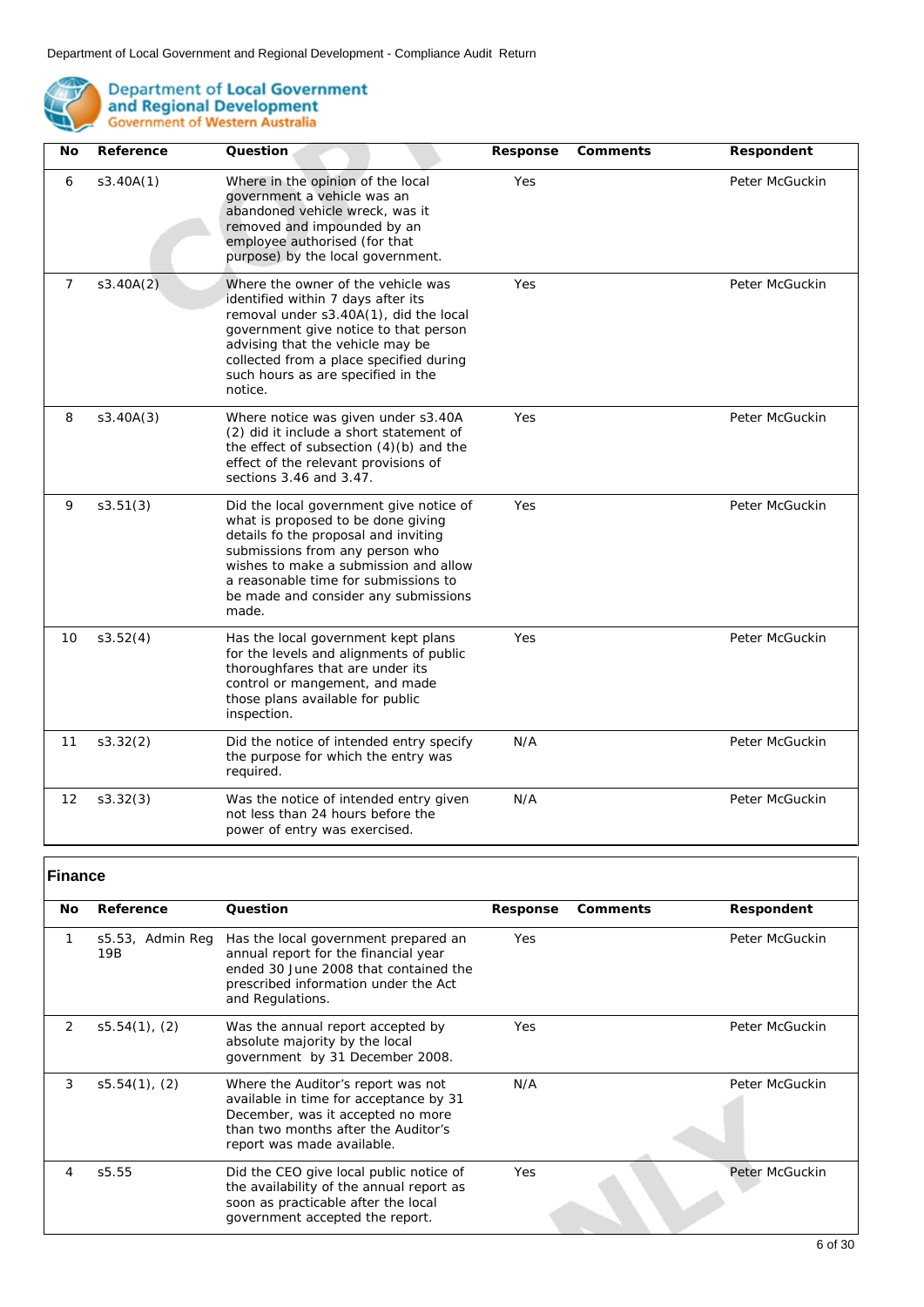

| No             | Reference                 | Question                                                                                                                                                                                                                                                                           | Response | Comments                                                                                                                                                             | Respondent     |
|----------------|---------------------------|------------------------------------------------------------------------------------------------------------------------------------------------------------------------------------------------------------------------------------------------------------------------------------|----------|----------------------------------------------------------------------------------------------------------------------------------------------------------------------|----------------|
| 5              | S5.56 Admin Reg<br>19C(2) | Has the local government made a plan<br>for the future of its district in respect<br>of the period specified in the plan<br>(being at least 2 financial years).                                                                                                                    | Yes      | New Strategic Plan<br>2008-2011 is the City's<br>plan for the future.                                                                                                | Peter McGuckin |
| 6              | Admin Reg 19D             | After a plan for the future, or<br>modifications to a plan were adopted<br>under regulation 19C, did the local<br>government give public notice in<br>accordance with subsection (2).                                                                                              | Yes      |                                                                                                                                                                      | Peter McGuckin |
| $\overline{7}$ | s5.94, s5.95              | Did the local government allow any<br>person attending the local government<br>during office hours to inspect<br>information, free of charge, listed in<br>s5.94 of the Act and subject to s5.95<br>whether or not the information was<br>current at the time of inspection.       | Yes      |                                                                                                                                                                      | Peter McGuckin |
| 8              | s5.96                     | Where a person inspected information<br>under Part 5, Division 7 of the Act and<br>requested a copy of that information,<br>did the local government ensure that<br>copies were available at a price that<br>did not exceed the cost of providing<br>those copies.                 | Yes      |                                                                                                                                                                      | Peter McGuckin |
| 9              | s5.98 Admin Reg<br>30     | Was the fee made available to elected<br>members for attending meetings<br>within the prescribed range.                                                                                                                                                                            | Yes      |                                                                                                                                                                      | Peter McGuckin |
| 10             | s5.98 Admin Reg<br>31     | Was the reimbursement of expenses to<br>elected members within the prescribed<br>ranges or as prescribed.                                                                                                                                                                          | Yes      |                                                                                                                                                                      | Peter McGuckin |
| 11             | s5.98A Admin Reg<br>33A   | Where a local government decided to<br>pay the deputy mayor or the deputy<br>president an allowance, was it resolved<br>by absolute majority.                                                                                                                                      | Yes      |                                                                                                                                                                      | Peter McGuckin |
| 12             | s5.98A Admin Reg<br>33A   | Where a local government decided to<br>pay the deputy mayor or the deputy<br>president an allowance, was it up to<br>(or below) the prescribed percentage<br>of the annual local government<br>allowance to which the mayor or<br>president is entitled under section 5.98<br>(5). | N/A      | The City of Joondalup<br>has an adopted policy<br>that prescribes such<br>payments to elected<br>members. This policy<br>was adopted outside<br>the required period. | Peter McGuckin |
| 13             | s5.99 Admin Reg<br>34     | Where a local government decided to<br>pay Council members an annual fee in<br>lieu of fees for attending meetings,<br>was it resolved by absolute majority.                                                                                                                       | N/A      | The City of Joondalup<br>has an adopted policy<br>that prescribes such<br>payments to elected<br>members. This policy<br>was adopted outside<br>the required period. | Peter McGuckin |
| 14             | s5.99 Admin Reg<br>34     | Where a local government decided to<br>pay Council members an annual fee in<br>lieu of fees for attending meetings,<br>was it within the prescribed range.                                                                                                                         | N/A      | The City of Joondalup<br>has an adopted policy<br>that prescribes such<br>payments to elected<br>members. This policy<br>was adopted outside<br>the required period. | Peter McGuckin |

 $\geq$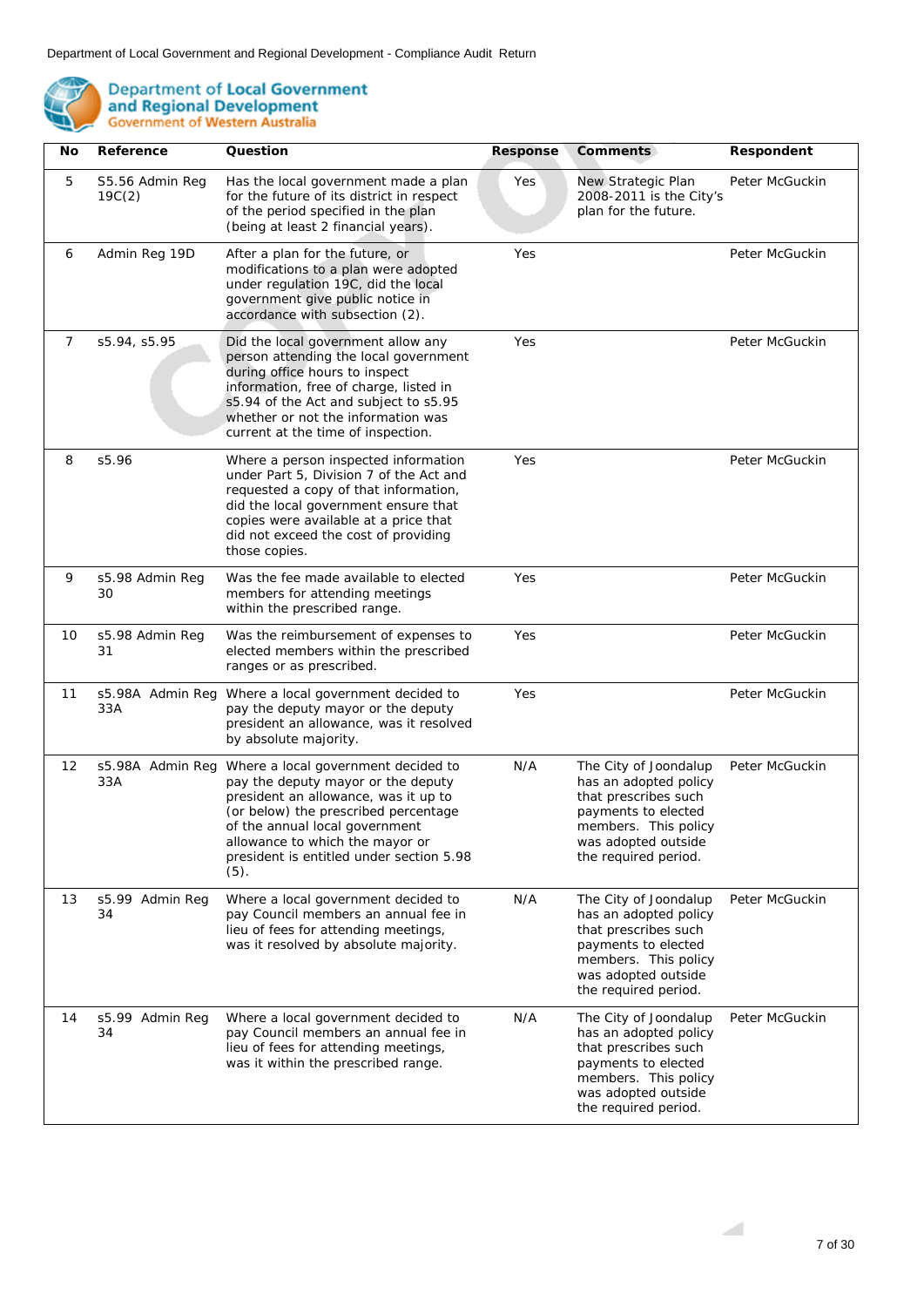

| No | Reference                       | Question                                                                                                                                                                                                                                                                                       | Response | Comments                                                                                                                                                             | Respondent     |
|----|---------------------------------|------------------------------------------------------------------------------------------------------------------------------------------------------------------------------------------------------------------------------------------------------------------------------------------------|----------|----------------------------------------------------------------------------------------------------------------------------------------------------------------------|----------------|
| 15 | s5.99A Admin Reg<br>34A, AA, AB | Where a local government decided to<br>pay Council members an allowance<br>instead of reimbursing telephone,<br>facsimile machine rental charges and<br>other telecommunication, information<br>technology, travelling and<br>accommodation expenses, was it<br>resolved by absolute majority. | N/A      | The City of Joondalup<br>has an adopted policy<br>that prescribes such<br>payments to elected<br>members. This policy<br>was adopted outside<br>the required period. | Peter McGuckin |
| 16 | s5.99A Admin Reg<br>34A, AA, AB | Where a local government decided to<br>pay Council members an allowance<br>instead of reimbursing telephone,<br>facsimile machine rental charges and<br>other telecommunication, information<br>technology, travelling and<br>accommodation expenses, was it<br>within the prescribed range.   | N/A      | The City of Joondalup<br>has an adopted policy<br>that prescribes such<br>payments to elected<br>members. This policy<br>was adopted outside<br>the required period. | Peter McGuckin |
| 17 | s5.100 (1)                      | Did the local government pay a fee for<br>attending committee meetings only to<br>a committee member who was a<br>council member or employee.                                                                                                                                                  | N/A      |                                                                                                                                                                      | Peter McGuckin |
| 18 | s5.100(2)                       | Where the local government decided to<br>reimburse a committee member, who<br>was not a council member or<br>employee, for an expense incurred by<br>the person in relation to a matter<br>affecting the local government, was it<br>within the prescribe range.                               | N/A      |                                                                                                                                                                      | Peter McGuckin |
| 19 | s6.2                            | Did Council, prior to 31 August in the<br>review period, adopt by absolute<br>majority, a budget in the form and<br>manner prescribed by Financial<br>Management (FM) Reg 22 and the Act.<br>(Please enter the date of the Council<br>Resolution in the "Comments" column)                     | Yes      |                                                                                                                                                                      | Peter McGuckin |
| 20 | s6.2                            | If 'no', was Ministerial approval sought<br>for an extension.                                                                                                                                                                                                                                  | N/A      |                                                                                                                                                                      | Peter McGuckin |
| 21 | s6.3                            | Did the council prepare and adopt a<br>budget in a manner similar to the<br>annual budget with modifications as<br>listed in section 6.3.                                                                                                                                                      | N/A      |                                                                                                                                                                      | Peter McGuckin |
| 22 | FM Reg 33                       | Was the 2008/2009 budget forwarded<br>to the Department of Local<br>Government and Regional<br>Development within 30 days of its<br>adoption. (Please enter the date sent<br>in the "Comments" column).                                                                                        | Yes      | 20/08/2008                                                                                                                                                           | Peter McGuckin |
| 23 |                                 | s6.4(1) FM Reg 34 Did the local government prepare an<br>annual financial report as prescribed.                                                                                                                                                                                                | Yes      |                                                                                                                                                                      | Peter McGuckin |
| 24 |                                 | s6.4(1) FM Reg 34 Did the local government prepare<br>other financial reports as prescribed.                                                                                                                                                                                                   | Yes      |                                                                                                                                                                      | Peter McGuckin |
| 25 | FM Reg 34                       | If the local government prepared other<br>financial reports as prescribed in s6.4<br>(1) FM Reg 34, were they presented<br>to Council and recorded in the minutes<br>of the meetings in which they were<br>submitted.                                                                          | Yes      |                                                                                                                                                                      | Peter McGuckin |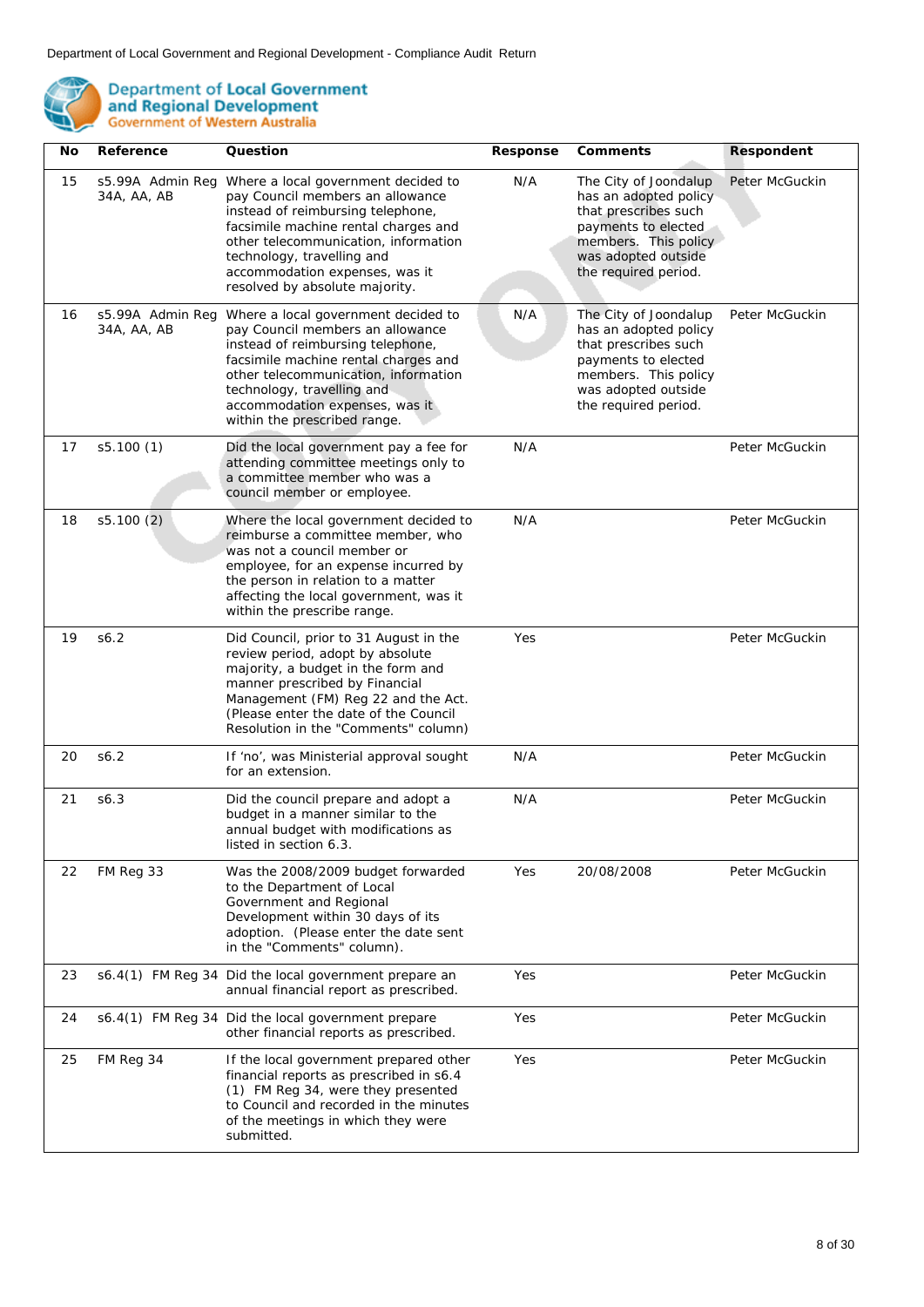

| No | Reference    | Question                                                                                                                                                                                                                                                    | Response | Comments | Respondent     |
|----|--------------|-------------------------------------------------------------------------------------------------------------------------------------------------------------------------------------------------------------------------------------------------------------|----------|----------|----------------|
| 26 | s6.4(3)(b)   | Was the annual financial report,<br>prepared for the financial year ended<br>30 June 2008, submitted to the<br>Auditor by 30 September 2008 or by<br>the extended time allowed by the<br>Minister or his delegate.                                          | Yes      |          | Peter McGuckin |
| 27 | FM Reg 51(2) | Was the annual financial report<br>submitted to the Department of Local<br>Government and Regional<br>Development sent by the CEO within<br>30 days after receiving the Auditor's<br>report.                                                                | Yes      |          | Peter McGuckin |
| 28 | \$6.8        | Was expenditure that the local<br>government incurred from its<br>municipal fund, but not included in its<br>annual budget, authorised in advance<br>on all occasions by absolute majority<br>resolution.                                                   | Yes      |          | Peter McGuckin |
| 29 | s6.8(1)(c)   | Did the Mayor or President authorise<br>expenditure from the municpal fund in<br>an emergency. (Please indicate<br>circumstances in the "Comments"<br>column)                                                                                               | N/A      |          | Peter McGuckin |
| 30 | S6.8         | In relation to expenditure that the local<br>government incurred from its<br>municipal fund that was authorised in<br>advance by the mayor or president in<br>an emergency, was it reported on all<br>occasions to the next ordinary meeting<br>of council. | N/A      |          | Peter McGuckin |
| 31 | s6.9(1)      | Does the local government's trust fund<br>consist of all money (or the value of<br>assets) that are required by the Local<br>Government Act 1995 or any other<br>written law to be credited to the fund.                                                    | Yes      |          | Peter McGuckin |
| 32 | s6.9(1)      | Does the local government's trust fund<br>consist of all money or the value of<br>assets held by the local government in<br>trust.                                                                                                                          | Yes      |          | Peter McGuckin |
| 33 | s6.9(2)      | Has the local government's trust fund<br>been applied for the purposes of and in<br>accordance with the trusts affecting it.                                                                                                                                | Yes      |          | Peter McGuckin |
| 34 | s6.9(3)      | Has money held in the trust fund, been<br>paid to the person entitled to it,<br>together with, if the money has been<br>invested, any interest earned from that<br>investment.                                                                              | Yes      |          | Peter McGuckin |
| 35 | s6.9(3)      | Has property held in trust been<br>delivered to the persons entitled to it.                                                                                                                                                                                 | N/A      |          | Peter McGuckin |
| 36 | s6.11(2)     | Have all decisions to change the use or<br>purpose of money held in reserve<br>funds been by absolute majority.                                                                                                                                             | Yes      |          | Peter McGuckin |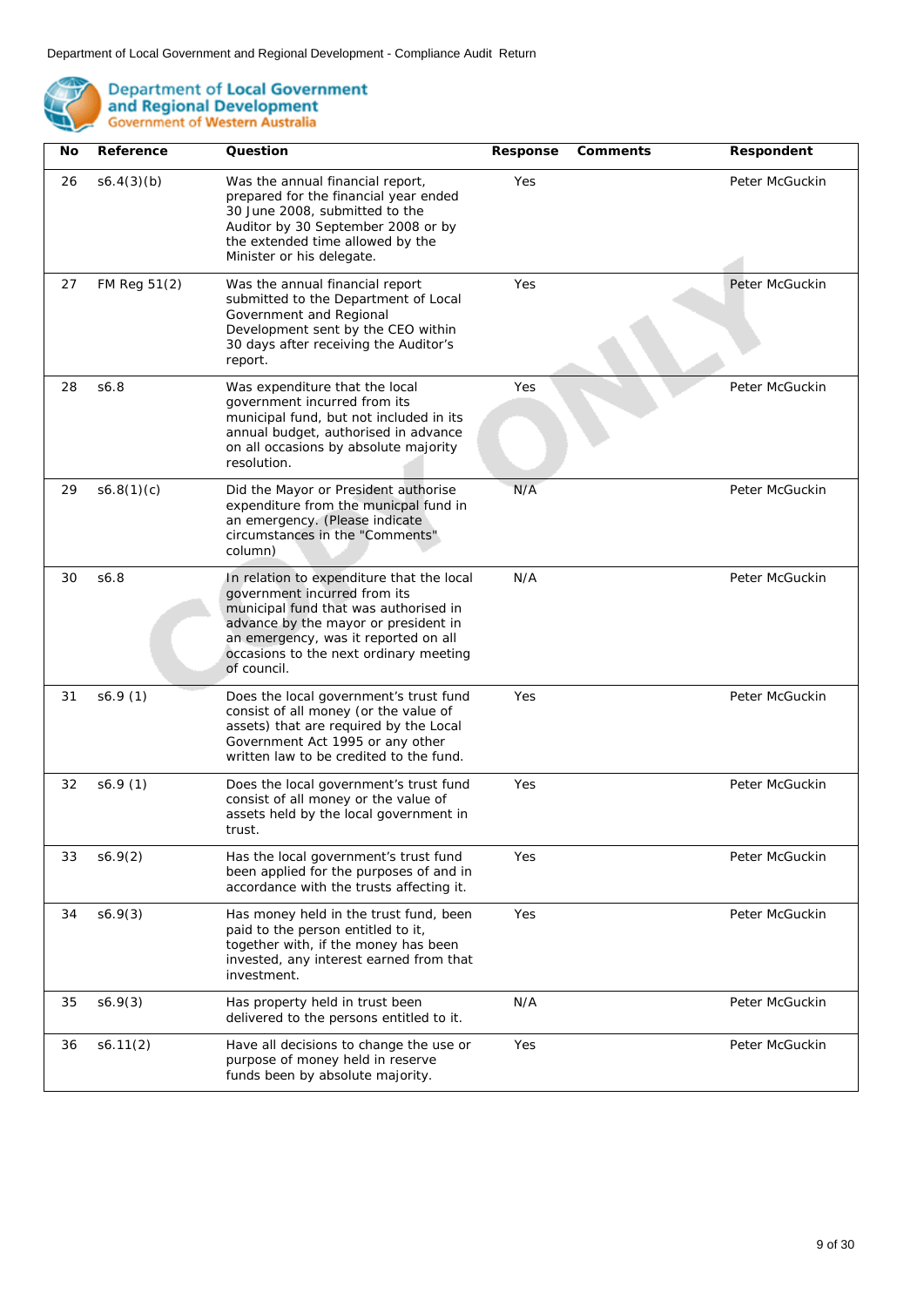

| No | Reference                          | Question                                                                                                                                                                                                                                                                                                                                                                                                                                                            | Response | Comments | Respondent     |
|----|------------------------------------|---------------------------------------------------------------------------------------------------------------------------------------------------------------------------------------------------------------------------------------------------------------------------------------------------------------------------------------------------------------------------------------------------------------------------------------------------------------------|----------|----------|----------------|
| 37 | s6.11(2) FM Reg<br>18              | Did the local government give one<br>months public notice of the proposed<br>change of purpose or proposed use of<br>money held in reserve funds. (Notice<br>not required where the local<br>government has disclosed the change<br>of purpose or proposed use of reserve<br>funds in its annual budget or where<br>the money was used to meet<br>expenditure authorised under s6.8(1)<br>(c) of the Act or where the amount to<br>be used did not exceed \$5,000). | N/A      |          | Peter McGuckin |
| 38 | s6.12, 6.13, 6.16<br>$(1)$ , $(3)$ | Did Council at the time of adopting its<br>budget, determine the granting of a<br>discount or other incentive for early<br>payment by absolute majority.                                                                                                                                                                                                                                                                                                            | Yes      |          | Peter McGuckin |
| 39 | s6.12, 6.13, 6.16<br>$(1)$ , $(3)$ | Did Council determine the setting of an<br>interest rate on money owing to<br>Council by absolute majority.                                                                                                                                                                                                                                                                                                                                                         | Yes      |          | Peter McGuckin |
| 40 | s6.12, 6.13, 6.16<br>$(1)$ , $(3)$ | Did Council determine to impose or<br>amend a fee or charge for any goods<br>or services provided by the local<br>government by absolute majority.<br>(Note: this applies to money other<br>than rates and service charges).                                                                                                                                                                                                                                        | Yes      |          | Peter McGuckin |
| 41 | s6.17(3)                           | Were the fees or charges imposed for<br>receiving an application for approval,<br>granting an approval, making an<br>inspection and issuing a licence,<br>permit, authorisation or certificate,<br>limited to the cost of providing the<br>service or goods.                                                                                                                                                                                                        | Yes      |          | Peter McGuckin |
| 42 | s6.17(3)                           | Were the fees or charges imposed for<br>any other service prescribed in section<br>$6.16$ (2)(f), limited to the cost of<br>providing the service or goods.                                                                                                                                                                                                                                                                                                         | Yes      |          | Peter McGuckin |
| 43 | s6.19                              | After the budget was adopted, did the<br>local government give local public<br>notice for all fees and charges stating<br>its intention to introduce the proposed<br>fees or charges and the date from<br>which it proposed to introduce the fees<br>or charges.                                                                                                                                                                                                    | Yes      |          | Peter McGuckin |
| 44 | s6.20(2) FM Reg<br>20              | On each occasion where the local<br>government exercised the power to<br>borrow and details of the proposal<br>were not included in the annual budget<br>for that financial year, did the local<br>government give one month's local<br>public notice of the proposal (except<br>where the proposal was of a kind<br>prescribed in FM Regulation 20).                                                                                                               | N/A      |          | Peter McGuckin |
| 45 | s6.20(2) FM Reg<br>20              | On each occasion where the local<br>government exercised the power to<br>borrow, was the Council decision to<br>exercise that power by absolute<br>majority (Only required where the<br>details of the proposal were not<br>included in the annual budget for that<br>financial year).                                                                                                                                                                              | N/A      |          | Peter McGuckin |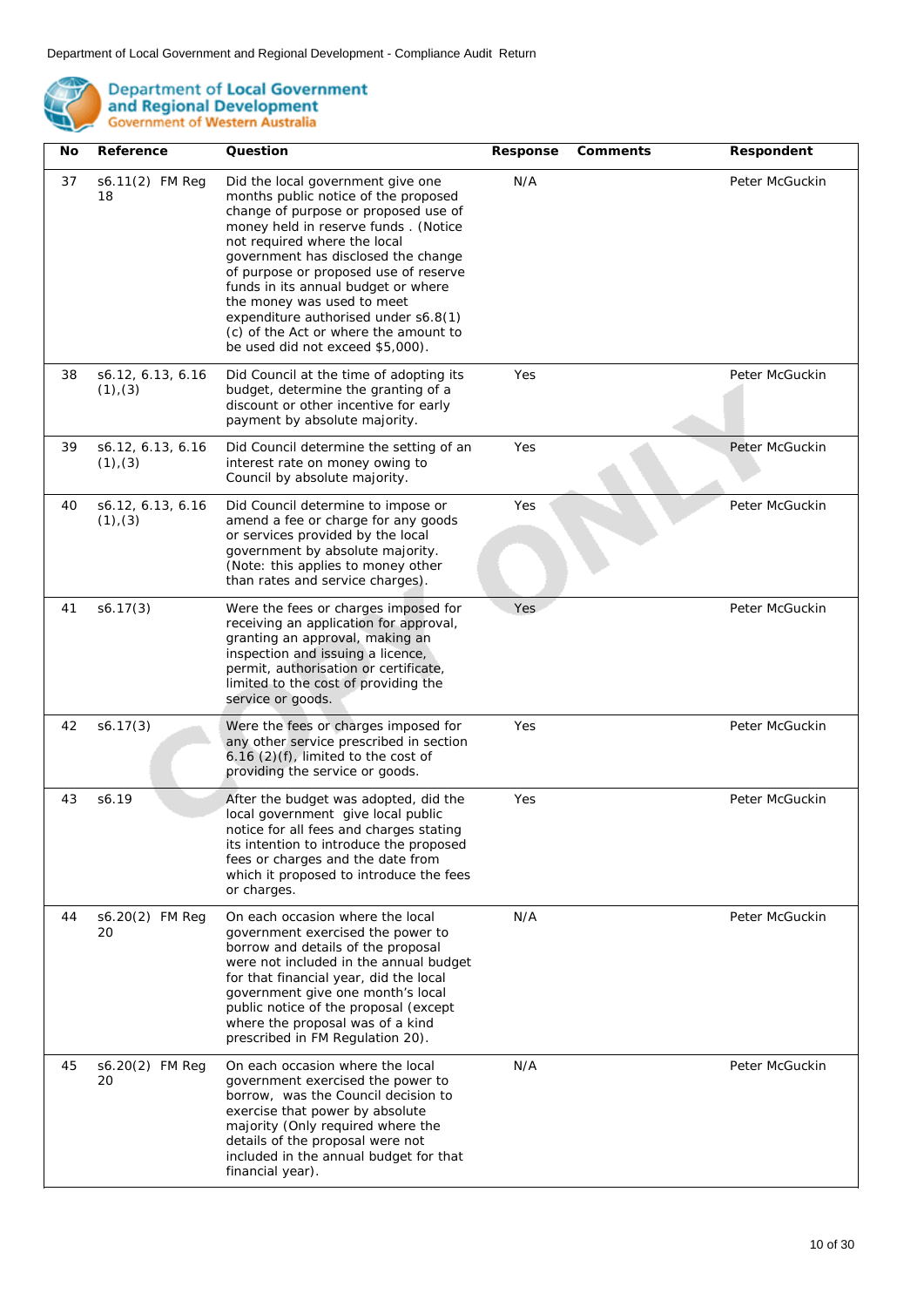

| No | Reference             | Question                                                                                                                                                                                                                                                                                                                                      | Response | Comments | Respondent     |
|----|-----------------------|-----------------------------------------------------------------------------------------------------------------------------------------------------------------------------------------------------------------------------------------------------------------------------------------------------------------------------------------------|----------|----------|----------------|
| 46 | s6.20(3) FM Reg<br>21 | On each occasion where the local<br>government changed the use of<br>borrowings, did the local government<br>give one month's local public notice of<br>the change in purpose. (Only required<br>if the details of the change of purpose<br>were not included in the annual budget<br>or were of the kind prescribed in FM<br>Regulation 21). | N/A      |          | Peter McGuckin |
| 47 | s6.20(3) FM Reg<br>21 | On each occasion where the local<br>government changed the use of<br>borrowings, was the decision on the<br>change of use by absolute majority.<br>(Only required if the details of the<br>change of purpose were not included in<br>the annual budget or were of the kind<br>prescribed in FM Regulation 21)                                 | N/A      |          | Peter McGuckin |
| 48 | s6.32(1)(a)           | Did Council determine by absolute<br>majority to impose a general rate on<br>rateable land within its district.                                                                                                                                                                                                                               | Yes      |          | Peter McGuckin |
| 49 | s6.32(1)(b)(i)        | Did Council determine by absolute<br>majority to impose a specified area<br>rate on rateable land within its<br>district.                                                                                                                                                                                                                     | Yes      |          | Peter McGuckin |
| 50 | s6.32(1)(b)(ii)       | Did Council determine by absolute<br>majority to impose a minimum<br>payment on rateable land within its<br>district.                                                                                                                                                                                                                         | Yes      |          | Peter McGuckin |
| 51 | s6.32(1)(c)           | Did Council determine by absolute<br>majority to impose a service charge on<br>rateable land within its district.                                                                                                                                                                                                                             | N/A      |          | Peter McGuckin |
| 52 | s6.33(3)              | Did Council obtained the approval of<br>the Minister or his delegate before it<br>imposed a differential general rate that<br>was more than twice the lowest<br>differential rate imposed.                                                                                                                                                    | N/A      |          | Peter McGuckin |
| 53 | s6.34                 | Did Council obtain the approval of the<br>Minister or his delegate before it<br>adopted a budget with a yield from<br>general rates that was plus or minus<br>10% of the amount of the budget<br>deficiency.                                                                                                                                  | N/A      |          | Peter McGuckin |
| 54 | s6.35(4) FM Reg<br>53 | Did the local government ensure that it<br>did not impose a minimum payment on<br>more than 50% of the number of<br>separately rated properties in the<br>district (unless the general minimum<br>did not exceed \$200).                                                                                                                      | Yes      |          | Peter McGuckin |
| 55 | s6.35(4) FM Reg<br>53 | Did the local government ensure that it<br>did not impose a minimum payment on<br>more than 50% of the number of<br>separately rated properties, rated on<br>gross rental value (unless the general<br>minimum did not exceed \$200).                                                                                                         | Yes      |          | Peter McGuckin |
| 56 | s6.35(4) FM Reg<br>53 | Did the local government ensure that it<br>did not impose a minimum payment on<br>more than 50% of the number of<br>separately rated properties rated on<br>unimproved value (unless the general<br>minimum did not exceed \$200).                                                                                                            | Yes      |          | Peter McGuckin |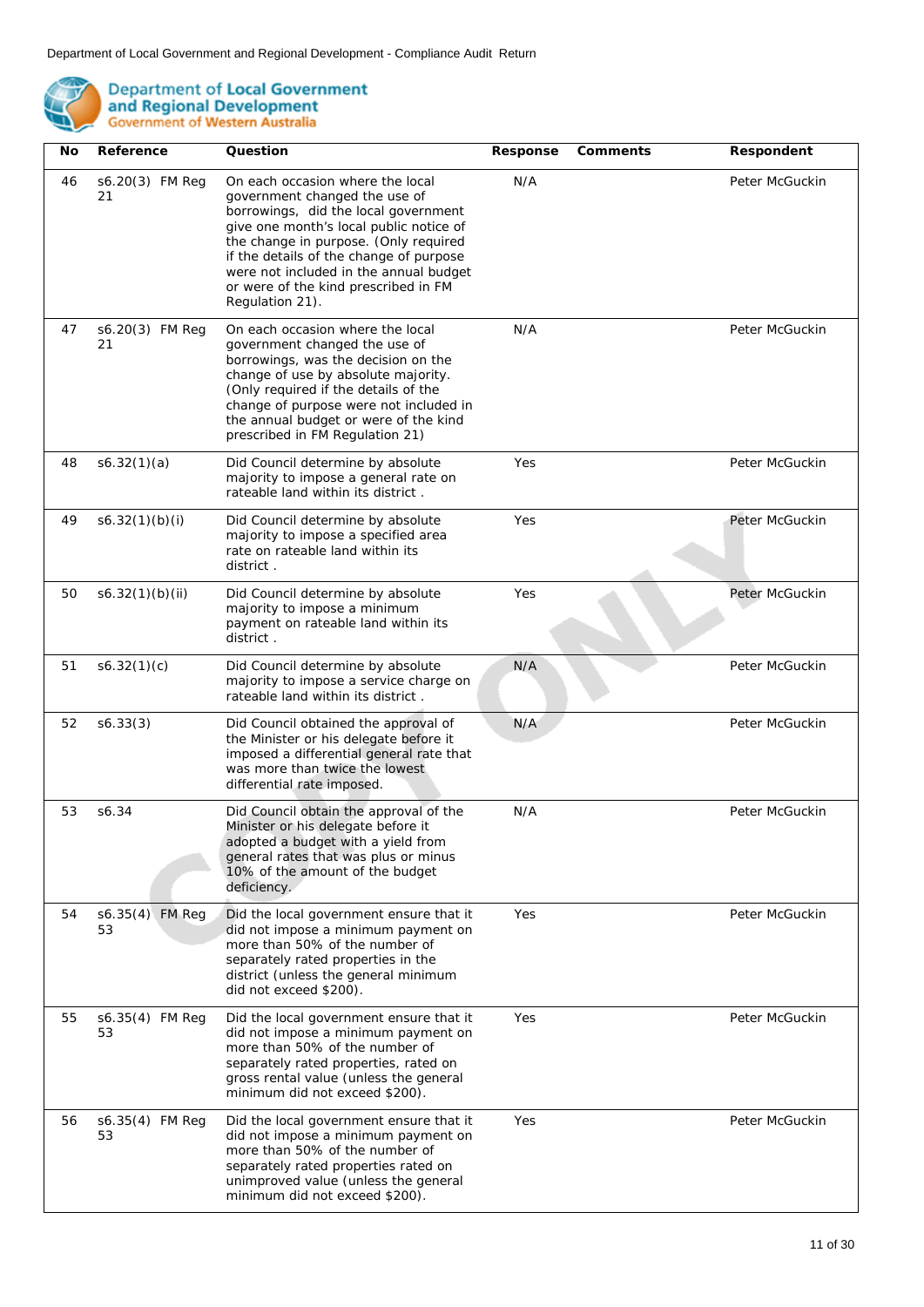

| No. | Reference                | Question                                                                                                                                                                                                                                                                                                                                                          | Response | Comments | Respondent     |
|-----|--------------------------|-------------------------------------------------------------------------------------------------------------------------------------------------------------------------------------------------------------------------------------------------------------------------------------------------------------------------------------------------------------------|----------|----------|----------------|
| 57  | s6.35(4) FM Reg<br>53    | Did the local government ensure that it<br>did not impose a minimum payment on<br>more than 50% of the number of<br>separately rated properties in each<br>differential rating category (unless the<br>general minimum did not exceed<br>$$200$ ).                                                                                                                | Yes      |          | Peter McGuckin |
| 58  | s6.36                    | Did the local government before<br>imposing any differential general rate,<br>or a minimum payment applying to a<br>differential rate category, give local<br>public notice of its intention to do so<br>containing details of each rate or<br>minimum proposed.                                                                                                  | Yes      |          | Peter McGuckin |
| 59  | s6.36                    | Did the local government, before<br>imposing any differential general rate<br>or a minimum payment applying to a<br>differential rate category, give local<br>public notice of its intention to do so<br>by extending an invitation for a period<br>of 21 days or longer for submissions.                                                                         | Yes      |          | Peter McGuckin |
| 60  | s6.36                    | Did the local government before<br>imposing any differential general rate<br>or a minimum payment applying to a<br>differential rate category, give local<br>public notice of its intention to do so,<br>detailing the time and place where the<br>document describing the objects and<br>reasons for each proposed rate and<br>minimum payment may be inspected. | Yes      |          | Peter McGuckin |
| 61  | s6.38(1)<br>FM Reg<br>54 | Where a local government imposed a<br>service charge was it only imposed for<br>a prescribed purposes of television and<br>radio rebroadcasting, volunteer bush<br>fire brigades, underground electricity,<br>water, property surveillance and<br>security.                                                                                                       | N/A      |          | Peter McGuckin |
| 62  | s6.38                    | Was money received from the<br>imposition of a service charge applied<br>in accordance with the provisions of<br>s6.38 of the Act.                                                                                                                                                                                                                                | N/A      |          | Peter McGuckin |
| 63  | s6.46                    | Did Council, in granting a discount or<br>other incentive for early payment of<br>any rate or service charge, do so by<br>absolute majority.                                                                                                                                                                                                                      | Yes      |          | Peter McGuckin |
| 64  | s6.47                    | When a local government resolved to<br>waive a rate or service charge or grant<br>other concessions did it do so by<br>absolute majority.                                                                                                                                                                                                                         | N/A      |          | Peter McGuckin |
| 65  | s6.51                    | Did Council, in setting an interest rate<br>on a rate or service charge that<br>remained unpaid, do so by absolute<br>majority.                                                                                                                                                                                                                                   | Yes      |          | Peter McGuckin |
| 66  | S6.76(6)                 | Was the outcome of an objection under<br>section 6.76(1) promptly conveyed to<br>the person who made the objection<br>including a statement of the local<br>government's decision on the objection<br>and its reasons for that decision.                                                                                                                          | Yes      |          | Peter McGuckin |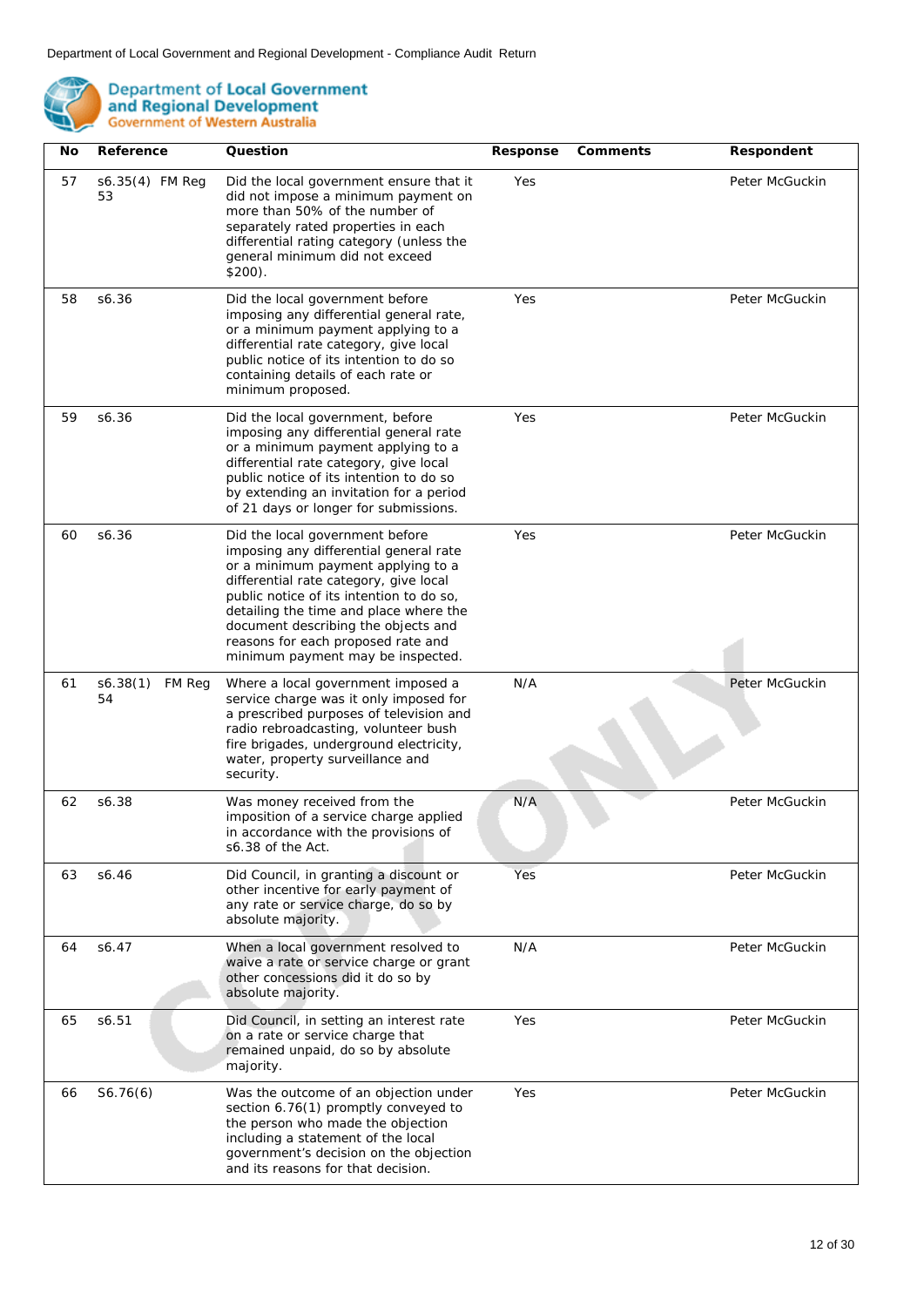

| No | Reference    | Question                                                                                                                                                                                                                                                                                                                                                                                            | Response | Comments                                  | Respondent     |
|----|--------------|-----------------------------------------------------------------------------------------------------------------------------------------------------------------------------------------------------------------------------------------------------------------------------------------------------------------------------------------------------------------------------------------------------|----------|-------------------------------------------|----------------|
| 67 | FM Reg 5     | Has efficient systems and procedures<br>been established by the CEO of a local<br>government as listed in Finance Reg 5.                                                                                                                                                                                                                                                                            | Yes      |                                           | Peter McGuckin |
| 68 | FM Reg 6     | Has the local government ensured that<br>an employee to whom is delegated<br>responsibility for the day to day<br>accounting or financial management<br>operations of a local government is not<br>also delegated the responsibility for<br>conducting an internal audit or<br>reviewing the discharge of duties by<br>that employee.                                                               | Yes      |                                           | Peter McGuckin |
| 69 | FM Reg 8     | Did the local government maintain a<br>separate account with a bank or other<br>financial instiution for money to be<br>held in a municipal fund, trust fund or<br>reserve accounts.                                                                                                                                                                                                                | No       | Not separate for the<br>Reserve Accounts. | Peter McGuckin |
| 70 | FM Reg 9     | On all occasions have separate<br>financial records been kept for each<br>trading undertaking and each major<br>land transaction.                                                                                                                                                                                                                                                                   | N/A      |                                           | Peter McGuckin |
| 71 | FM Reg 11(1) | Has the local government developed<br>procedures for the authorisation of,<br>and the payment of, accounts to<br>ensure that there is effective security<br>for and properly authorised use of<br>cheques, credit cards, computer<br>encryption devices and passwords,<br>purchasing cards and other devices or<br>methods by which goods, services,<br>money or other benefits may be<br>obtained. | Yes      |                                           | Peter McGuckin |
| 72 | FM Reg 11(1) | Has the local government developed<br>procedures for the authorisation of,<br>and the payment of, accounts to<br>ensure that there is effective security<br>for and properly authorised use of<br>petty cash systems.                                                                                                                                                                               | Yes      |                                           | Peter McGuckin |
| 73 | FM Reg 11(2) | Has the local government developed<br>procedures that ensure a<br>determination is made that the debt<br>was incurred by a person who was<br>properly authorised, before any<br>approval for payment of an account is<br>made.                                                                                                                                                                      | Yes      |                                           | Peter McGuckin |
| 74 | FM Reg 11(2) | Has the local government developed<br>procedures that ensure a<br>determination is made that the goods<br>or services to which each account<br>relates were provided in a satisfactory<br>condition or to a satisfactory standard,<br>before payment of the account.                                                                                                                                | Yes      |                                           | Peter McGuckin |
| 75 | FM Reg 12    | Have payments from the Municipal or<br>Trust fund been made under the<br>appropriate delegated authority.                                                                                                                                                                                                                                                                                           | Yes      |                                           | Peter McGuckin |
| 76 | FM Reg 12    | When Council are presented with a list<br>detailing the accounts to be paid, have<br>payments from the Municipal or Trust<br>fund been authorised in advance by<br>resolution of Council.                                                                                                                                                                                                           | N/A      |                                           | Peter McGuckin |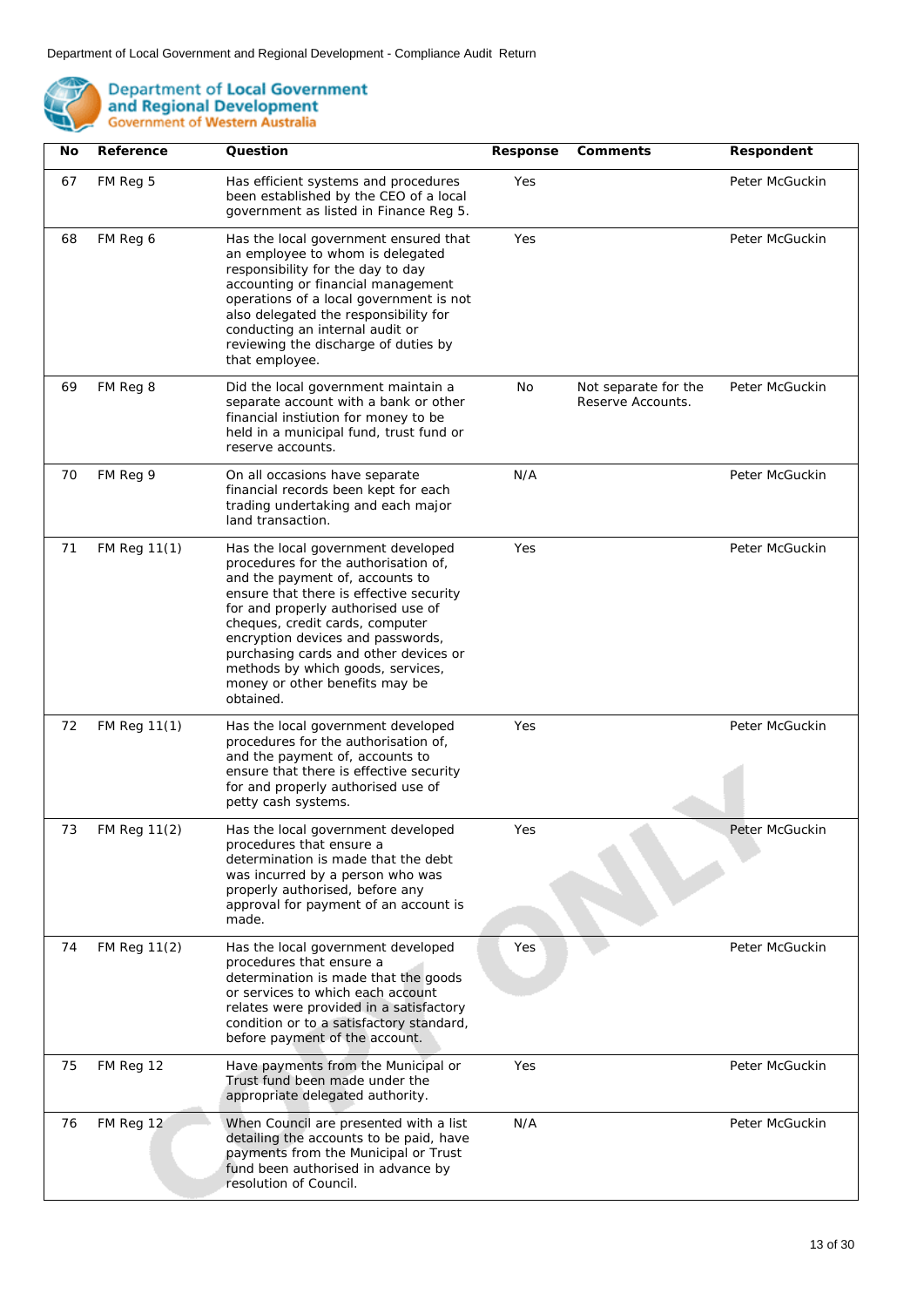

| No | Reference    | Question                                                                                                                                                                                                                                 | Response | Comments | Respondent     |
|----|--------------|------------------------------------------------------------------------------------------------------------------------------------------------------------------------------------------------------------------------------------------|----------|----------|----------------|
| 77 | FM Reg 13    | Did the list of payments made or<br>accounts for approval to be paid from<br>the Municipal or Trust fund that were<br>recorded in the minutes of the relevant<br>meeting include the payee's name.                                       | Yes      |          | Peter McGuckin |
| 78 | FM Reg 13    | Did the list of payments made or<br>accounts for approval to be paid from<br>the Municipal or Trust fund, that were<br>recorded in the minutes of the relevant<br>meeting, include the amount of the<br>payment.                         | Yes      |          | Peter McGuckin |
| 79 | FM Reg 13    | Did the list of payments made or<br>accounts for approval to be paid from<br>the Municipal or Trust fund that were<br>recorded in the minutes of the relevant<br>meeting, include sufficient information<br>to identify the transaction. | Yes      |          | Peter McGuckin |
| 80 | FM Reg 13    | Did the list of accounts for approval to<br>be paid from the Municipal or Trust<br>fund that were recorded in the minutes<br>of the relevant meeting, include the<br>date of the meeting of Council.                                     | Yes      |          | Peter McGuckin |
| 81 | FM Reg 19    | Do the internal control procedures over<br>investments established and<br>documented by the local government<br>enable the identification of the nature<br>and location of all investments.                                              | Yes      |          | Peter McGuckin |
| 82 | FM Reg 33A   | Did the local government, between 1<br>January and 31 March 2008, carry out<br>a review of its annual budget for the<br>year ended 30 June 2008.                                                                                         | Yes      |          | Peter McGuckin |
| 83 | FM Reg 55    | Does the local government's rate<br>record include all particulars set out in<br>the FM Regulations.                                                                                                                                     | Yes      |          | Peter McGuckin |
| 84 | FM Reg 56,57 | Are the contents of the local<br>government's rate notice in accordance<br>with the FM Regulations.                                                                                                                                      | Yes      |          | Peter McGuckin |
| 85 | FM Reg 56,57 | Are the contents of the local<br>government's reminder notice for<br>instalment payments in accordance<br>with the FM Regulations.                                                                                                       | Yes      |          | Peter McGuckin |
| 86 | FM Reg 68    | Was the maximum rate of interest<br>imposed 5.5% as prescribed under<br>seciton 6.45(3).                                                                                                                                                 | Yes      |          | Peter McGuckin |
| 87 | s7.1A        | Has the local government established<br>an audit committee and appointed<br>members by absolute majority in<br>accordance with section 7.1A of the<br>Act.                                                                               | Yes      |          | Peter McGuckin |
| 88 | s7.1B        | Where a local government determined<br>to delegate to its audit committee any<br>powers or duties under Part 7 of the<br>Act, did it do so by absolute majority.                                                                         | N/A      |          | Peter McGuckin |
| 89 | s7.3         | Was the person(s) appointed by the<br>local government to be its auditor, a<br>registered company auditor.                                                                                                                               | Yes      |          | Peter McGuckin |
| 90 | S7.3         | Was the person(s) appointed by the<br>local government to be its auditor, an<br>approved auditor.                                                                                                                                        | Yes      |          | Peter McGuckin |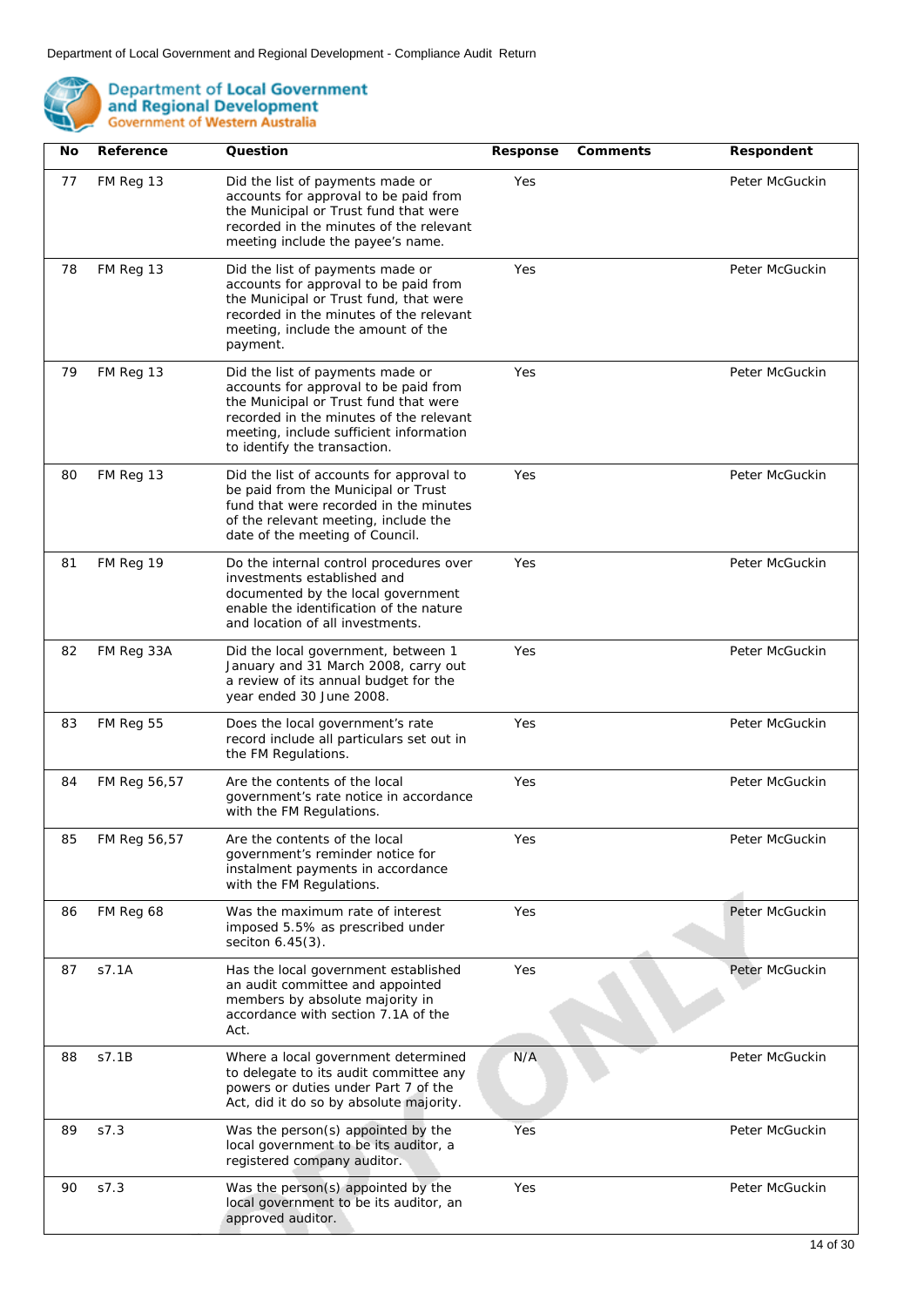

| No  | Reference           | Question                                                                                                                                                                                                                                                                                                                                                                                                                   | Response | Comments                                                                                         | Respondent     |
|-----|---------------------|----------------------------------------------------------------------------------------------------------------------------------------------------------------------------------------------------------------------------------------------------------------------------------------------------------------------------------------------------------------------------------------------------------------------------|----------|--------------------------------------------------------------------------------------------------|----------------|
| 91  | S7.3                | Was the person or persons appointed<br>by the local government to be its<br>auditor, appointed by an absolute<br>majority decision of Council.                                                                                                                                                                                                                                                                             | Yes      |                                                                                                  | Peter McGuckin |
| 92  | Audit Reg 10        | Was the Auditor's report for the<br>financial year ended 30 June 2008<br>received by the local government<br>within 30 days of completion of the<br>audit.                                                                                                                                                                                                                                                                 | Yes      |                                                                                                  | Peter McGuckin |
| 93  | s7.9(1)             | Was the Auditor's report for<br>2007/2008 received by the local<br>government by 31 December 2008.                                                                                                                                                                                                                                                                                                                         | Yes      |                                                                                                  | Peter McGuckin |
| 94  | $S7.12A(3)$ , $(4)$ | Where the local government<br>determined that matters raised in the<br>auditor's report prepared under s7.9<br>(1) of the Act required action to be<br>taken by the local government, was<br>that action undertaken.                                                                                                                                                                                                       | N/A      | No matters were raised Peter McGuckin<br>in the audit report<br>requiring action by the<br>City. |                |
| 95  | $S7.12A(3)$ , $(4)$ | Where the local government<br>determined that matters raised in the<br>auditor's report (prepared under s7.9<br>(1) of the Act) required action to be<br>taken by the local government, was a<br>report prepared on any actions<br>undertaken.                                                                                                                                                                             | N/A      |                                                                                                  | Peter McGuckin |
| 96  | $S7.12A(3)$ , $(4)$ | Where the local government<br>determined that matters raised in the<br>auditor's report (prepared under s7.9<br>(1) of the Act) required action to be<br>taken by the local government, was a<br>copy of the report forwarded to the<br>Minister by the end of the financial<br>year or 6 months after the last report<br>prepared under s7.9 was received by<br>the local government whichever was<br>the latest in time. | N/A      |                                                                                                  | Peter McGuckin |
| 97  | Audit Reg 7         | Did the agreement between the local<br>government and its auditor include the<br>objectives of the audit.                                                                                                                                                                                                                                                                                                                  | Yes      |                                                                                                  | Peter McGuckin |
| 98  | Audit Reg 7         | Did the agreement between the local<br>government and its auditor include the<br>scope of the audit.                                                                                                                                                                                                                                                                                                                       | Yes      |                                                                                                  | Peter McGuckin |
| 99  | Audit Reg 7         | Did the agreement between the local<br>government and its auditor include a<br>plan for the audit.                                                                                                                                                                                                                                                                                                                         | Yes      |                                                                                                  | Peter McGuckin |
| 100 | Audit Reg 7         | Did the agreement between the local<br>government and its auditor include<br>details of the remuneration and<br>expenses to be paid to the auditor.                                                                                                                                                                                                                                                                        | Yes      |                                                                                                  | Peter McGuckin |
| 101 | Audit Reg 7         | Did the agreement between the local<br>government and its auditor include the<br>method to be used by the local<br>government to communicate with, and<br>supply information to, the auditor.                                                                                                                                                                                                                              | Yes      |                                                                                                  | Peter McGuckin |

 $\mathcal{A}$ 

## **Local Government Employees**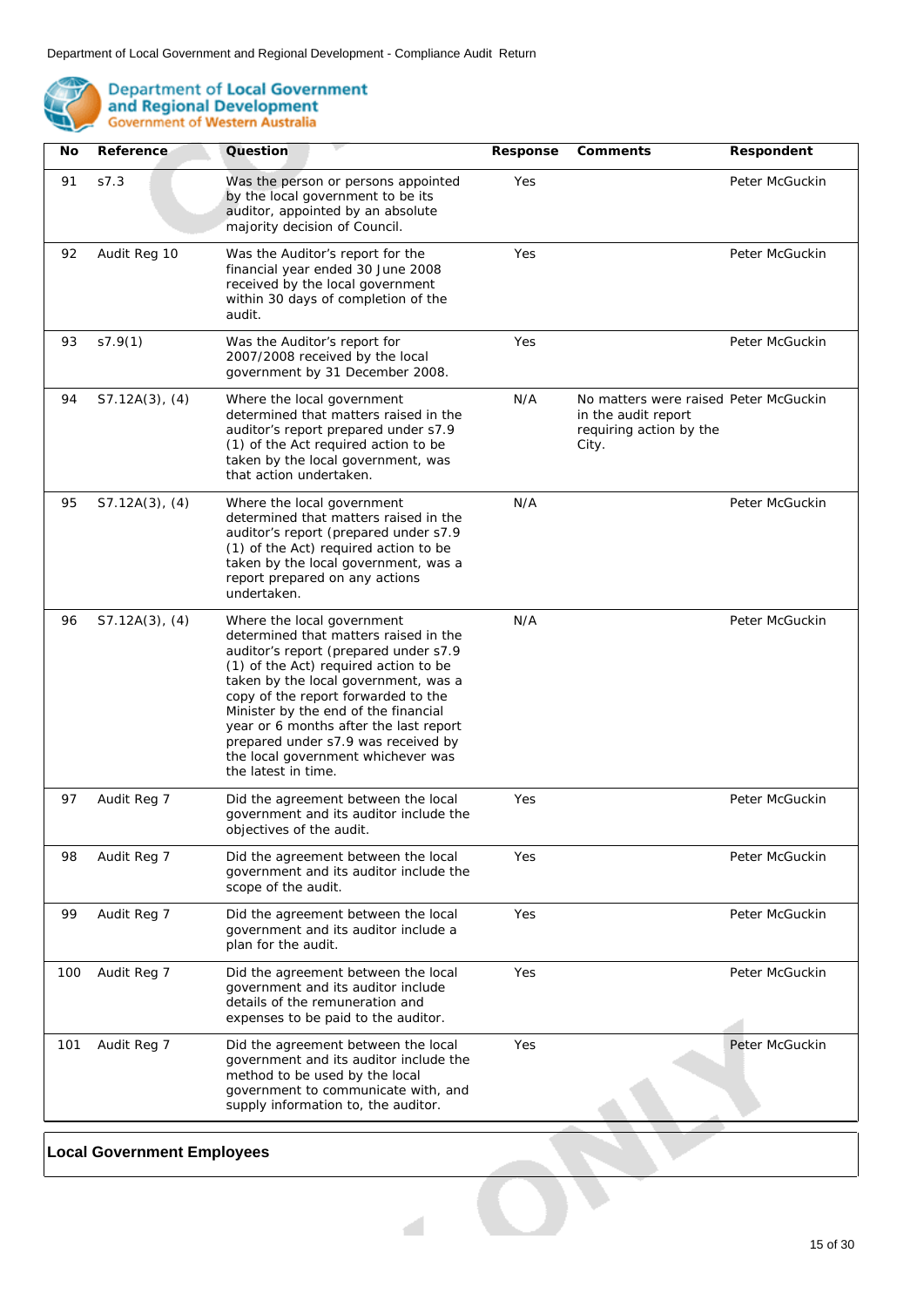

| No | Reference                             | Question                                                                                                                                                                                                                            | Response | Comments | Respondent     |
|----|---------------------------------------|-------------------------------------------------------------------------------------------------------------------------------------------------------------------------------------------------------------------------------------|----------|----------|----------------|
| 1  | Admin Reg 18C                         | Did the local government approve the<br>process to be used for the selection<br>and appointment of the CEO before the<br>position of CEO was advertised.                                                                            | N/A      |          | Peter McGuckin |
| 2  | s5.36(4) s5.37(3)                     | Were all vacancies for the position of<br>CEO and for designated senior<br>employees advertised.                                                                                                                                    | Yes      |          | Peter McGuckin |
| 3  | s5.36(4) s5.37(3)<br>Admin Reg 18A(1) | Did the local government advertise for<br>the position of CEO and for designated<br>senior employees in a newspaper<br>circulated generally throughout the<br>State.                                                                | Yes      |          | Peter McGuckin |
| 4  | s5.36(4), 5.37(3),<br>Admin Reg 18A   | Did all advertisements for the position<br>of CEO and for designated senior<br>employees contain details of the<br>remuneration and benefits offered.                                                                               | Yes      |          | Peter McGuckin |
| 5  | s5.36(4), 5.37(3),<br>Admin Reg 18A   | Did all advertisements for the position<br>of CEO and for designated senior<br>employees contain details of the place<br>where applications for the position<br>were to be submitted.                                               | Yes      |          | Peter McGuckin |
| 6  | s5.36(4), 5.37(3),<br>Admin Reg 18A   | Did all advertisements for the position<br>of CEO and for designated senior<br>employees detail the date and time for<br>closing of applications.                                                                                   | Yes      |          | Peter McGuckin |
| 7  | s5.36(4), 5.37(3),<br>Admin Reg 18A   | Did all advertisements for the position<br>of CEO and for designated senior<br>employees indicate the duration of the<br>proposed contract.                                                                                         | Yes      |          | Peter McGuckin |
| 8  | s5.36(4), 5.37(3),<br>Admin Reg 18A   | Did all advertisements for the position<br>of CEO and for designated senior<br>employees provide contact details of a<br>person to contact for further<br>information.                                                              | Yes      |          | Peter McGuckin |
| 9  | s5.37(2)                              | Did the CEO inform council of each<br>proposal to employ or dismiss a<br>designated senior employee.                                                                                                                                | Yes      |          | Peter McGuckin |
| 10 | s5.38                                 | Was the performance of each<br>employee, employed for a term of<br>more than one year, (including the<br>CEO and each senior employee),<br>reviewed within the most recently<br>completed 12 months of their term of<br>employment. | Yes      |          | Peter McGuckin |
| 11 | Admin Reg 18D                         | Where Council considered the CEO's<br>performance review did it decide to<br>accept the review with or without<br>modification (if Council did not accept<br>the review, the preferred answer is<br>N/A & refer Q12).               | Yes      |          | Peter McGuckin |
| 12 | Admin Reg 18D                         | Where the Council considered the<br>CEO's performance review, but decided<br>not to accept the review, did it decide<br>to reject the review (if Council<br>accepted the review, the preferred<br>answer is N/A refer Q11).         | N/A      |          | Peter McGuckin |
|    |                                       |                                                                                                                                                                                                                                     |          |          |                |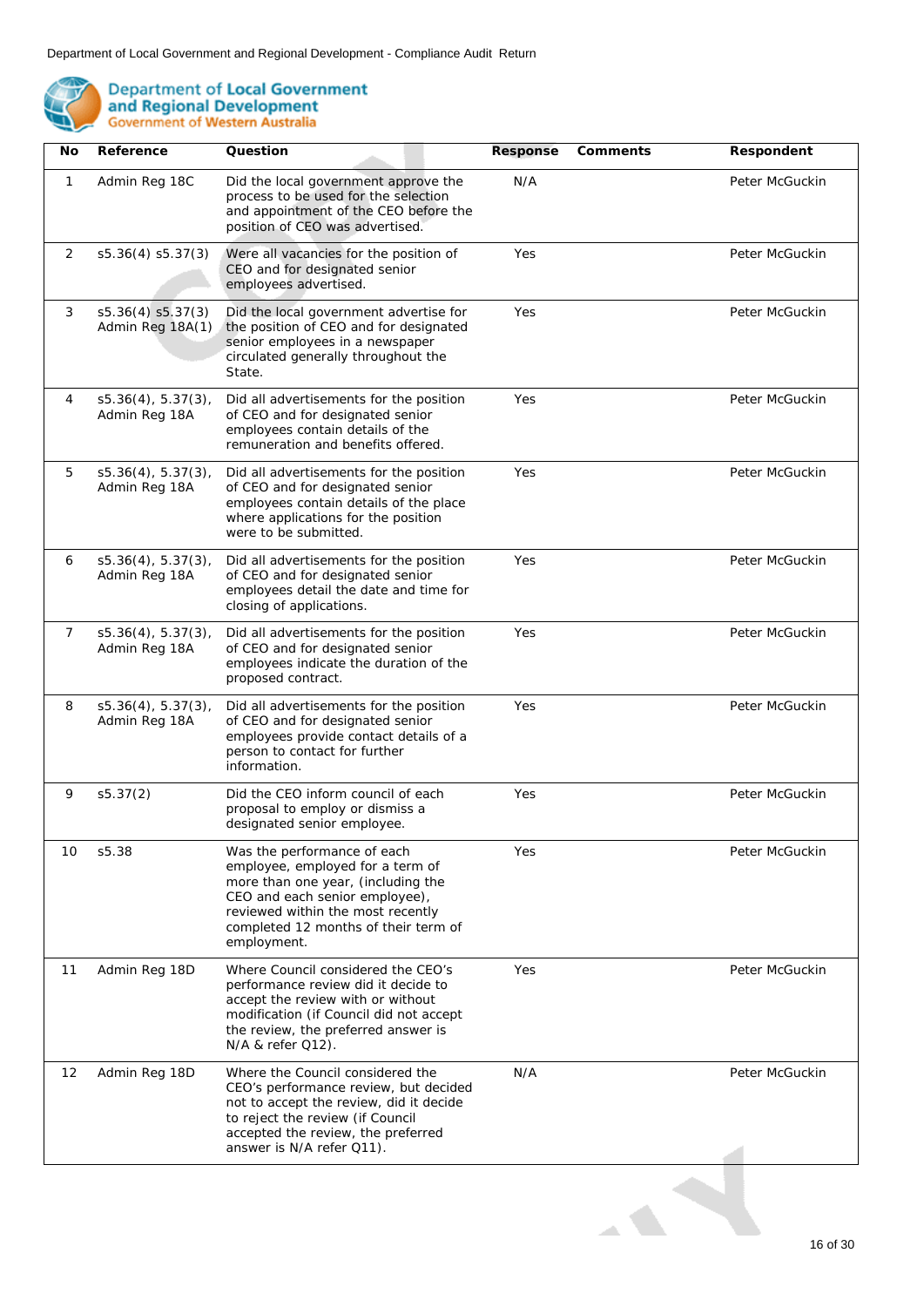

| No | Reference              | Question                                                                                                                                                                                                                                                                                                              | Response | Comments                                                                                                                                               | Respondent     |
|----|------------------------|-----------------------------------------------------------------------------------------------------------------------------------------------------------------------------------------------------------------------------------------------------------------------------------------------------------------------|----------|--------------------------------------------------------------------------------------------------------------------------------------------------------|----------------|
| 13 | s5.39                  | During the period covered by this<br>Return, were written performance<br>based contracts in place for the CEO<br>and all designated senior employees<br>who were employed since 1 July 1996.                                                                                                                          | Yes      |                                                                                                                                                        | Peter McGuckin |
| 14 | s5.39 Admin Reg<br>18B | Does the contract for the CEO and all<br>designated senior employees detail the<br>maximum amount of money payable if<br>the contract is terminated before the<br>expiry date. This amount is the lesser<br>of the value of one year's<br>remuneration under the contract.                                            | Yes      |                                                                                                                                                        | Peter McGuckin |
| 15 | s5.39 Admin Reg<br>18B | Does the contract for the CEO and all<br>designated senior employees detail the<br>maximum amount of money payable if<br>the contract is terminated before the<br>expiry date and this amount is the<br>lesser of the value of the remuneration<br>they would be entitled to had the<br>contract not been terminated. | Yes      |                                                                                                                                                        | Peter McGuckin |
| 16 | s5.50(1)               | Did Council adopt a policy relating to<br>employees whose employment<br>terminates, setting out the<br>circumstances in which council would<br>pay an additional amount to that which<br>the employee is entitled under a<br>contract or award.                                                                       | Yes      |                                                                                                                                                        | Peter McGuckin |
| 17 | s5.50(1)               | Did Council adopt a policy relating to<br>employees whose employment<br>terminates, setting out the manner of<br>assessment of an additional amount.                                                                                                                                                                  | Yes      |                                                                                                                                                        | Peter McGuckin |
| 18 | s5.50(2)               | Did the local government give public<br>notice on all occasions where council<br>made a payment that was more than<br>the additional amount set out in its<br>policy.                                                                                                                                                 | N/A      |                                                                                                                                                        | Peter McGuckin |
| 19 | Reg 19B                | $S5.53(2)(g)$ Admin For the purposes of section $5.53(2)(g)$<br>did the annual report of a local<br>government for a financial year contain<br>the number of employees of the local<br>government entitled to an annual<br>salary of \$100,000 or more.                                                               | No       | An error was detected<br>in the annual report<br>that was subsequently<br>amended at the<br>Ordinary Council<br>Meeting on 16<br>December 2008.        | Peter McGuckin |
| 20 | Reg 19B                | $S5.53(2)(q)$ Admin For the purposes of section $5.53(2)(q)$<br>did the annual report of a local<br>government for a financial year contain<br>the number of those employees with<br>an annual salary entitlement that falls<br>within each band of \$10,000 and over<br>\$100,000.                                   | No       | An error was detected<br>in the annual report<br>that was subsequently<br>amended at the<br><b>Ordinary Council</b><br>Meeting on 16<br>December 2008. | Peter McGuckin |
| 21 | Admin Reg 18F          | Was the remuneration and other<br>benefits paid to a CEO on appointment<br>the same remuneration and benefits<br>advertised for the position of CEO<br>under section $5.36(4)$ .                                                                                                                                      | N/A      |                                                                                                                                                        | Peter McGuckin |
| 22 | Admin Regs 18E         | Did the local government ensure<br>checks were carried out to confirm that<br>the information in an application for<br>employment was true (applicable to<br>CEO only).                                                                                                                                               | N/A      |                                                                                                                                                        | Peter McGuckin |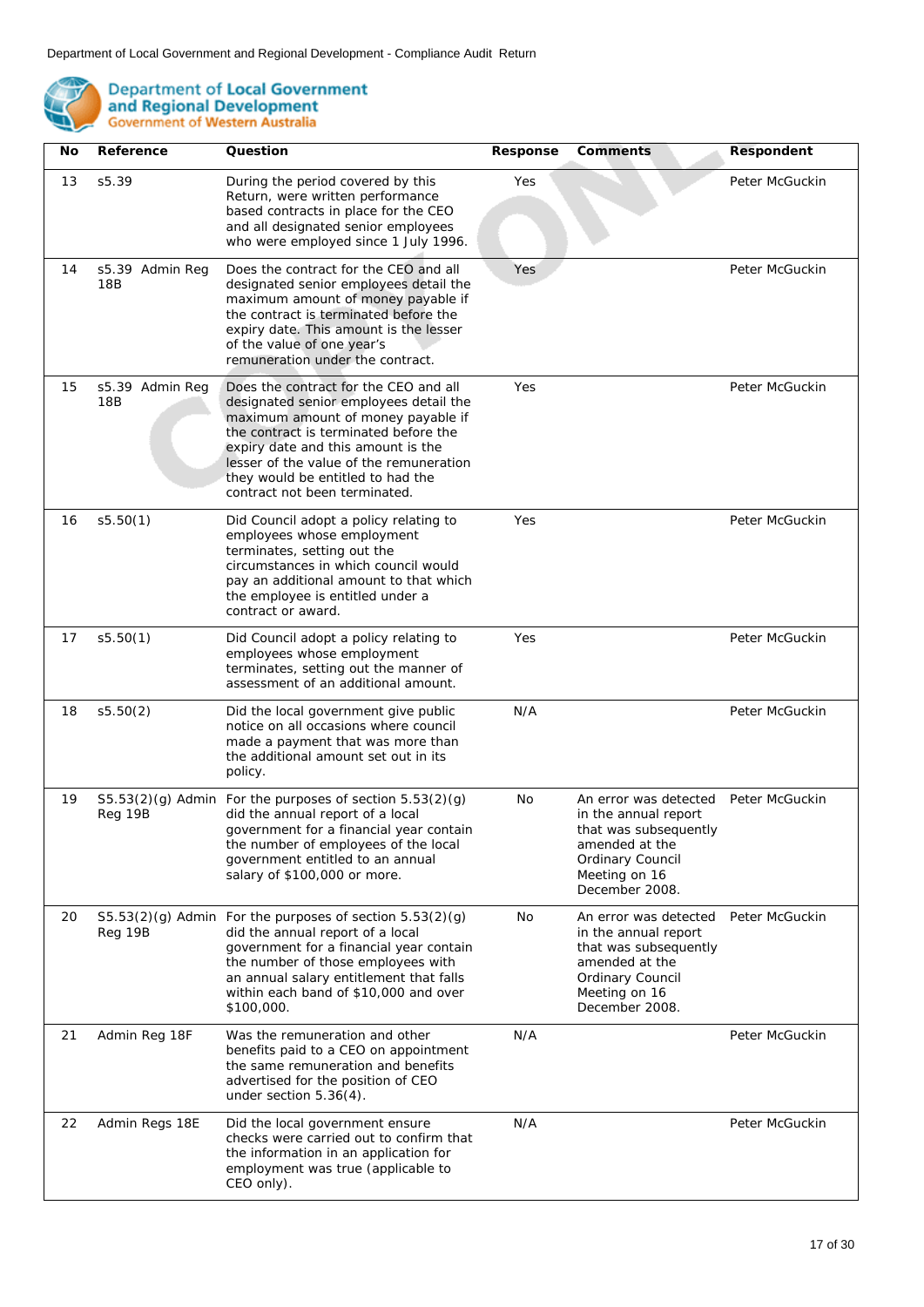

| Nο | Reference    | Ouestion                                                                                                          |     | Response Comments | Respondent     |
|----|--------------|-------------------------------------------------------------------------------------------------------------------|-----|-------------------|----------------|
| 23 | Admin Reg 33 | Was the allowance paid to the mayor<br>or president for the purposes of s5.98<br>(5) within the prescribed range. | Yes |                   | Peter McGuckin |

#### 10 s3.12(6) After the local law was published in the Gazette, did the local government give local public notice stating the title of the local law. Yes Peter McGuckin 9 s3.12(5) After making the local law, did the local government give a copy to the Minister for Local Government and Regional Development and where applicable to the Minister who administers the Act under which the local law was made. Yes Peter McGuckin 3 s3.12(3)(a) Did the local government give Statewide and local public notice stating details of where a copy of the local law may be inspected or obtained. Yes Peter McGuckin 4 s3.12(3)(b) On all occasions, as soon as a Statewide and local public notice was published, did the local government provide a copy of the proposed law, together with a copy of the notice, to the Minister for Local Government and Regional Development Yes Peter McGuckin 1 s3.12(2) F&G Reg 3 On each occasion that Council resolved to make a local law, did the person presiding at the Council meeting give notice of the purpose and effect of each proposed local law in the manner prescribed in Functions and General Regulation 3. **Yes** Peter McGuckin 2 s3.12(3)(a) On each occasion that Council proposed to make a local law, did the local government give Statewide and local public notice stating the purpose and effect of the proposed local law Yes Peter McGuckin 7 s3.12(4) Have all Council's resolutions to make local laws been recorded as such in the minutes of the meeting. Yes Peter McGuckin 8 s3.12(5) After making the local law, did the local government publish the local law in the Gazette. Yes Peter McGuckin 5 s3.12(3)(b) On all occasions, as soon as a Statewide and local public notice was published, did the local government provide a copy of the proposed law, together with a copy of the notice where applicable, to the Minister who administers the Act under which the local law was made. Yes Peter McGuckin 6 s3.12(4) Have all Council's resolutions to make local laws been by absolute majority. Yes Peter McGuckin **No Reference Question Response Comments Respondent Local Laws**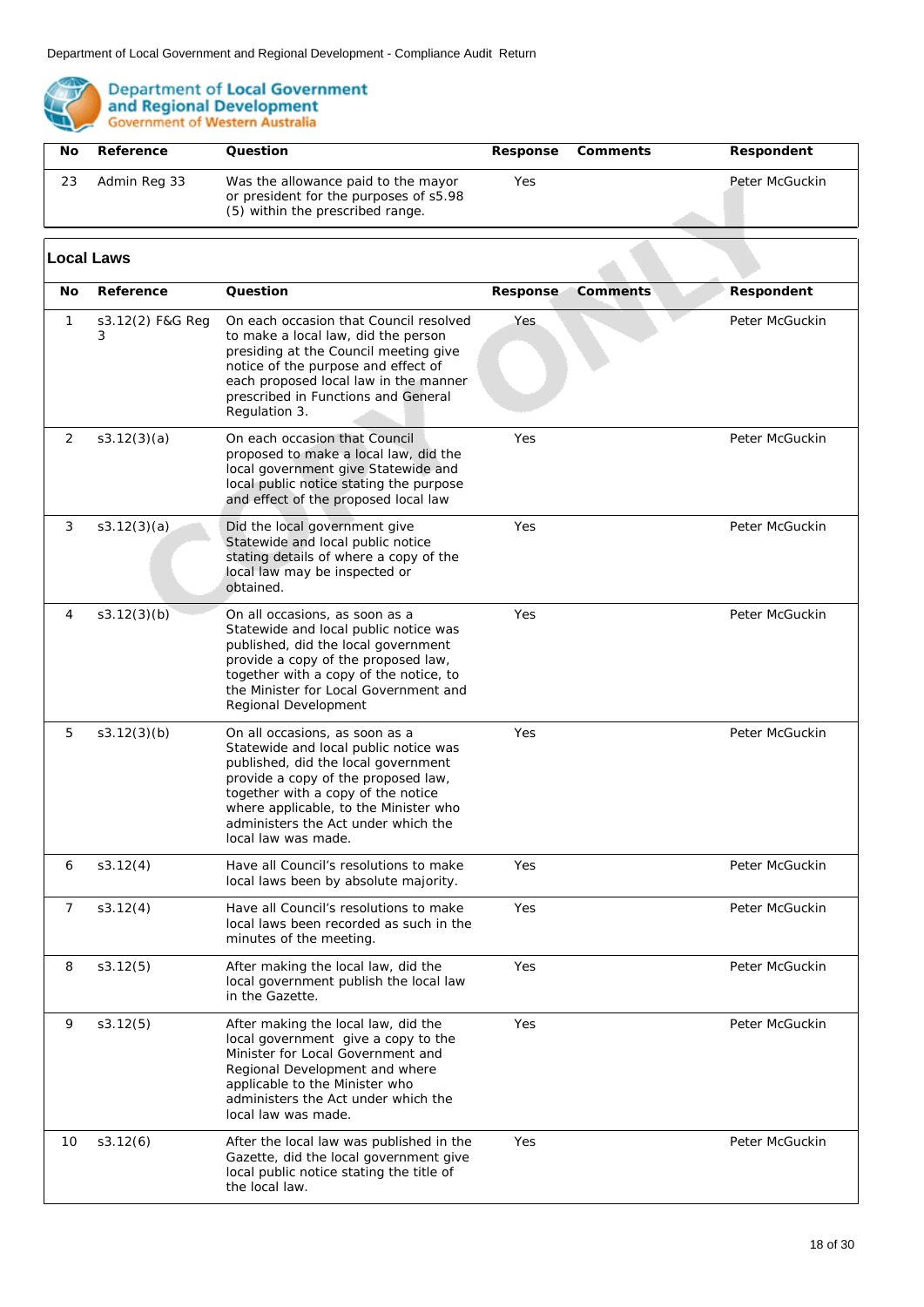

| No | Reference   | Question                                                                                                                                                                                                                                                                                                                                   | Response | Comments | Respondent     |
|----|-------------|--------------------------------------------------------------------------------------------------------------------------------------------------------------------------------------------------------------------------------------------------------------------------------------------------------------------------------------------|----------|----------|----------------|
| 11 | s3.12(6)    | After the local law was published in the<br>Gazette, did the local government give<br>local public notice summarising the<br>purpose and effect of the local law and<br>the day on which it came into<br>operation.                                                                                                                        | Yes      |          | Peter McGuckin |
| 12 | s3.12(6)    | After the local law was published in the<br>Gazette, did the local government give<br>local public notice advising that copies<br>of the local law may be inspected or<br>obtained from its office.                                                                                                                                        | Yes      |          | Peter McGuckin |
| 13 | s3.16(1)    | Have all reviews of local laws under<br>section 3.16(1) of the Act been carried<br>out within a period of 8 years.                                                                                                                                                                                                                         | N/A      |          | Peter McGuckin |
| 14 | s3.16(1)(2) | If the local government carried out a<br>review of a local law under section<br>3.16 of the Act, to determine whether<br>or not the local law should be repealed<br>or amended, did it give Statewide<br>public notice stating that it intended to<br>review the local law.                                                                | N/A      |          | Peter McGuckin |
| 15 | s3.16(1)(2) | If the local government carried out a<br>review of a local law under section<br>3.16 of the Act, to determine whether<br>or not the local law should be repealed<br>or amended, did it give Statewide<br>public notice advising that a copy of<br>the local law could be inspected or<br>obtained at the place specified in the<br>notice. | N/A      |          | Peter McGuckin |
| 16 | s3.16(1)(2) | If the local government carried out a<br>review of a local law under section<br>3.16 of the Act, to determine whether<br>or not the local law should be repealed<br>or amended, did it give Statewide<br>public notice detailing the closing date<br>for submissions about the local law.                                                  | N/A      |          | Peter McGuckin |
| 17 | s3.16(3)    | Did the local government (after the<br>last day for submissions) prepare a<br>report of the review and have it<br>submitted to Council.                                                                                                                                                                                                    | N/A      |          | Peter McGuckin |
| 18 | s3.16(4)    | Was the decision to repeal or amend a<br>local law determined by absolute<br>majority on all occasions.                                                                                                                                                                                                                                    | N/A      |          | Peter McGuckin |

## **Meeting Process**

| No. | Reference   | Ouestion                                                                                                                                                                                                | Response | Comments | Respondent     |
|-----|-------------|---------------------------------------------------------------------------------------------------------------------------------------------------------------------------------------------------------|----------|----------|----------------|
|     | s2.25(1)(3) | Where Council granted leave to a<br>member from attending 6 or less<br>consecutive ordinary meetings of<br>Council was it by Council resolution.                                                        | Yes      |          | Peter McGuckin |
|     | s2.25(1)(3) | Where Council granted leave to a<br>member from attending 6 or less<br>consecutive ordinary meetings of<br>Council, was it recorded in the minutes<br>of the meeting at which the leave was<br>granted. | Yes      |          | Peter McGuckin |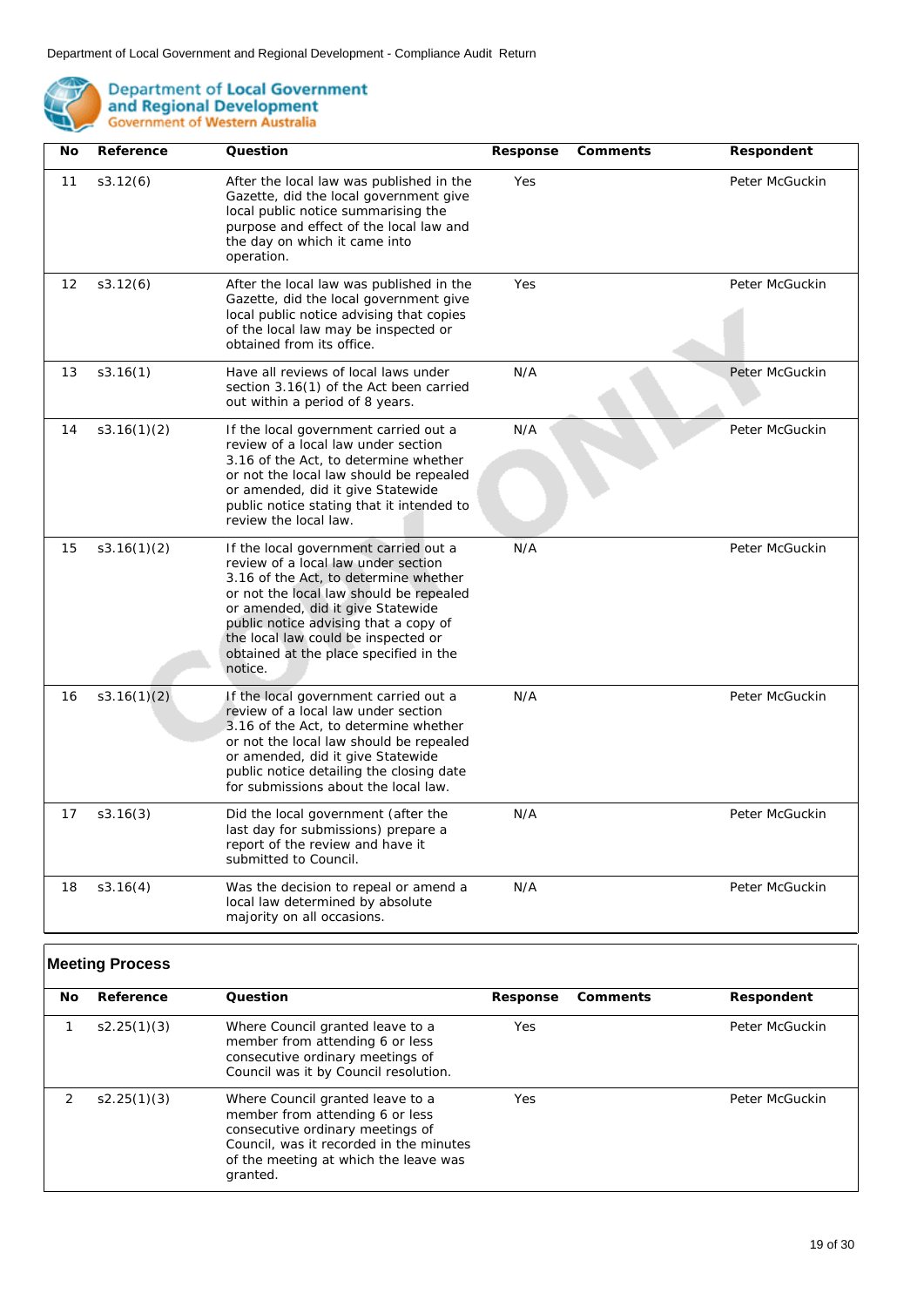

| No             | Reference   | Question                                                                                                                                                                                                                                       | Response | Comments | Respondent     |
|----------------|-------------|------------------------------------------------------------------------------------------------------------------------------------------------------------------------------------------------------------------------------------------------|----------|----------|----------------|
| 3              | s2.25(3)    | Where Council refused to grant leave<br>to a member from attending 6 or less<br>consecutive ordinary meetings of<br>Council, was the reason for refusal<br>recorded in the minutes of the<br>meeting.                                          | N/A      |          | Peter McGuckin |
| 4              | s2.25(2)    | Was Ministerial approval sought (on all<br>occasions) before leave of absence was<br>granted to an elected member in<br>respect of more than 6 consecutive<br>ordinary meetings of council.                                                    | N/A      |          | Peter McGuckin |
| 5              | S5.4        | On all occasions when the mayor or<br>president called an ordinary or special<br>meeting of Council, was it done by<br>notice to the CEO setting out the date<br>and purpose of the proposed meeting;                                          | Yes      |          | Peter McGuckin |
| 6              | s5.5        | On all occasions when councillors<br>called an ordinary or special meeting<br>of Council was it called by at least 1/3<br>(one third) of the councillors, by notice<br>to the CEO setting out the date and<br>purpose of the proposed meeting. | N/A      |          | Peter McGuckin |
| $\overline{7}$ | s5.5(1)     | Did the CEO give each council member<br>at least 72 hours notice of the date,<br>time, place and an agenda for each<br>ordinary meeting of Council.                                                                                            | Yes      |          | Peter McGuckin |
| 8              | s5.5(2)     | Did the CEO give each council member<br>notice before the meeting, of the date,<br>time, place and purpose of each<br>special meeting of Council.                                                                                              | Yes      |          | Peter McGuckin |
| 9              | S5.7        | Did the local government seek<br>approval (on each occasion as<br>required) from the Minister or his<br>delegate, for a reduction in the number<br>of offices of member needed for a<br>quorum at a Council meeting                            | N/A      |          | Peter McGuckin |
| 10             | S5.7        | Did the local government seek<br>approval (on each occasion as<br>required) from the Minister or his<br>delegate, for a reduction in the number<br>of offices of member required for<br>absolute majorities.                                   | N/A      |          | Peter McGuckin |
| 11             | S5.8        | Did the local government ensure all<br>Council committees (during the review<br>period) were established by an<br>absolute majority.                                                                                                           | Yes      |          | Peter McGuckin |
| 12             | s5.10(1)(a) | Did the local government ensure all<br>members of Council committees,<br>during the review period, were<br>appointed by an absolute majority<br>(other than those persons appointed in<br>accordance with section $5.10(1)(b)$ .               | Yes      |          | Peter McGuckin |
| 13             | s5.10(2)    | Was each Council member given their<br>entitlement during the review period,<br>to be appointed as a committee<br>member of at least one committee, as<br>referred to in section $5.9(2)(a)$ & (b) of<br>the Act.                              | Yes      |          | Peter McGuckin |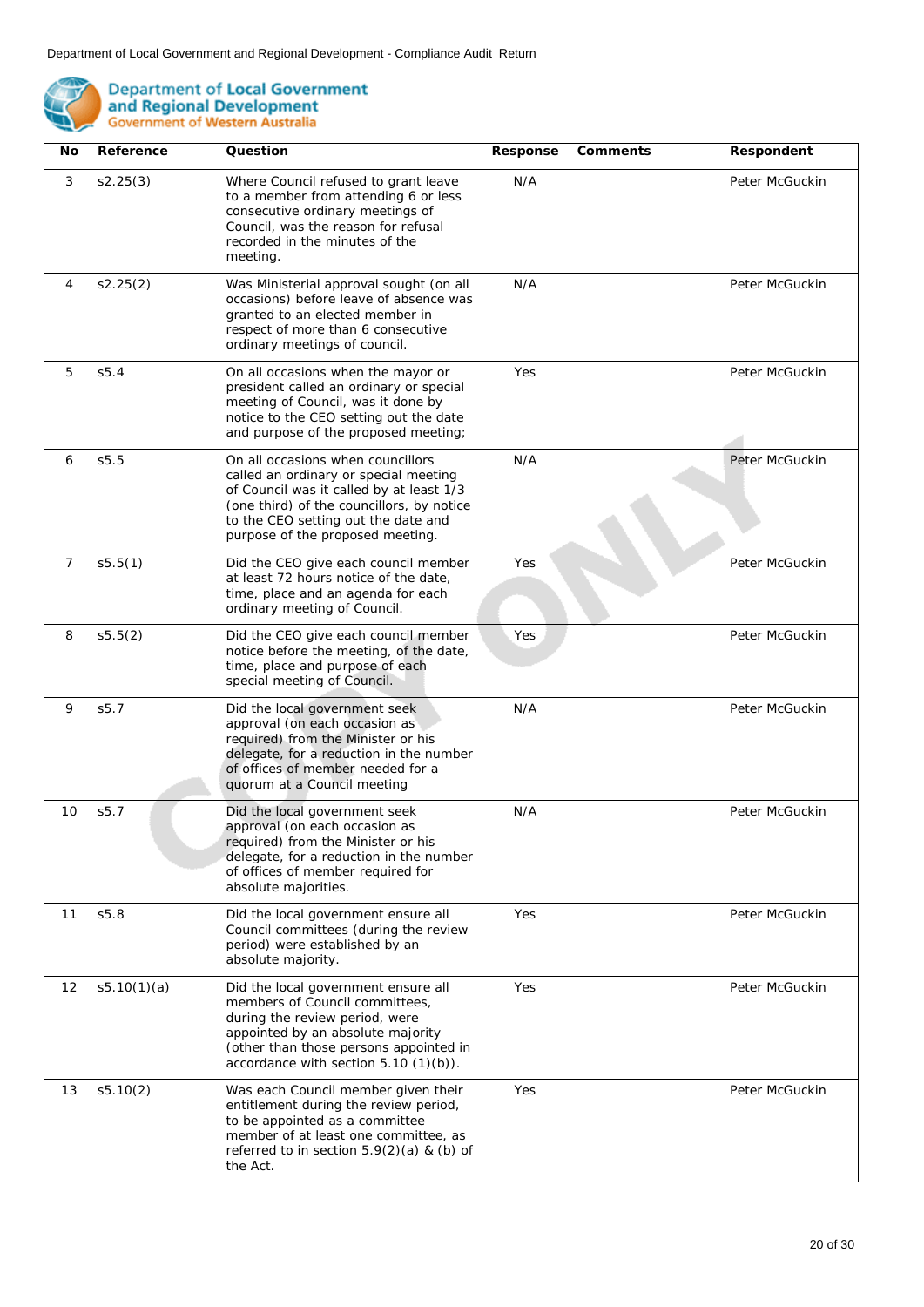

| <b>No</b> | Reference                  | Question                                                                                                                                                                                                       | Response | Comments | Respondent     |
|-----------|----------------------------|----------------------------------------------------------------------------------------------------------------------------------------------------------------------------------------------------------------|----------|----------|----------------|
| 14        | s5.12(1)                   | Were Presiding members of<br>committees elected by the members of<br>the committees (from amongst<br>themselves) in accordance with<br>Schedule 2.3, Division 1 of the Act.                                    | Yes      |          | Peter McGuckin |
| 15        | s5.12(2)                   | Were Deputy presiding members of<br>committees elected by the members of<br>the committee (from amongst<br>themselves) in accordance with<br>Schedule 2.3 Division 2 of the Act.                               | Yes      |          | Peter McGuckin |
| 16        | s5.15                      | Where the local government reduced a<br>quorum of a committee meeting, was<br>the decision made by absolute<br>majority on each occasion.                                                                      | N/A      |          | Peter McGuckin |
| 17        | s5.21(4)                   | When requested by a member of<br>Council or committee, did the person<br>presiding at a meeting ensure an<br>individual vote or the vote of all<br>members present, were recorded in<br>the minutes.           | Yes      |          | Peter McGuckin |
| 18        | s5.22(1)                   | Did the person presiding at a meeting<br>of a Council or a committee ensure<br>minutes were kept of the meeting's<br>proceedings.                                                                              | Yes      |          | Peter McGuckin |
| 19        | s5.22(2)(3)                | Were the minutes of all Council and<br>committee meetings submitted to the<br>next ordinary meeting of Council or<br>committee, as the case requires, for<br>confirmation.                                     | Yes      |          | Peter McGuckin |
| 20        | s5.22(2)(3)                | Were the minutes of all Council and<br>committee meetings signed to certify<br>their confirmation by the person<br>presiding at the meeting at which the<br>minutes of Council or committee were<br>confirmed. | Yes      |          | Peter McGuckin |
| 21        | s5.23(1)                   | Were all council meetings open to<br>members of the public (subject to<br>section 5.23(2) of the Act).                                                                                                         | Yes      |          | Peter McGuckin |
| 22        | s5.23(1)                   | Were all meetings of committees to<br>which a power or duty had been<br>delegated open to members of the<br>public (subject to section 5.23(2) of<br>the Act).                                                 | Yes      |          | Peter McGuckin |
| 23        | s5.23(2)(3)                | On all occasions, was the reason, or<br>reasons, for closing any Council or<br>committee meeting to members of the<br>public, in accordance with the Act.                                                      | Yes      |          | Peter McGuckin |
| 24        | s5.23(2)(3)                | On all occasions, was the reason, or<br>reasons, for closing any Council or<br>committee meeting to members of the<br>public recorded in the minutes of that<br>meeting.                                       | Yes      |          | Peter McGuckin |
| 25        | s5.24 (1) Admin<br>Reg 5&6 | Was a minimum time of 15 minutes<br>allocated for questions to be raised by<br>members of the public and responded<br>to at every ordinary meeting of<br>Council.                                              | Yes      |          | Peter McGuckin |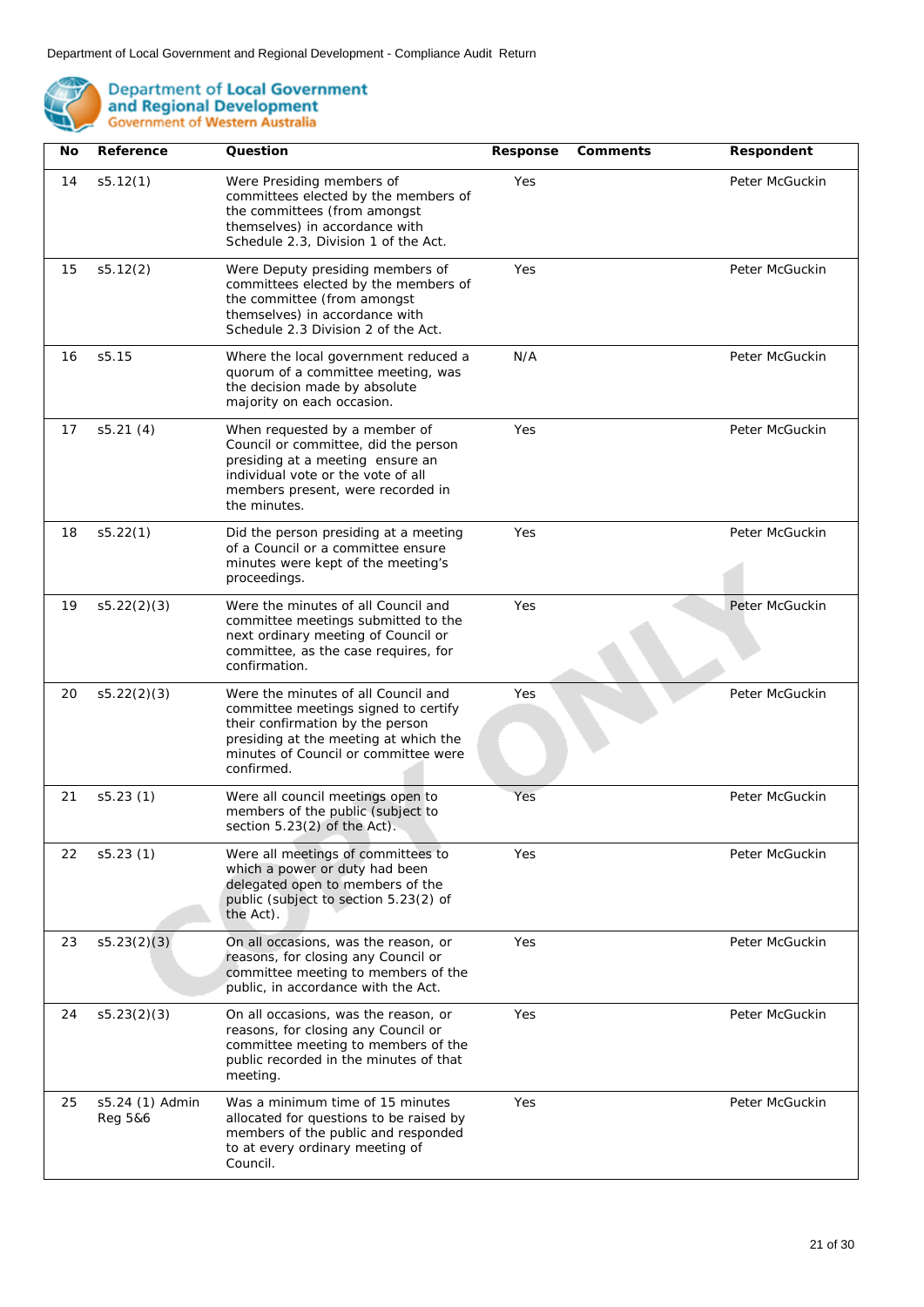

| No | Reference                  | Question                                                                                                                                                                                                                                                                    | Response | Comments | Respondent     |
|----|----------------------------|-----------------------------------------------------------------------------------------------------------------------------------------------------------------------------------------------------------------------------------------------------------------------------|----------|----------|----------------|
| 26 | s5.24 (1) Admin<br>Reg 5&6 | Was a minimum time of 15 minutes<br>allocated for questions to be raised by<br>members of the public and responded<br>to at every special meeting of Council.                                                                                                               | Yes      |          | Peter McGuckin |
| 27 | s5.24 (1) Admin<br>Reg 5&6 | Was a minimum time of 15 minutes<br>allocated for questions to be raised by<br>members of the public and responded<br>to at every meeting of a committee to<br>which the local government has<br>delegated a power or duty.                                                 | Yes      |          | Peter McGuckin |
| 28 | Admin Reg 8                | Was a period of 30 minutes allowed<br>from the advertised commencement<br>time before any Council or committee<br>was adjourned due to the lack of a<br>quorum.                                                                                                             | Yes      |          | Peter McGuckin |
| 29 | Admin Reg 9                | Was voting at Council or committee<br>meetings conducted so that no vote<br>was secret.                                                                                                                                                                                     | Yes      |          | Peter McGuckin |
| 30 | Admin Reg 10(1)            | Were all motions to revoke or change<br>decisions at Council or committee<br>meetings supported in the case where<br>an attempt to revoke or change the<br>decision had been made within the<br>previous 3 months but failed, by an<br>absolute majority.                   | N/A      |          | Peter McGuckin |
| 31 | Admin Reg 10(1)            | Were all motions to revoke or change<br>decisions at Council or committee<br>meetings supported in any other case,<br>by at least one third of the number of<br>officers of member (whether vacant or<br>not) of the Council or committee.                                  | N/A      |          | Peter McGuckin |
| 32 | Admin Reg 10(2)            | Were all decisions to revoke or change<br>decisions made at Council or<br>committee meetings made (in the case<br>where the decision to be revoked or<br>changed was required to be made by<br>an absolute majority or by a special<br>majority), by that kind of majority. | N/A      |          | Peter McGuckin |
| 33 | Admin Reg 10(2)            | Were all decisions to revoke or change<br>decisions made at Council or<br>committee meetings made in any other<br>case, by an absolute majority.                                                                                                                            | N/A      |          | Peter McGuckin |
| 34 | Admin Reg 11               | Did the contents of minutes of all<br>Council or committee meetings include<br>the names of members present at the<br>meeting.                                                                                                                                              | Yes      |          | Peter McGuckin |
| 35 | Admin Reg 11               | Did the contents of minutes of all<br>Council or committee meetings include<br>where a member entered or left the<br>meeting, the time of entry or<br>departure, as the case requires, in the<br>chronological sequence of the business<br>of the meeting.                  | Yes      |          | Peter McGuckin |
| 36 | Admin Reg 11               | Did the contents of minutes of all<br>Council or committee meetings include<br>details of each motion moved at the<br>meeting, including details of the mover<br>and outcome of the motion.                                                                                 | Yes      |          | Peter McGuckin |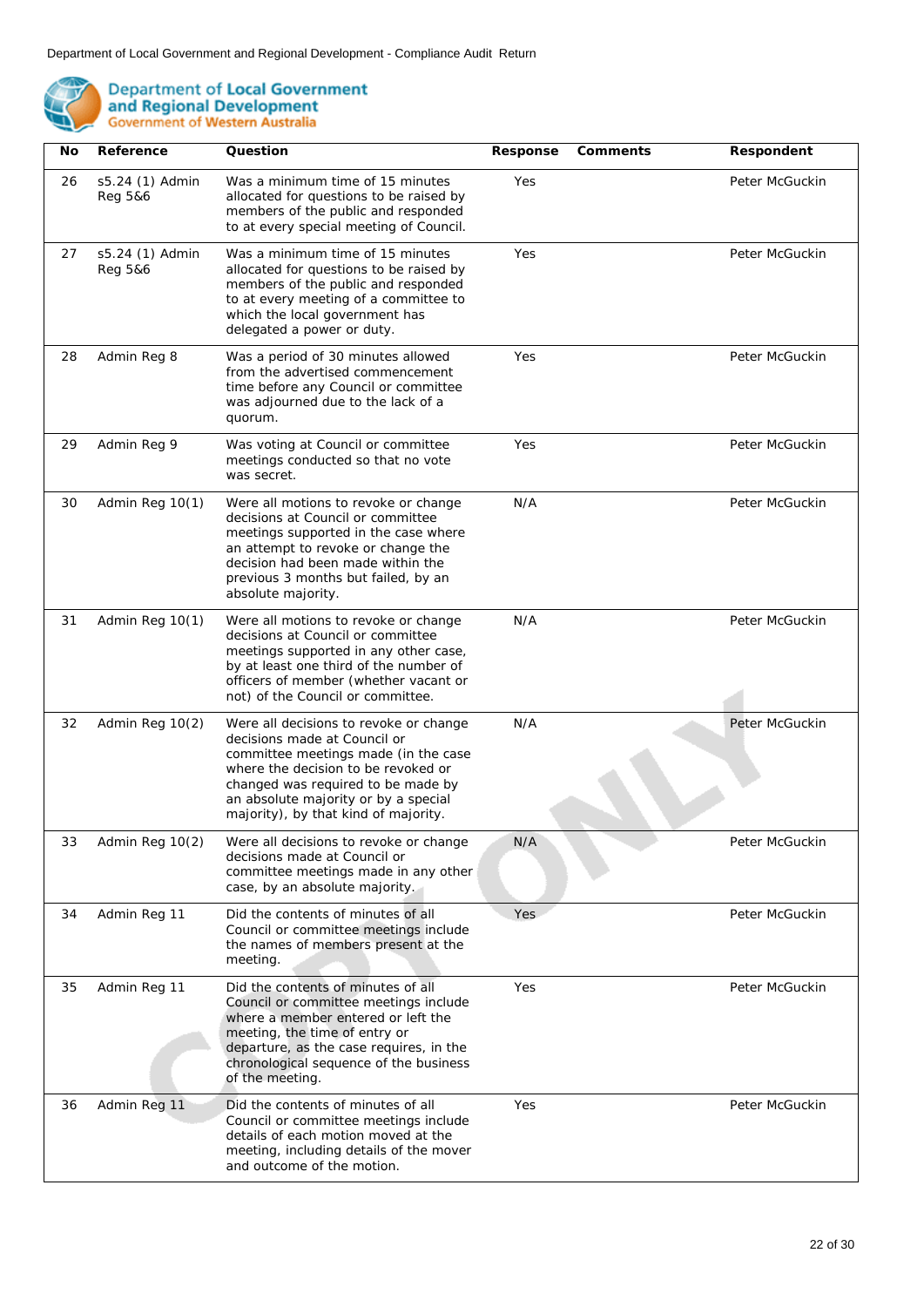

| No | Reference              | Question                                                                                                                                                                                                                                                                                                                     | Response | Comments | Respondent     |
|----|------------------------|------------------------------------------------------------------------------------------------------------------------------------------------------------------------------------------------------------------------------------------------------------------------------------------------------------------------------|----------|----------|----------------|
| 37 | Admin Reg 11           | Did the contents of minutes of all<br>Council or committee meetings include<br>details of each decision made at the<br>meeting.                                                                                                                                                                                              | Yes      |          | Peter McGuckin |
| 38 | Admin Reg 11           | Did the contents of the minutes of all<br>Council or committee meetings<br>include, where the decision was<br>significantly different from written<br>recommendation of a committee or<br>officer, written reasons for varying that<br>decision.                                                                             | Yes      |          | Peter McGuckin |
| 39 | Admin Reg 11           | Did the contents of minutes of all<br>Council or committee meetings include<br>a summary of each question raised by<br>members of the public and a summary<br>of the response given.                                                                                                                                         | Yes      |          | Peter McGuckin |
| 40 | Admin Reg 11           | Did the contents of minutes of all<br>Council or committee meetings include<br>in relation to each disclosure made<br>under sections 5.65 or 5.70, where the<br>extent of the interest has been<br>disclosed, the extent of the interest.                                                                                    | Yes      |          | Peter McGuckin |
| 41 | Admin Reg 12(1)        | Did the local government, at least once<br>during the period covered by this<br>return, give local public notice for the<br>next twelve months of the date, time<br>and place of ordinary Council<br>meetings.                                                                                                               | Yes      |          | Peter McGuckin |
| 42 | Admin Reg 12(1)        | Did the local government, at least once<br>during the period covered by this<br>return, give local public notice for the<br>next twelve months of the date, time<br>and place of those committee meetings<br>that were required under the Act to be<br>open to the public or that were<br>proposed to be open to the public. | Yes      |          | Peter McGuckin |
| 43 | Admin Reg 12(2)        | Did the local government give local<br>public notice of any changes to the<br>dates, time or places referred to in the<br>question above.                                                                                                                                                                                    | N/A      |          | Peter McGuckin |
| 44 | Admin Reg 12(3)<br>(4) | In the CEO's opinion, where it was<br>practicable, were all special meetings<br>of Council (that were open to members<br>of the public) advertised via local<br>public notice.                                                                                                                                               | Yes      |          | Peter McGuckin |
| 45 | Admin Reg 12(3)<br>(4) | Did the notice referred to in the<br>question above include details of the<br>date, time, place and purpose of the<br>special meeting.                                                                                                                                                                                       | Yes      |          | Peter McGuckin |
| 46 | Admin Reg 13           | Did the local government make<br>available for public inspection<br>unconfirmed minutes of all Council<br>meetings within 10 business days after<br>the Council meetings.                                                                                                                                                    | Yes      |          | Peter McGuckin |
| 47 | Admin Reg 13           | Did the local government make<br>available for public inspection<br>unconfirmed minutes of all committee<br>meetings within 5 business days after<br>the committee meetings.                                                                                                                                                 | Yes      |          | Peter McGuckin |
|    |                        |                                                                                                                                                                                                                                                                                                                              |          |          |                |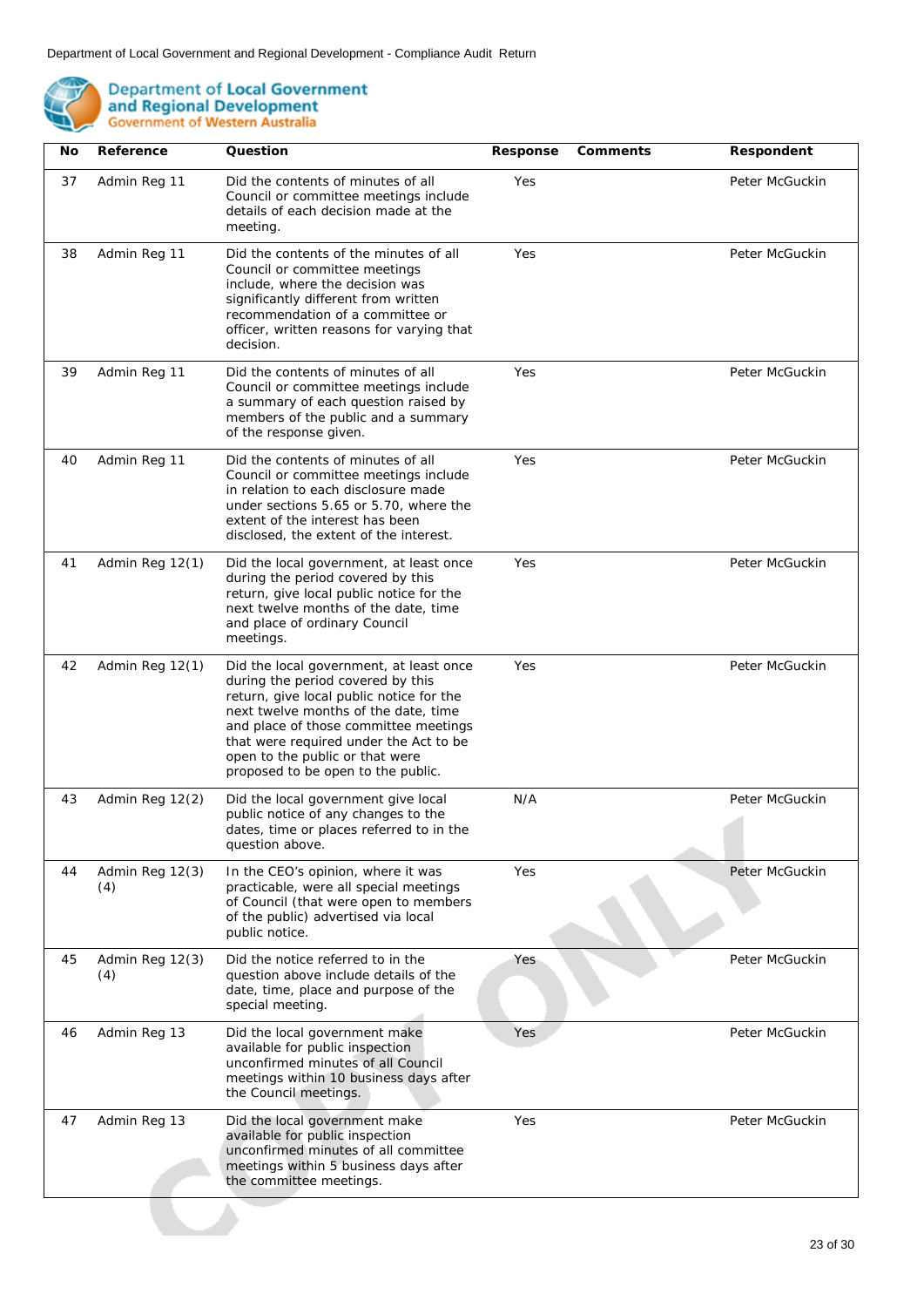

| No | Reference                  | Question                                                                                                                                                                                                                                                                                                                         | Response | Comments | Respondent     |
|----|----------------------------|----------------------------------------------------------------------------------------------------------------------------------------------------------------------------------------------------------------------------------------------------------------------------------------------------------------------------------|----------|----------|----------------|
| 48 | Admin Reg 14(1)<br>(2)     | Were notice papers, agenda and other<br>documents relating to any Council or<br>committee meeting, (other than those<br>referred to in Admin Reg 14(2)) made<br>available for public inspection.                                                                                                                                 | Yes      |          | Peter McGuckin |
| 49 | Admin Reg 14A              | On all occasions where a person<br>participated at a Council or committee<br>meeting by means of instantaneous<br>communication, (by means of audio,<br>telephone or other instantanious<br>contact) as provided for in<br>Administration Regulation 14A, did the<br>Council approve of the arrangement by<br>absolute majority. | N/A      |          | Peter McGuckin |
| 50 | Admin Reg 14A              | On all occasions where a person<br>participated at a Council or committee<br>meeting by means of instantaneous<br>communication, (as provided for in<br>Administration Regulation 14A) was<br>the person in a suitable place as<br>defined in Administration Regulation<br>14A(4)                                                | N/A      |          | Peter McGuckin |
| 51 | s5.27(2)                   | Was the annual general meeting of<br>electors held within 56 days of the<br>local government's acceptance of the<br>annual report for the previous financial<br>year.                                                                                                                                                            | Yes      |          | Peter McGuckin |
| 52 | s5.29                      | Did the CEO convene all electors'<br>meetings by giving at least 14 days<br>local public notice and each Council<br>member at least 14 days notice of the<br>date, time, place and purpose of the<br>meeting.                                                                                                                    | Yes      |          | Peter McGuckin |
| 53 | s5.32                      | Did the CEO ensure the minutes of all<br>electors' meetings were kept and made<br>available for public inspection before<br>the Council meeting at which decisions<br>made at the electors' meeting were<br>first considered.                                                                                                    | Yes      |          | Peter McGuckin |
| 54 | s5.33(1)                   | Were all decisions made at all electors'<br>meetings considered at the next<br>ordinary Council meeting, or, if not<br>practicable, at the first ordinary<br>Council meeting after that, or at a<br>special meeting called for that<br>purpose.                                                                                  | Yes      |          | Peter McGuckin |
| 55 | s5.33(2)                   | Were the reasons for Council decisions<br>in response to decisions made at all<br>electors' meetings recorded in the<br>minutes of the appropriate Council<br>meeting.                                                                                                                                                           | Yes      |          | Peter McGuckin |
| 56 | s5.103(3) Admin<br>Reg 34B | Has the CEO kept a register of all<br>notifiable gifts received by Council<br>members and employees.                                                                                                                                                                                                                             | Yes      |          | Peter McGuckin |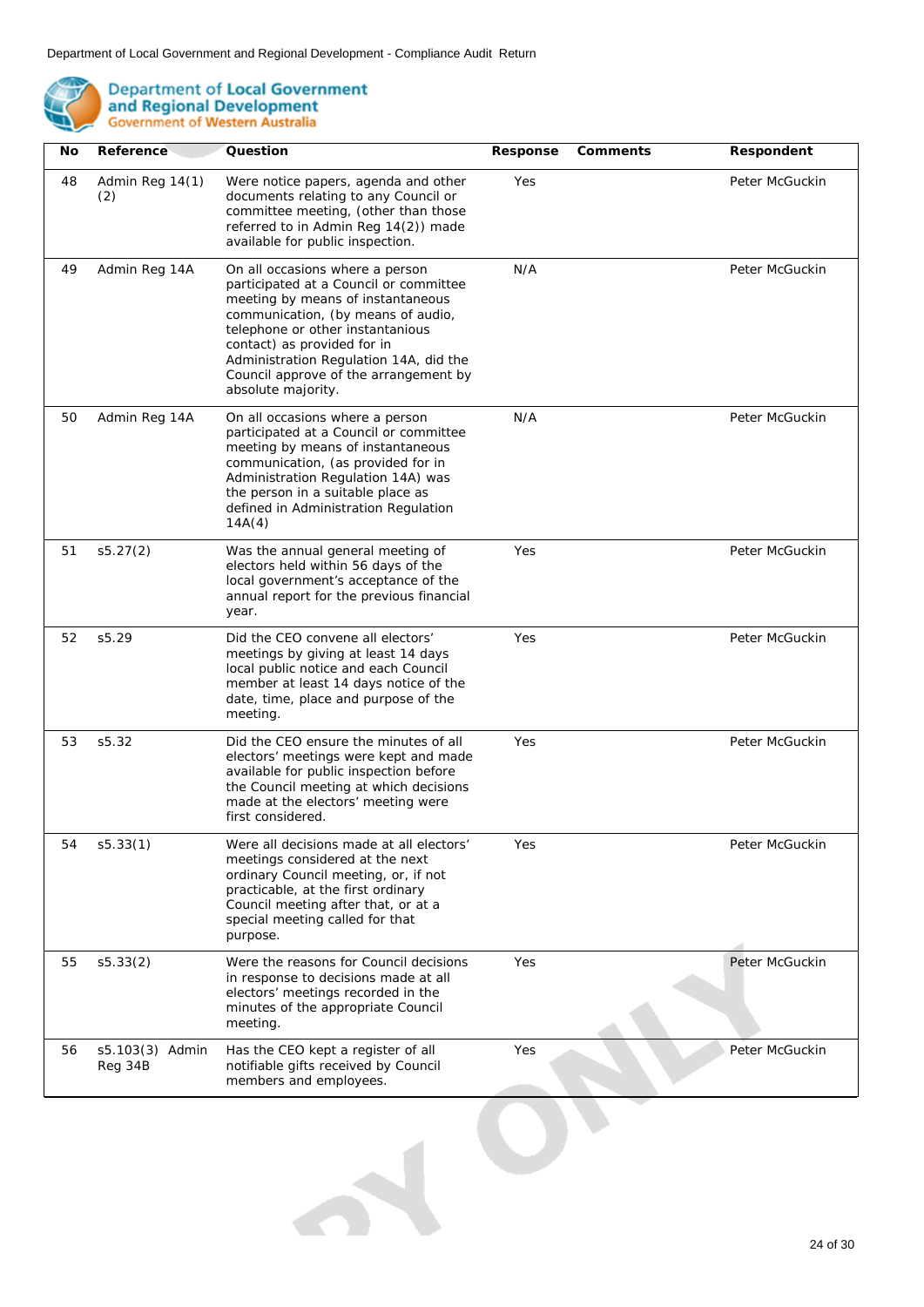$\overline{\phantom{a}}$ 

**Contract Contract** 



**Department of Local Government** and Regional Development<br>Government of Western Australia

|     | <b>Miscellaneous Provisions</b> |                                                                                                                                                                                                                                                                                                |            |          |                |  |  |  |
|-----|---------------------------------|------------------------------------------------------------------------------------------------------------------------------------------------------------------------------------------------------------------------------------------------------------------------------------------------|------------|----------|----------------|--|--|--|
| No. | Reference                       | Question                                                                                                                                                                                                                                                                                       | Response   | Comments | Respondent     |  |  |  |
| 1   | S9.4                            | Has each person who received an<br>unfavourable decision from Council, or<br>from an employee of the local<br>government exercising delegated<br>authority, (that is appealable under<br>Part 9 of the Act) been informed of his<br>or her right to object and appeal<br>against the decision. | <b>Yes</b> |          | Peter McGuckin |  |  |  |
| 2   | S9.29(2)(b)                     | On all occasions, were those<br>employees who represented the local<br>government in court proceedings,<br>appointed in writing by the CEO.                                                                                                                                                    | <b>Yes</b> |          | Peter McGuckin |  |  |  |
| 3   | S9.6(5)                         | Did the local government ensure that<br>the person who made the objection<br>was given notice in writing of how it<br>has been decided to dispose of the<br>objection and the reasons why.                                                                                                     | Yes        |          | Peter McGuckin |  |  |  |

### **Official Conduct**

| <b>No</b>      | Reference    | Question                                                                                                                                                                                        | Response | Comments | Respondent     |
|----------------|--------------|-------------------------------------------------------------------------------------------------------------------------------------------------------------------------------------------------|----------|----------|----------------|
| 1              | s5.120       | Where the CEO is not the complaints<br>officer, has the local government<br>designated a senior employee, as<br>defined under s5.37, to be its<br>complaints officer.                           | N/A      |          | Peter McGuckin |
| 2              | s5.121(1)    | Has the complaints officer for the local<br>government maintained a register of<br>complaints which records all<br>complaints that result in action under<br>s5.110(6)(b) or $(c)$ .            | Yes      |          | Peter McGuckin |
| 3              | s5.121(2)(a) | Does the complaints register<br>maintained by the complaints officer<br>include provision for recording of the<br>name of the council member about<br>whom the complaint is made.               | Yes      |          | Peter McGuckin |
| $\overline{4}$ | s5.121(2)(b) | Does the complaints register<br>maintained by the complaints officer<br>include provision for recording the<br>name of the person who makes the<br>complaint.                                   | Yes      |          | Peter McGuckin |
| 5              | s5.121(2)(c) | Does the complaints register<br>maintained by the complaints officer<br>include provision for recording a<br>description of the minor breach that<br>the standards panel finds has<br>occurred. | Yes      |          | Peter McGuckin |
| 6              | s5.121(2)(d) | Does the complaints register<br>maintained by the complaints officer<br>include the provision to record details<br>of the action taken under s5.110(6)(b)<br>$(c)$ .                            | Yes      |          | Peter McGuckin |
|                |              |                                                                                                                                                                                                 |          |          |                |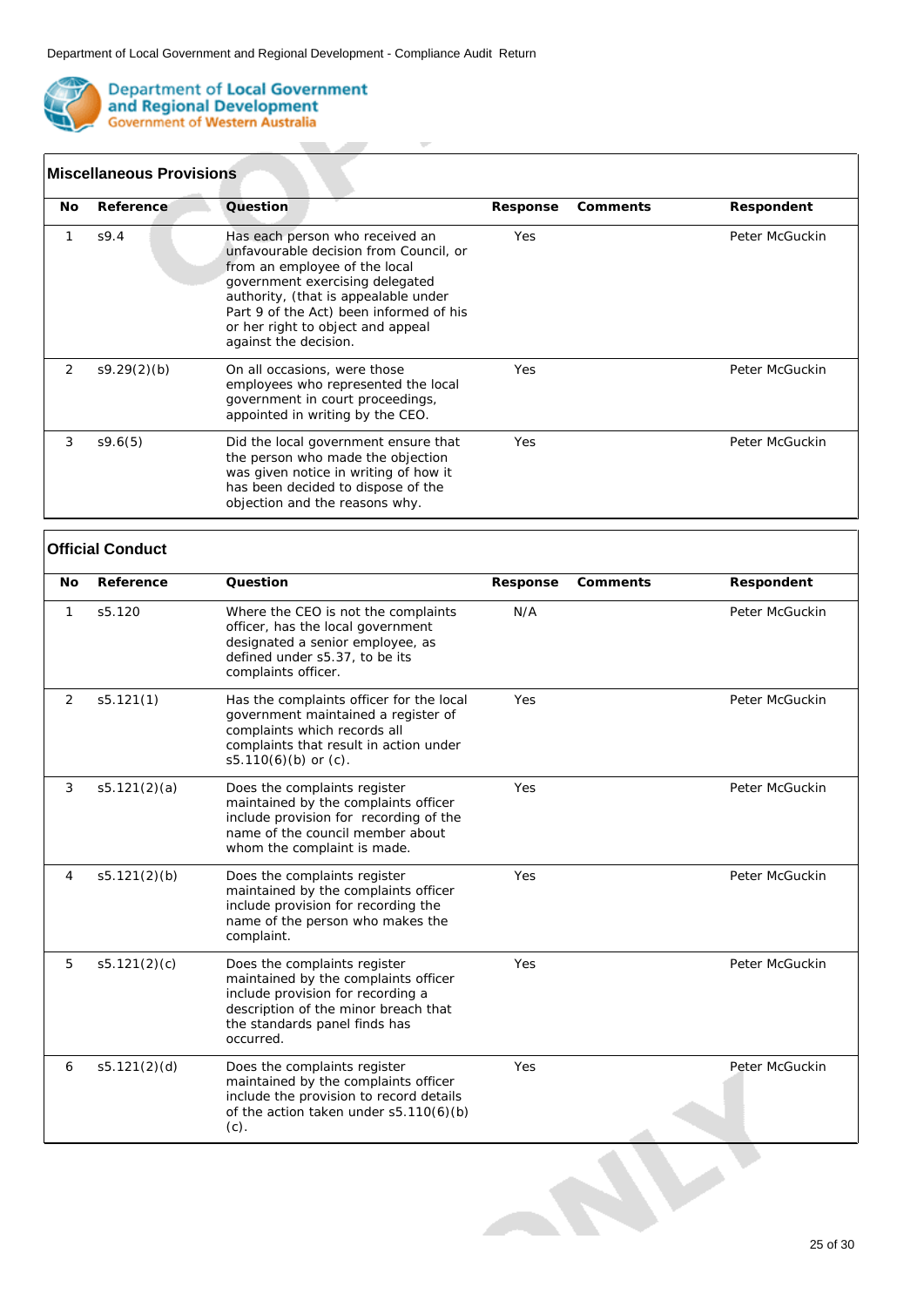

|     | <b>Swimming Pools</b>                       |                                                                                                                                                                                                                  |          |          |                |
|-----|---------------------------------------------|------------------------------------------------------------------------------------------------------------------------------------------------------------------------------------------------------------------|----------|----------|----------------|
| No. | Reference                                   | Ouestion                                                                                                                                                                                                         | Response | Comments | Respondent     |
|     | $s245A(5)(aa)$ LG<br>(MiscProv) Act<br>1960 | Have inspections of known private<br>swimming pools, either been, or are<br>proposed to be, carried out as required<br>by section 245A(5)(aa) of the Local<br>Government (Miscellaneous Provisions)<br>Act 1960. | Yes      |          | Peter McGuckin |

**Contract** 

 $\sim$ 

**COLLA** 

| No             | Reference                                                                                                                                                                                                                                                                                                                                                                                                                                 | Question                                                                                                                                                                                                                                       | Response       | Comments | Respondent     |
|----------------|-------------------------------------------------------------------------------------------------------------------------------------------------------------------------------------------------------------------------------------------------------------------------------------------------------------------------------------------------------------------------------------------------------------------------------------------|------------------------------------------------------------------------------------------------------------------------------------------------------------------------------------------------------------------------------------------------|----------------|----------|----------------|
| $\mathbf{1}$   | Yes<br>s3.57 F&G Reg 11<br>Did the local government invite<br>tenders on all occasions (before<br>entering into contracts for the supply<br>of goods or services) where the<br>consideration under the contract was,<br>or was expected to be, worth more<br>than the consideration stated in<br>Regulation 11(1) of the Local<br>Government (Functions & General)<br>Regulations (Subject to Functions and<br>General Regulation 11(2)). |                                                                                                                                                                                                                                                | Peter McGuckin |          |                |
| 2              | <b>F&amp;G Reg 12</b>                                                                                                                                                                                                                                                                                                                                                                                                                     | Has the local government, as far as it<br>is aware, only entered into a single<br>contract rather than multiple contracts<br>so as to avoid the requirements to call<br>tenders in accordance with F&G Reg 11<br>(1).                          | Yes            |          | Peter McGuckin |
| 3              | F&G Reg 14(1)                                                                                                                                                                                                                                                                                                                                                                                                                             | Did the local government invite<br>tenders via Statewide public notice.                                                                                                                                                                        | Yes            |          | Peter McGuckin |
| 4              | F&G Reg 14(3)                                                                                                                                                                                                                                                                                                                                                                                                                             | Did all the local government's<br>invitations to tender include a brief<br>description of the goods and services<br>required and contact details for a<br>person from whom more detailed<br>information could be obtained about<br>the tender. | Yes            |          | Peter McGuckin |
| 5              | F&G Reg 14(3)                                                                                                                                                                                                                                                                                                                                                                                                                             | Did all the local government's<br>invitations to tender include<br>information as to where and how<br>tenders could be submitted.                                                                                                              | Yes            |          | Peter McGuckin |
| 6              | F&G Reg 14(3)                                                                                                                                                                                                                                                                                                                                                                                                                             | Did all the local government's<br>invitations to tender include the date<br>and time after which tenders would not<br>be accepted.                                                                                                             | Yes            |          | Peter McGuckin |
| $\overline{7}$ | F&G Reg 14(3)(4)                                                                                                                                                                                                                                                                                                                                                                                                                          | Did the local government ensure<br>information was made available to all<br>prospective tenderers concerning<br>detailed specifications of the goods or<br>services required.                                                                  | Yes            |          | Peter McGuckin |
| 8              | F&G Reg 14(3)(4)                                                                                                                                                                                                                                                                                                                                                                                                                          | Did the local government ensure<br>information was made available to all<br>prospective tenderers of the criteria for<br>deciding which tender would be<br>accepted.                                                                           | Yes            |          | Peter McGuckin |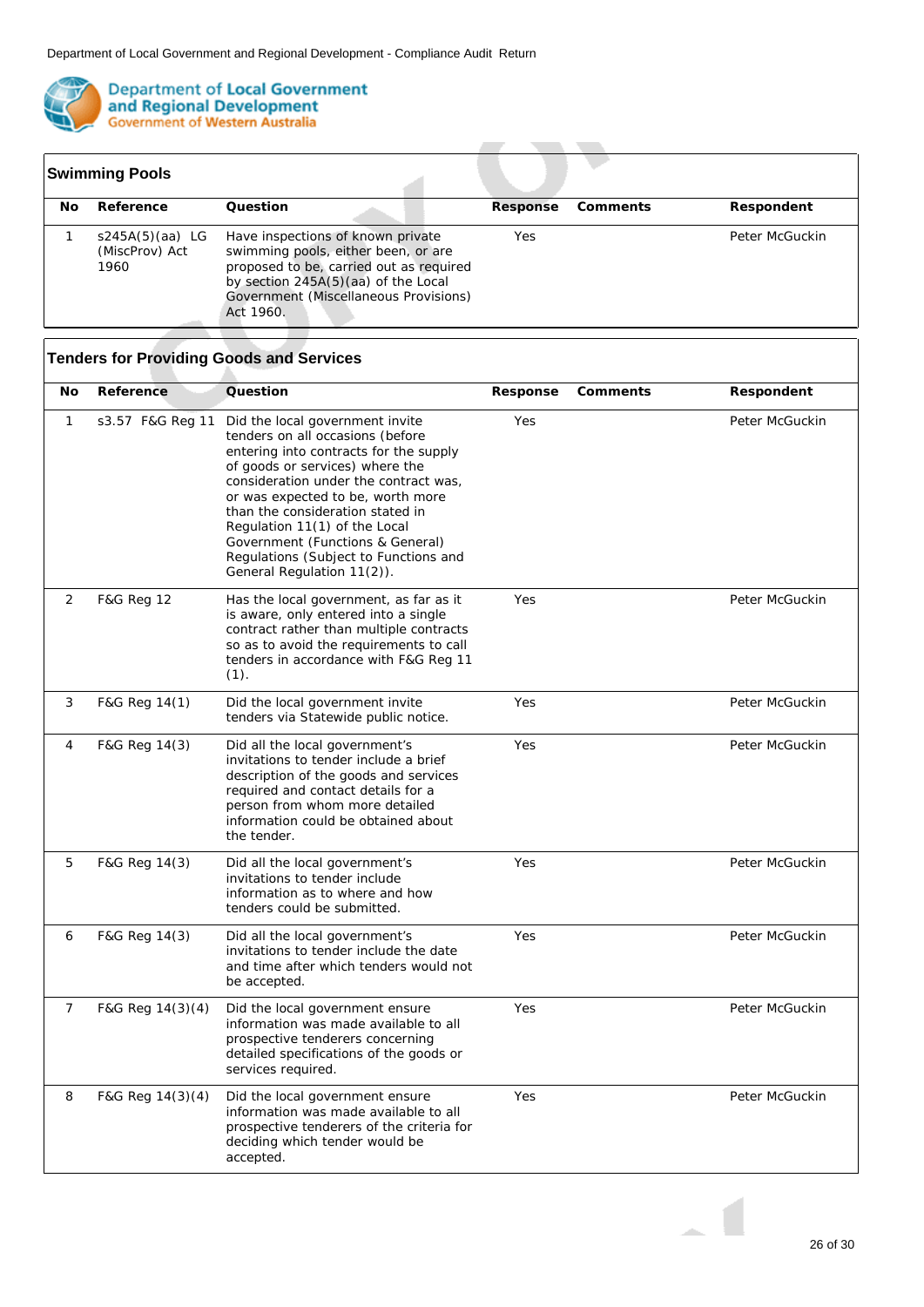

| No | Reference                  | Question                                                                                                                                                                                                                                                 | Response | Comments | Respondent     |
|----|----------------------------|----------------------------------------------------------------------------------------------------------------------------------------------------------------------------------------------------------------------------------------------------------|----------|----------|----------------|
| 9  | F&G Reg 14(3)(4)           | Did the local government ensure<br>information was made available to all<br>prospective tenderers about whether<br>or not the local government had<br>decided to submit a tender.                                                                        | Yes      |          | Peter McGuckin |
| 10 | F&G Reg 14(3)(4)           | Did the local government ensure<br>information was made available to all<br>prospective tenderers on whether or<br>not tenders were allowed to be<br>submitted by facsimile or other<br>electronic means and if so, how<br>tenders were to be submitted. | Yes      |          | Peter McGuckin |
| 11 | F&G Reg $14(3)(4)$         | Did the local government ensure all<br>prospective tenderers had any other<br>information that should be disclosed to<br>those interested in submitting a<br>tender.                                                                                     | Yes      |          | Peter McGuckin |
| 12 | F&G Reg 14(5)              | If the local government sought to vary<br>the information supplied to tenderers,<br>was every reasonable step taken to<br>give each person who sought copies of<br>the tender documents or each<br>acceptable tenderer, notice of the<br>variation.      | Yes      |          | Peter McGuckin |
| 13 | F&G Reg 15                 | Following the publication of the notice<br>inviting tenders, did the local<br>government allow a minimum of 14<br>days for tenders to be submitted.                                                                                                      | Yes      |          | Peter McGuckin |
| 14 | F&G Reg 16(1)              | Did the local government ensure that<br>tenders submitted, (including tenders<br>submitted by facsimile or other<br>electronic means) were held in safe<br>custody.                                                                                      | Yes      |          | Peter McGuckin |
| 15 | F&G Reg 16(1)              | Did the local government ensure that<br>tenders submitted, (including tenders<br>submitted by facsimile or other<br>electronic means) remained<br>confidential.                                                                                          | Yes      |          | Peter McGuckin |
| 16 | F&G Reg 16 (2) &<br>(3)(a) | Did the local government ensure all<br>tenders received were not opened,<br>examined or assessed until after the<br>time nominated for closure of tenders.                                                                                               | Yes      |          | Peter McGuckin |
| 17 | F&G Reg 16 (2) &<br>(3)(a) | Did the local government ensure all<br>tenders received were opened by one<br>or more employees of the local<br>government or a person authorised by<br>the CEO.                                                                                         | Yes      |          | Peter McGuckin |
| 18 | F&G Reg 16 (3)(b)          | Did the local government ensure<br>members of the public were not<br>excluded when tenders were opened.                                                                                                                                                  | Yes      |          | Peter McGuckin |
| 19 | F&G Reg 16 (3)(c)          | Did the local government record all<br>details of the tender (except the<br>consideration sought) in the tender<br>register immediately after opening.                                                                                                   | Yes      |          | Peter McGuckin |
| 20 | F&G Reg 18(1)              | Did the local government reject the<br>tenders that were not submitted at the<br>place, and within the time specified in<br>the invitation to tender.                                                                                                    | Yes      |          | Peter McGuckin |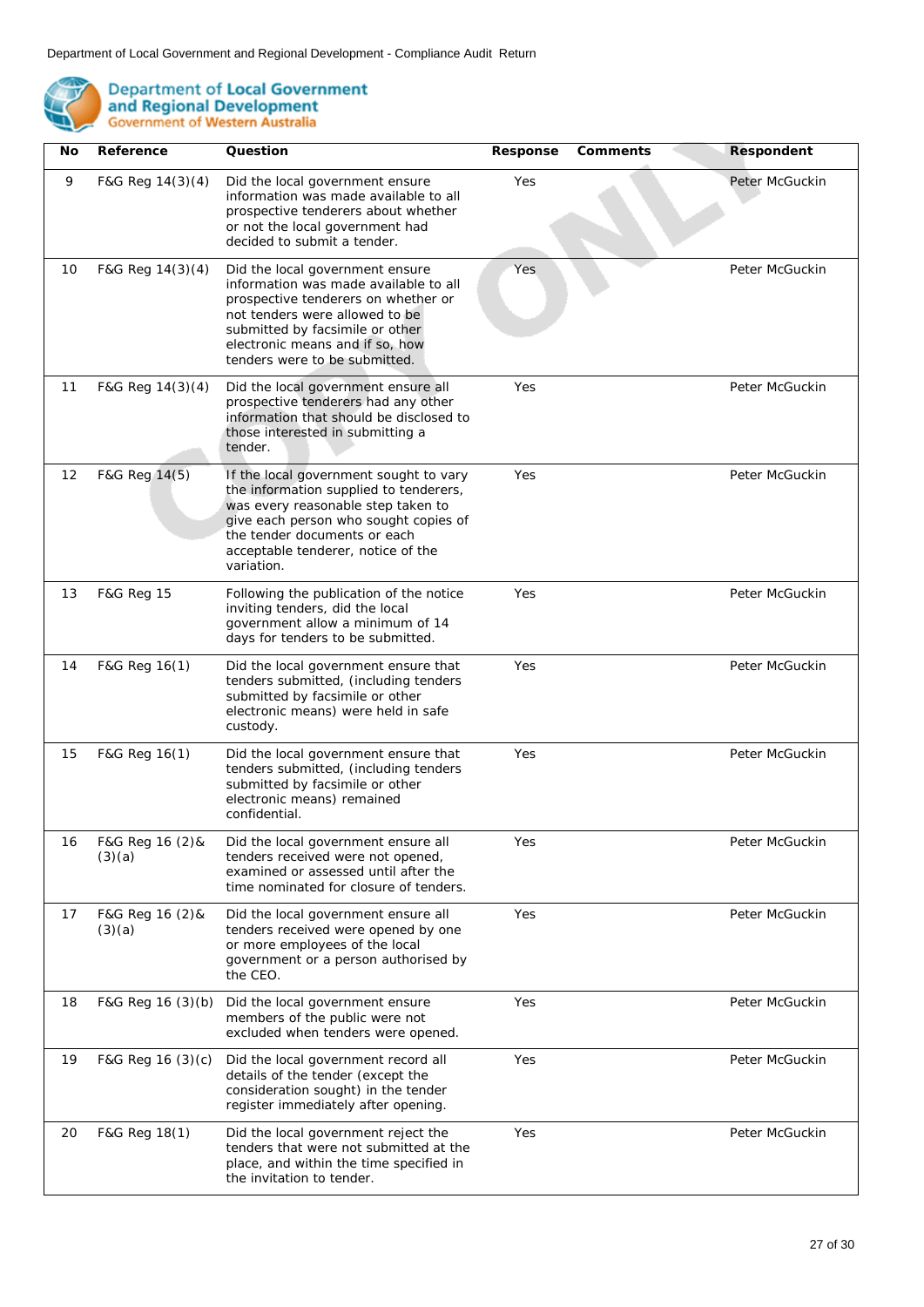

| No | Reference               | Question                                                                                                                                                                                                                                                        | Response | Comments                                                                                                               | Respondent     |
|----|-------------------------|-----------------------------------------------------------------------------------------------------------------------------------------------------------------------------------------------------------------------------------------------------------------|----------|------------------------------------------------------------------------------------------------------------------------|----------------|
| 21 | F&G Reg 18 (4)          | In relation to the tenders that were not<br>rejected, did the local government<br>assess which tender to accept and<br>which tender was most advantageous<br>to the local government to accept, by<br>means of written evaluation criteria.                     | Yes      |                                                                                                                        | Peter McGuckin |
| 22 | F&G Reg 17 (2) &<br>(3) | Does the local government's Tender<br>Register include (for each invitation to<br>tender) a brief description of the goods<br>or services required.                                                                                                             | Yes      |                                                                                                                        | Peter McGuckin |
| 23 | F&G Reg 17 (2) &<br>(3) | Does the local government's Tender<br>Register include (for each invitation to<br>tender) particulars of the decision<br>made to invite tenders and if<br>applicable the decision to seek<br>expressions of interest under<br>Regulation 21(1).                 | Yes      |                                                                                                                        | Peter McGuckin |
| 24 | F&G Reg 17 (2) &<br>(3) | Does the local government's Tender<br>Register include (for each invitation to<br>tender) particulars of any notice by<br>which expressions of interest from<br>prospective tenderers were sought and<br>any person who submitted an<br>expression of interest. | Yes      |                                                                                                                        | Peter McGuckin |
| 25 | F&G Reg 17 (2) &<br>(3) | Does the local government's Tender<br>Register include (for each invitation to<br>tender) any list of acceptable<br>tenderers that was prepared under<br>regulation 23(4)                                                                                       | Yes      |                                                                                                                        | Peter McGuckin |
| 26 | F&G Reg 17 (2) &<br>(3) | Does the local government's Tender<br>Register include (for each invitation to<br>tender) a copy of the notice of<br>invitation to tender.                                                                                                                      | Yes      |                                                                                                                        | Peter McGuckin |
| 27 | F&G Reg 17 (2) &<br>(3) | Does the local government's Tender<br>Register include (for each invitation to<br>tender) the name of each tenderer<br>whose tender was opened.                                                                                                                 | Yes      |                                                                                                                        | Peter McGuckin |
| 28 | F&G Reg 17 (2) &<br>(3) | Does the local government's Tender<br>Register include (for each invitation to<br>tender) the name of the successful<br>tenderer.                                                                                                                               | Yes      |                                                                                                                        | Peter McGuckin |
| 29 | F&G Reg 17 (2) &<br>(3) | Does the local government's Tender<br>Register include (for each invitation to<br>tender) the amount of consideration or<br>the summary of the amount of the<br>consideration sought in the accepted<br>tender.                                                 | Yes      | With the exception of<br>contracts based on a<br>schedule of rates, in<br>which case this is<br>noted in the register. | Peter McGuckin |
| 30 | F&G Reg 19              | Was each tenderer sent written notice<br>advising particulars of the successful<br>tender or advising that no tender was<br>accepted.                                                                                                                           | Yes      |                                                                                                                        | Peter McGuckin |
| 31 | F&G Reg 21(3)           | On each occasion that the local<br>government decided to invite<br>prospective tenderers to submit an<br>expression of interest for the supply of<br>goods or services, did the local<br>government issue a Statewide public<br>notice.                         | Yes      |                                                                                                                        | Peter McGuckin |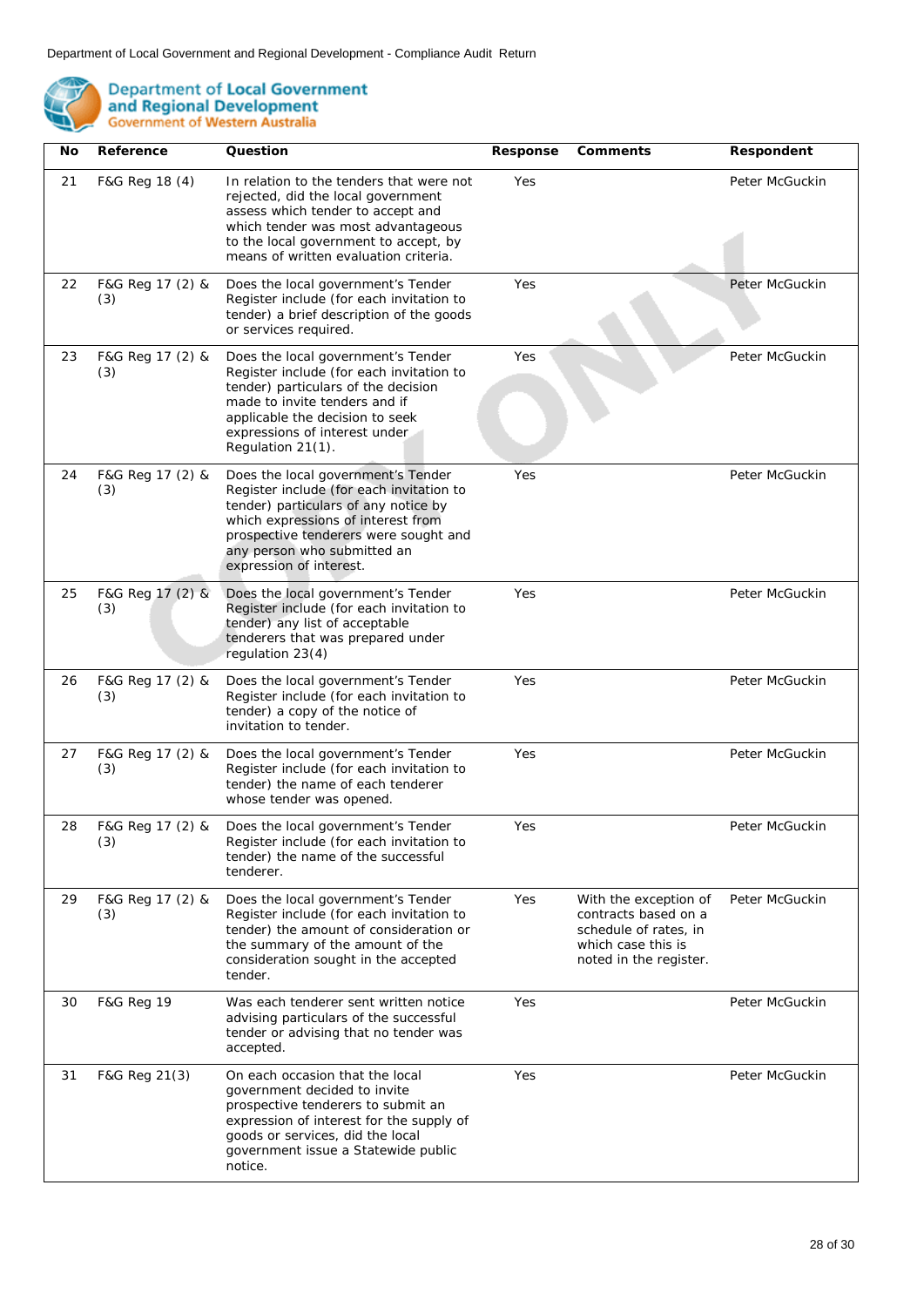

| No | Reference              | Question                                                                                                                                                                                                                                                                                                                                                                        | Response | Comments | Respondent     |
|----|------------------------|---------------------------------------------------------------------------------------------------------------------------------------------------------------------------------------------------------------------------------------------------------------------------------------------------------------------------------------------------------------------------------|----------|----------|----------------|
| 32 | F&G Reg 21(4)          | Did all public notices inviting an<br>expression of interest, include a brief<br>description of the goods and services<br>required.                                                                                                                                                                                                                                             | Yes      |          | Peter McGuckin |
| 33 | F&G Reg 21(4)          | Did all public notices inviting an<br>expression of interest, include<br>particulars of a person from whom<br>more detailed information could be<br>obtained.                                                                                                                                                                                                                   | Yes      |          | Peter McGuckin |
| 34 | F&G Reg 21(4)          | Did all public notices inviting an<br>expression of interest, include<br>information as to where and how<br>expressions of interest could be<br>submitted.                                                                                                                                                                                                                      | Yes      |          | Peter McGuckin |
| 35 | F&G Reg 21(4)          | Did all public notices inviting an<br>expression of interest, include the date<br>and time after which expressions of<br>interest would not be accepted.                                                                                                                                                                                                                        | Yes      |          | Peter McGuckin |
| 36 | <b>F&amp;G Reg 22</b>  | Following the publication of the notice<br>inviting expressions of interest, did the<br>local government allow a minimum of<br>14 days for the submission of<br>expressions of interest.                                                                                                                                                                                        | Yes      |          | Peter McGuckin |
| 37 | F&G Reg 23(1)          | Did the local government reject the<br>expressions of interest that were not<br>submitted at the place and within the<br>time specified in the notice.                                                                                                                                                                                                                          | Yes      |          | Peter McGuckin |
| 38 | F&G Reg 23(4)          | After the local government considered<br>expressions of interest, did the CEO<br>list each person considered capable of<br>satisfactorily supplying goods or<br>services.                                                                                                                                                                                                       | Yes      |          | Peter McGuckin |
| 39 | <b>F&amp;G Reg 24</b>  | Was each person who submitted an<br>expression of interest, given a notice<br>in writing in accordance with Functions<br>& General Regulation 24.                                                                                                                                                                                                                               | Yes      |          | Peter McGuckin |
| 40 | <b>F&amp;G Reg 24E</b> | Where the local government gave a<br>regional price preference in relation to<br>a tender process, did the local<br>government prepare a proposed<br>regional price preference policy (only if<br>a policy had not been previously<br>adopted by Council).                                                                                                                      | N/A      |          | Peter McGuckin |
| 41 | <b>F&amp;G Reg 24E</b> | Where the local government gave a<br>regional price preference in relation to<br>a tender process, did the local<br>government give Statewide public<br>notice of its intention to have a<br>regional price preference policy and<br>include in that notice the region to<br>which the policy is to relate (only if a<br>policy had not been previously adopted<br>by Council). | N/A      |          | Peter McGuckin |
| 42 | <b>F&amp;G Reg 24E</b> | Where the local government gave a<br>regional price preference in relation to<br>a tender process, did the local<br>government include in the notice<br>details of where a complete copy of the<br>proposed policy may be obtained (only<br>if a policy had not been previously<br>adopted by Council).                                                                         | N/A      |          | Peter McGuckin |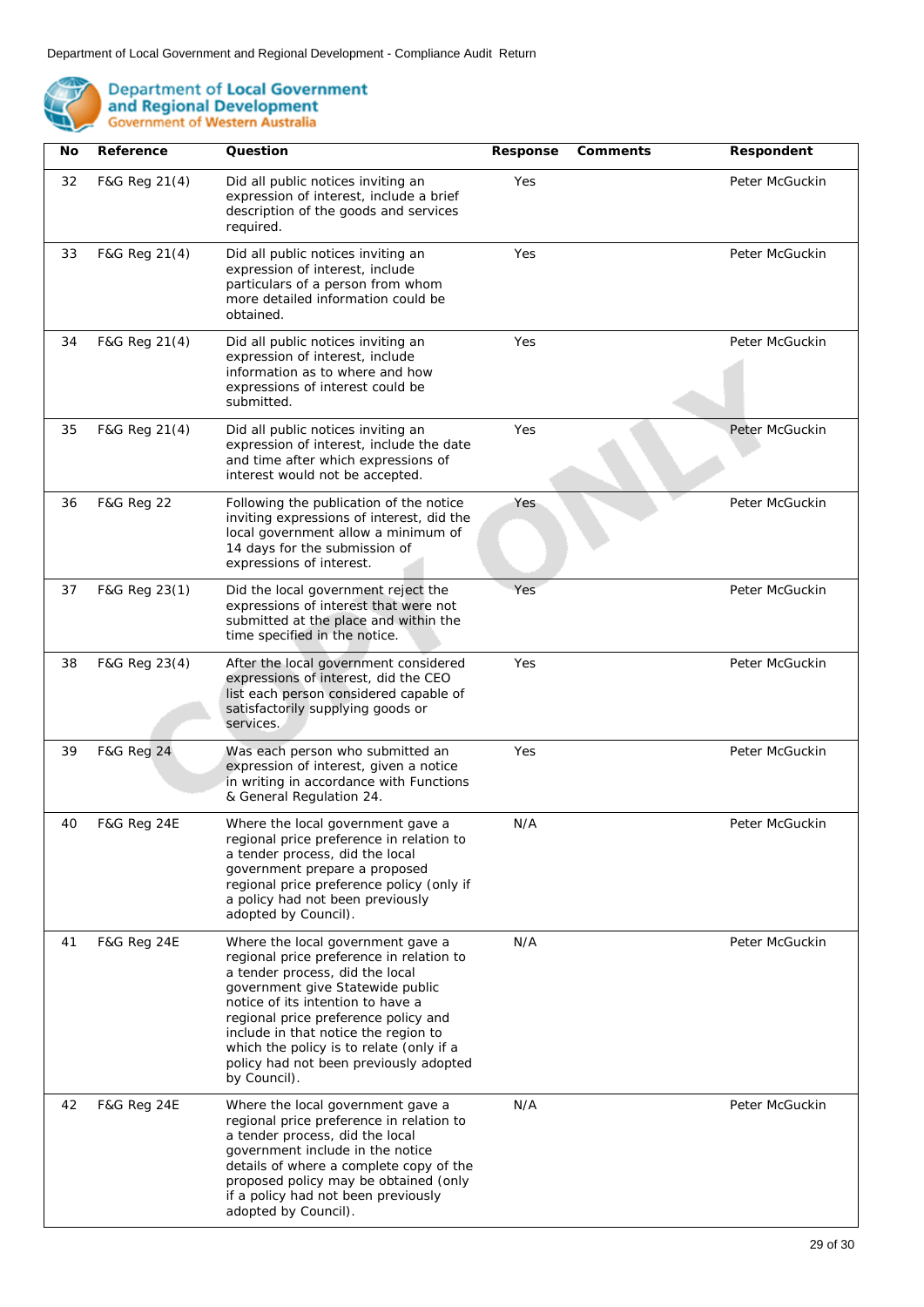

| No | Reference              | Question                                                                                                                                                                                                                                                                                                                                                                              | Response | Comments                              | Respondent     |
|----|------------------------|---------------------------------------------------------------------------------------------------------------------------------------------------------------------------------------------------------------------------------------------------------------------------------------------------------------------------------------------------------------------------------------|----------|---------------------------------------|----------------|
| 43 | F&G Reg 24E            | Where the local government gave a<br>regional price preference in relation to<br>a tender process, did the local<br>government include in the notice a<br>statement inviting submissions<br>commenting on the proposed policy,<br>together with a closing date of not less<br>than 4 weeks for those submissions<br>(only if a policy had not been<br>previously adopted by Council). | N/A      |                                       | Peter McGuckin |
| 44 | <b>F&amp;G Reg 24E</b> | Where the local government gave a<br>regional price preference in relation to<br>a tender process, did the local<br>government make a copy of the<br>proposed regional price preference<br>policy available for public inspection in<br>accordance with the notice (only if a<br>policy had not been previously adopted<br>by Council).                                               | N/A      |                                       | Peter McGuckin |
| 45 | F&G Reg 11A(1)         | Has the local government prepared<br>and adopted a purchasing policy in<br>relation to contracts for other persons<br>to supply goods or services where the<br>consideration under the contract is, or<br>is expected to be, \$100,000 or less or<br>worth \$100,000 or less.                                                                                                         | Yes      | Covered by the<br>purchasing protocol | Peter McGuckin |
| 46 |                        | F&G Reg 11A(3)(a) Did the purchasing policy that was<br>prepared and adopted make provision<br>in respect of the form of quotations<br>acceptable.                                                                                                                                                                                                                                    | Yes      | Covered by the<br>purchasing protocol | Peter McGuckin |
| 47 | F&G Reg 11(3)(b)       | Did the purchasing policy that was<br>prepared and adopted make provision<br>in respect to the recording and<br>retention of written information, or<br>documents for all quotations received<br>and all purchases made.                                                                                                                                                              | Yes      | Covered by the<br>purchasing protocol | Peter McGuckin |
|    |                        |                                                                                                                                                                                                                                                                                                                                                                                       |          |                                       |                |